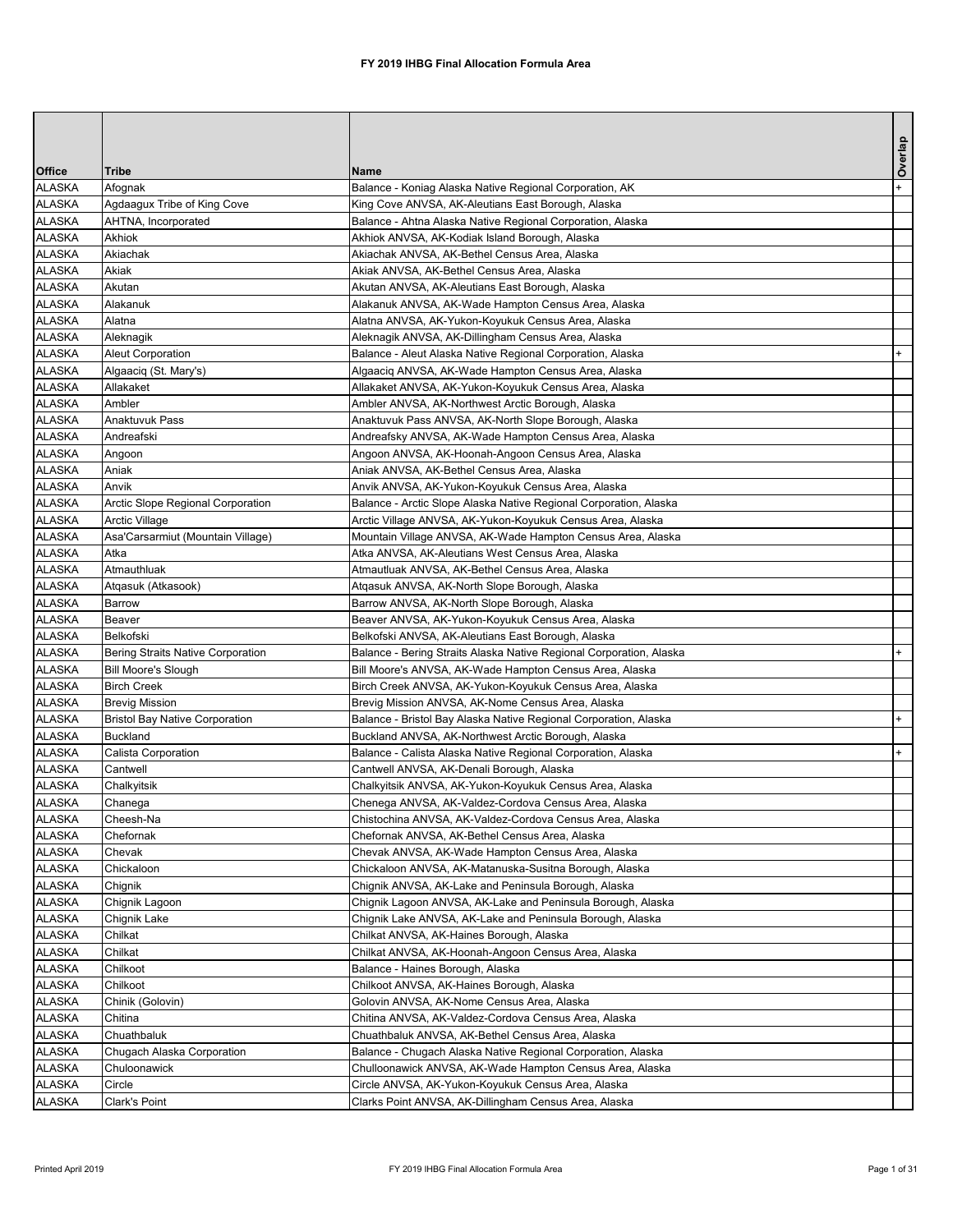| <b>Office</b> | <b>Tribe</b>                           | <b>Name</b>                                                     | Overlap |
|---------------|----------------------------------------|-----------------------------------------------------------------|---------|
| <b>ALASKA</b> | Cook Inlet Alaska Native Regional Corp | Balance - Cook Inlet Alaska Native Regional Corporation, Alaska |         |
| <b>ALASKA</b> | Council                                | Council ANVSA, AK-Nome Census Area, Alaska                      |         |
| <b>ALASKA</b> | Craig                                  | Craig ANVSA, AK-Prince of Wales-Hyder Census Area, Alaska       |         |
| <b>ALASKA</b> | <b>Crooked Creek</b>                   | Crooked Creek ANVSA, AK-Bethel Census Area, Alaska              |         |
| <b>ALASKA</b> | Curyung (Dillingham)                   | Dillingham ANVSA, AK-Dillingham Census Area, Alaska             |         |
| <b>ALASKA</b> | Deering                                | Deering ANVSA, AK-Northwest Arctic Borough, Alaska              |         |
| <b>ALASKA</b> | Diomede (Inalik)                       | Inalik ANVSA, AK-Nome Census Area, Alaska                       |         |
| <b>ALASKA</b> | Dot Lake                               | Dot Lake ANVSA, AK-Southeast Fairbanks Census Area, Alaska      |         |
| <b>ALASKA</b> | Douglas                                | Douglas ANVSA, AK-Juneau City and Borough, Alaska               |         |
| <b>ALASKA</b> | Doyon, Ltd.                            | Balance - Doyon Alaska Native Regional Corporation, Alaska      |         |
| <b>ALASKA</b> | Eagle                                  | Eagle ANVSA, AK-Southeast Fairbanks Census Area, Alaska         |         |
| <b>ALASKA</b> | Eek                                    | Eek ANVSA, AK-Bethel Census Area, Alaska                        |         |
| <b>ALASKA</b> | Egegik                                 | Egegik ANVSA, AK-Lake and Peninsula Borough, Alaska             |         |
| <b>ALASKA</b> | Eklutna                                | Eklutna ANVSA, AK-Anchorage Municipality, Alaska                |         |
| <b>ALASKA</b> | <b>Ekuk</b>                            | Ekuk ANVSA, AK-Dillingham Census Area, Alaska                   |         |
| <b>ALASKA</b> | Ekwok                                  | Ekwok ANVSA, AK-Dillingham Census Area, Alaska                  |         |
| <b>ALASKA</b> | Elim                                   | Balance - Nome Census Area, AK                                  |         |
| <b>ALASKA</b> | Elim                                   | Elim ANVSA, AK-Nome Census Area, Alaska                         |         |
| <b>ALASKA</b> | Emmonak                                | Emmonak ANVSA, AK-Wade Hampton Census Area, Alaska              |         |
| <b>ALASKA</b> | Evansville (Bettles Field)             | Evansville ANVSA, AK-Yukon-Koyukuk Census Area, Alaska          |         |
| <b>ALASKA</b> | Eyak                                   | City of Cordova, AK                                             |         |
| <b>ALASKA</b> | Eyak                                   | Eyak ANVSA, AK-Valdez-Cordova Census Area, Alaska               |         |
| <b>ALASKA</b> | <b>False Pass</b>                      | False Pass ANVSA, AK-Aleutians East Borough, Alaska             |         |
| <b>ALASKA</b> | Fort Yukon                             | Fort Yukon ANVSA, AK-Yukon-Koyukuk Census Area, Alaska          |         |
| <b>ALASKA</b> | Gakona                                 | Gakona ANVSA, AK-Valdez-Cordova Census Area, Alaska             |         |
| <b>ALASKA</b> | Galena                                 | Galena ANVSA, AK-Yukon-Koyukuk Census Area, Alaska              |         |
| <b>ALASKA</b> | Gambell                                | Gambell ANVSA, AK-Nome Census Area, Alaska                      |         |
| <b>ALASKA</b> | Georgetown                             | Georgetown ANVSA, AK-Bethel Census Area, Alaska                 |         |
| <b>ALASKA</b> | Goodnews Bay                           | Goodnews Bay ANVSA, AK-Bethel Census Area, Alaska               |         |
| <b>ALASKA</b> | Grayling                               | Grayling ANVSA, AK-Yukon-Koyukuk Census Area, Alaska            |         |
| <b>ALASKA</b> | Gulkana                                | Gulkana ANVSA, AK-Valdez-Cordova Census Area, Alaska            |         |
| <b>ALASKA</b> | Hamilton                               | Hamilton ANVSA, AK-Wade Hampton Census Area, Alaska             |         |
| <b>ALASKA</b> | <b>Healy Lake</b>                      | Healy Lake ANVSA, AK-Southeast Fairbanks Census Area, Alaska    |         |
| <b>ALASKA</b> | <b>Holy Cross</b>                      | Holy Cross ANVSA, AK-Yukon-Koyukuk Census Area, Alaska          |         |
| <b>ALASKA</b> | Hoonah                                 | Hoonah ANVSA, AK-Hoonah-Angoon Census Area, Alaska              |         |
| <b>ALASKA</b> | Hooper Bay                             | Hooper Bay ANVSA, AK-Wade Hampton Census Area, Alaska           |         |
| <b>ALASKA</b> | Hughes                                 | Hughes ANVSA, AK-Yukon-Koyukuk Census Area, Alaska              |         |
| <b>ALASKA</b> | Huslia                                 | Huslia ANVSA, AK-Yukon-Koyukuk Census Area, Alaska              |         |
| <b>ALASKA</b> | Hydaburg                               | Hydaburg ANVSA, AK-Prince of Wales-Hyder Census Area, Alaska    |         |
| <b>ALASKA</b> | Igiugig                                | Igiugig ANVSA, AK-Lake and Peninsula Borough, Alaska            |         |
| <b>ALASKA</b> | Iliamna                                | Iliamna ANVSA, AK-Lake and Peninsula Borough, Alaska            |         |
| <b>ALASKA</b> | <b>Iqurmuit</b>                        | Russian Mission ANVSA, AK-Wade Hampton Census Area, Alaska      |         |
| <b>ALASKA</b> | Ivanof Bay                             | Ivanof Bay ANVSA, AK-Lake and Peninsula Borough, Alaska         |         |
| <b>ALASKA</b> | Kaguyak                                | Balance - Koniag Alaska Native Regional Corporation, AK         |         |
| <b>ALASKA</b> | Kake                                   | Kake ANVSA, AK-Prince of Wales-Hyder Census Area, Alaska        |         |
| <b>ALASKA</b> | Kaktovik                               | Kaktovik ANVSA, AK-North Slope Borough, Alaska                  |         |
| <b>ALASKA</b> | Kalskag                                | Kalskag ANVSA, AK-Bethel Census Area, Alaska                    |         |
| <b>ALASKA</b> | Kaltag                                 | Kaltag ANVSA, AK-Yukon-Koyukuk Census Area, Alaska              |         |
| <b>ALASKA</b> | Kanatak                                | <b>Minimum Needs</b>                                            |         |
| <b>ALASKA</b> | Karluk                                 | Karluk ANVSA, AK-Kodiak Island Borough, Alaska                  |         |
| <b>ALASKA</b> | Kasigluk                               | Kasigluk ANVSA, AK-Bethel Census Area, Alaska                   |         |
| <b>ALASKA</b> | Kassan                                 | Kasaan ANVSA, AK-Prince of Wales-Hyder Census Area, Alaska      |         |
| <b>ALASKA</b> | Kenaitze                               | Kenaitze ANVSA, AK-Kenai Peninsula Borough, Alaska              |         |
| <b>ALASKA</b> | Ketchikan                              | Balance - Ketchikan Gateway Borough, Alaska                     |         |
| <b>ALASKA</b> | Ketchikan                              | Ketchikan ANVSA, AK-Ketchikan Gateway Borough, Alaska           |         |
| <b>ALASKA</b> | Kiana                                  | Kiana ANVSA, AK-Northwest Arctic Borough, Alaska                |         |
|               |                                        |                                                                 |         |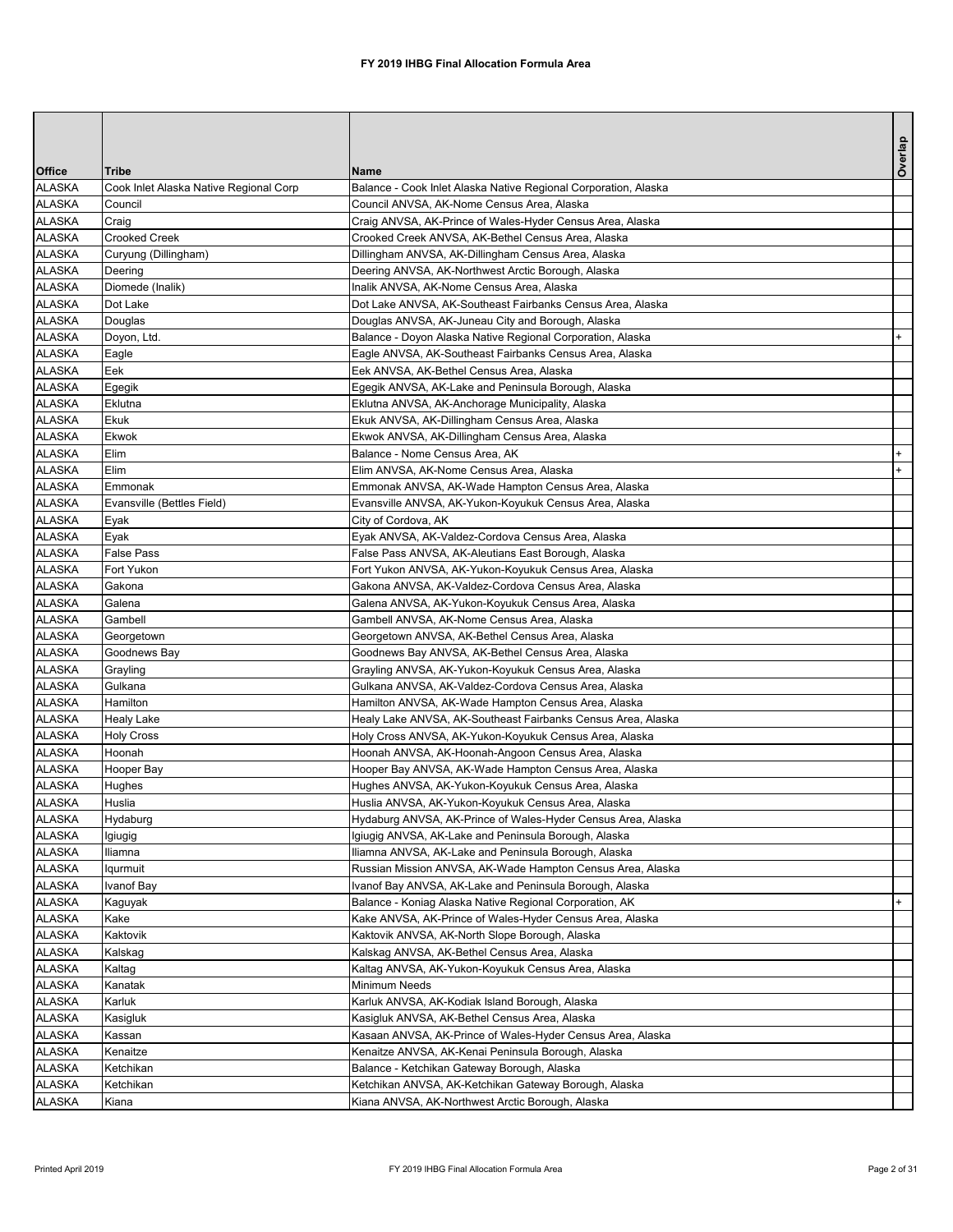|                                |                             |                                                                                                              | Overlap |
|--------------------------------|-----------------------------|--------------------------------------------------------------------------------------------------------------|---------|
| <b>Office</b>                  | <b>Tribe</b>                | <b>Name</b>                                                                                                  |         |
| <b>ALASKA</b>                  | King Island                 | Balance - Nome Census Area, AK                                                                               | $+$     |
| <b>ALASKA</b>                  | King Salmon                 | Balance - Bristol Bay Alaska Native Regional Corporation, AK                                                 | $+$     |
| <b>ALASKA</b>                  | King Salmon                 | King Salmon ANVSA, AK-Bristol Bay Borough, Alaska                                                            | $+$     |
| <b>ALASKA</b>                  | Kipnuk                      | Kipnuk ANVSA, AK-Bethel Census Area, Alaska                                                                  |         |
| <b>ALASKA</b>                  | Kivalina                    | Kivalina ANVSA, AK-Northwest Arctic Borough, Alaska                                                          |         |
| <b>ALASKA</b>                  | Klawock                     | Klawock ANVSA, AK-Prince of Wales-Hyder Census Area, Alaska                                                  |         |
| <b>ALASKA</b>                  | Kluti Kaah (Copper Center)  | Copper Center ANVSA, AK-Valdez-Cordova Census Area, Alaska                                                   |         |
| <b>ALASKA</b>                  | Knik                        | Knik ANVSA, AK-Matanuska-Susitna Borough, Alaska                                                             |         |
| <b>ALASKA</b>                  | Kobuk                       | Kobuk ANVSA, AK-Northwest Arctic Borough, Alaska                                                             |         |
| <b>ALASKA</b>                  | Kokhanok                    | Kokhanok ANVSA, AK-Lake and Peninsula Borough, Alaska                                                        |         |
| <b>ALASKA</b>                  | Kongiganak                  | Kongiganak ANVSA, AK-Bethel Census Area, Alaska                                                              |         |
| <b>ALASKA</b>                  | Koniag, Incorporated        | Balance - Koniag Alaska Native Regional Corporation, Alaska                                                  | $+$     |
| <b>ALASKA</b>                  | Kotlik<br>Kotzebue          | Kotlik ANVSA, AK-Wade Hampton Census Area, Alaska                                                            |         |
| <b>ALASKA</b><br><b>ALASKA</b> |                             | Kotzebue ANVSA, AK-Northwest Arctic Borough, Alaska                                                          |         |
| <b>ALASKA</b>                  | Koyuk<br>Koyukuk            | Koyuk ANVSA, AK-Nome Census Area, Alaska<br>Koyukuk ANVSA, AK-Yukon-Koyukuk Census Area, Alaska              |         |
| <b>ALASKA</b>                  | <b>Kwethluk</b>             | Kwethluk ANVSA, AK-Bethel Census Area, Alaska                                                                |         |
| <b>ALASKA</b>                  | Kwigillingok                | Kwigillingok ANVSA, AK-Bethel Census Area, Alaska                                                            |         |
| <b>ALASKA</b>                  | Kwinhagak (Quinhagak)       | Kwinhagak ANVSA, AK-Bethel Census Area, Alaska                                                               |         |
| <b>ALASKA</b>                  | Larsen Bay                  | Larsen Bay ANVSA, AK-Kodiak Island Borough, Alaska                                                           |         |
| <b>ALASKA</b>                  | Lesnoi (Woody Island)       | Balance - Koniag Alaska Native Regional Corporation, AK                                                      | $+$     |
| <b>ALASKA</b>                  | Lesnoi (Woody Island)       | Lesnoi ANVSA, AK-Kodiak Island Borough, Alaska                                                               |         |
| <b>ALASKA</b>                  | Levelock                    | Levelock ANVSA, AK-Lake and Peninsula Borough, Alaska                                                        |         |
| <b>ALASKA</b>                  | Lime Village                | Lime Village ANVSA, AK-Bethel Census Area, Alaska                                                            |         |
| <b>ALASKA</b>                  | Lower.Kalskag               | Lower Kalskag ANVSA, AK-Bethel Census Area, Alaska                                                           |         |
| <b>ALASKA</b>                  | <b>Manley Hot Springs</b>   | Manley Hot Springs ANVSA, AK-Yukon-Koyukuk Census Area, Alaska                                               |         |
| <b>ALASKA</b>                  | Manokotak                   | Manokotak ANVSA, AK-Dillingham Census Area, Alaska                                                           |         |
| <b>ALASKA</b>                  | Marshall                    | Marshall ANVSA, AK-Wade Hampton Census Area, Alaska                                                          |         |
| <b>ALASKA</b>                  | Mary's Igloo                | Mary's Igloo ANVSA, AK-Nome Census Area, Alaska                                                              |         |
| <b>ALASKA</b>                  | <b>McGrath</b>              | McGrath ANVSA, AK-Yukon-Koyukuk Census Area, Alaska                                                          |         |
| <b>ALASKA</b>                  | Mekoryuk                    | Mekoryuk ANVSA, AK-Bethel Census Area, Alaska                                                                |         |
| <b>ALASKA</b>                  | Mentasta                    | Mentasta Lake ANVSA, AK-Valdez-Cordova Census Area, Alaska                                                   |         |
| <b>ALASKA</b>                  | Metlakakla (Annette Island) | Annette Island Reserve, AK-Prince of Wales-Hyder Census Area, Alaska                                         |         |
| <b>ALASKA</b>                  | Minto                       | Minto ANVSA, AK-Yukon-Koyukuk Census Area, Alaska                                                            |         |
| <b>ALASKA</b>                  | <b>Naknek</b>               | Naknek ANVSA, AK-Bristol Bay Borough, Alaska                                                                 |         |
| <b>ALASKA</b>                  | <b>NANA Corporation</b>     | Balance - NANA Alaska Native Regional Corporation, Alaska                                                    |         |
| <b>ALASKA</b>                  | Nanwelek (English Bay)      | Nanwalek ANVSA, AK-Kenai Peninsula Borough, Alaska                                                           |         |
| <b>ALASKA</b>                  | Napaimute                   | Napaimute ANVSA, AK-Bethel Census Area, Alaska                                                               |         |
| <b>ALASKA</b>                  | Napakiak                    | Napakiak ANVSA, AK-Bethel Census Area, Alaska                                                                |         |
| <b>ALASKA</b>                  | Napaskiak                   | Napaskiak ANVSA, AK-Bethel Census Area, Alaska                                                               |         |
| <b>ALASKA</b>                  | Nelson Lagoon               | Nelson Lagoon ANVSA, AK-Aleutians East Borough, Alaska                                                       |         |
| <b>ALASKA</b>                  | Nenana                      | Nenana ANVSA, AK-Yukon-Koyukuk Census Area, Alaska                                                           |         |
| <b>ALASKA</b>                  | New Koliganek               | New Koliganek ANVSA, AK-Dillingham Census Area, Alaska                                                       |         |
| <b>ALASKA</b>                  | New Stuyahok                | New Stuyahok ANVSA, AK-Dillingham Census Area, Alaska                                                        |         |
| <b>ALASKA</b>                  | Newhalen                    | Newhalen ANVSA, AK-Lake and Peninsula Borough, Alaska                                                        |         |
| <b>ALASKA</b>                  | <b>Newtok</b>               | Newtok ANVSA, AK-Bethel Census Area, Alaska                                                                  |         |
| <b>ALASKA</b>                  | Nightmute                   | Nightmute ANVSA, AK-Bethel Census Area, Alaska                                                               |         |
| <b>ALASKA</b>                  | Nikolai                     | Nikolai ANVSA, AK-Yukon-Koyukuk Census Area, Alaska                                                          |         |
| <b>ALASKA</b>                  | Nikolski                    | Nikolski ANVSA, AK-Aleutians West Census Area, Alaska                                                        |         |
| <b>ALASKA</b>                  | Ninilchik                   | Ninilchik ANVSA, AK-Kenai Peninsula Borough, Alaska                                                          |         |
| <b>ALASKA</b>                  | Noatak                      | Noatak ANVSA, AK-Northwest Arctic Borough, Alaska                                                            |         |
| <b>ALASKA</b>                  | Nome                        | Nome ANVSA, AK-Nome Census Area, Alaska                                                                      | $+$     |
| <b>ALASKA</b><br><b>ALASKA</b> | Nondalton<br>Noorvik        | Nondalton ANVSA, AK-Lake and Peninsula Borough, Alaska<br>Noorvik ANVSA, AK-Northwest Arctic Borough, Alaska |         |
| <b>ALASKA</b>                  | Northway                    | Balance - Doyon Alaska Native Regional Corporation, AK                                                       | $+$     |
| <b>ALASKA</b>                  | Northway                    | Northway ANVSA, AK-Southeast Fairbanks Census Area, Alaska                                                   | $+$     |
|                                |                             |                                                                                                              |         |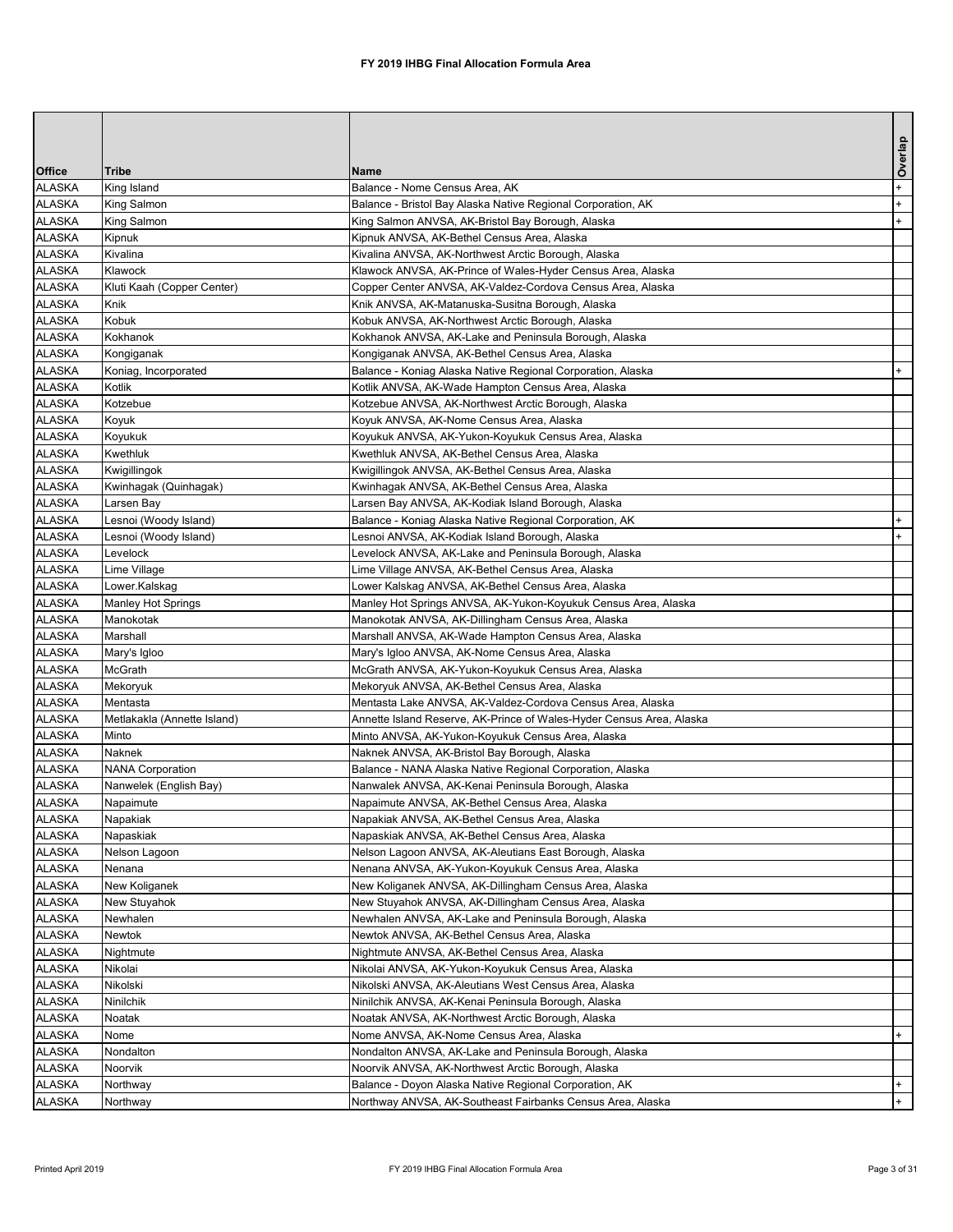|                                |                               |                                                                                                              | Overlap |
|--------------------------------|-------------------------------|--------------------------------------------------------------------------------------------------------------|---------|
| <b>Office</b>                  | <b>Tribe</b>                  | <b>Name</b>                                                                                                  |         |
| <b>ALASKA</b>                  | Nuiqsut                       | Nuiqsut ANVSA, AK-North Slope Borough, Alaska                                                                |         |
| <b>ALASKA</b>                  | <b>Nulato</b>                 | Nulato ANVSA, AK-Yukon-Koyukuk Census Area, Alaska                                                           |         |
| <b>ALASKA</b>                  | Nunakauyarmuit (Toksook Bay)  | Toksook Bay ANVSA, AK-Bethel Census Area, Alaska                                                             |         |
| <b>ALASKA</b>                  | Nunam Iqua (Sheldon's Point)  | Nunam Iqua ANVSA, AK-Wade Hampton Census Area, Alaska                                                        |         |
| <b>ALASKA</b>                  | Nunapitchuk                   | Nunapitchuk ANVSA, AK-Bethel Census Area, Alaska                                                             |         |
| <b>ALASKA</b>                  | Ohogamiut                     | Ohogamiut ANVSA, AK-Wade Hampton Census Area, Alaska                                                         |         |
| <b>ALASKA</b>                  | Old Harbor                    | Old Harbor ANVSA, AK-Kodiak Island Borough, Alaska                                                           |         |
| <b>ALASKA</b>                  | Orutsararmuit (Bethel)        | Bethel ANVSA, AK-Bethel Census Area, Alaska                                                                  |         |
| <b>ALASKA</b>                  | Oscarville                    | Oscarville ANVSA, AK-Bethel Census Area, Alaska                                                              |         |
| <b>ALASKA</b><br><b>ALASKA</b> | Ouzinkie<br>Paimiut           | Ouzinkie ANVSA, AK-Kodiak Island Borough, Alaska                                                             |         |
| <b>ALASKA</b>                  |                               | Paimiut ANVSA, AK-Wade Hampton Census Area, Alaska<br>Balance - Aleut Alaska Native Regional Corporation, AK | $+$     |
| <b>ALASKA</b>                  | Pauloff Harbor Village        | Pedro Bay ANVSA, AK-Lake and Peninsula Borough, Alaska                                                       |         |
| <b>ALASKA</b>                  | Pedro Bay<br>Perryville       | Perryville ANVSA, AK-Lake and Peninsula Borough, Alaska                                                      |         |
| <b>ALASKA</b>                  | Petersburg                    | Petersburg ANVSA, AK-Petersburg Borough, Alaska                                                              |         |
| <b>ALASKA</b>                  | <b>Pilot Point</b>            | Pilot Point ANVSA, AK-Lake and Peninsula Borough, Alaska                                                     |         |
| <b>ALASKA</b>                  | <b>Pilot Station</b>          | Pilot Station ANVSA, AK-Wade Hampton Census Area, Alaska                                                     |         |
| <b>ALASKA</b>                  | Pitka's Point                 | Pitkas Point ANVSA, AK-Wade Hampton Census Area, Alaska                                                      |         |
| <b>ALASKA</b>                  | Platinum                      | Platinum ANVSA, AK-Bethel Census Area, Alaska                                                                |         |
| <b>ALASKA</b>                  | Point Hope                    | Point Hope ANVSA, AK-North Slope Borough, Alaska                                                             |         |
| <b>ALASKA</b>                  | Point Lay                     | Point Lay ANVSA, AK-North Slope Borough, Alaska                                                              |         |
| <b>ALASKA</b>                  | Port Graham                   | Port Graham ANVSA, AK-Kenai Peninsula Borough, Alaska                                                        |         |
| <b>ALASKA</b>                  | Port Heiden                   | Port Heiden ANVSA, AK-Lake and Peninsula Borough, Alaska                                                     |         |
| <b>ALASKA</b>                  | Port Lions                    | Port Lions ANVSA, AK-Kodiak Island Borough, Alaska                                                           |         |
| <b>ALASKA</b>                  | Portage Creek                 | Portage Creek ANVSA, AK-Dillingham Census Area, Alaska                                                       |         |
| <b>ALASKA</b>                  | Qagan Tayagungin (Sand Point) | Sand Point ANVSA, AK-Aleutians East Borough, Alaska                                                          |         |
| ALASKA                         | Qawalangin (Unalaska)         | Unalaska ANVSA, AK-Aleutians West Census Area, Alaska                                                        |         |
| <b>ALASKA</b>                  | Rampart                       | Rampart ANVSA, AK-Yukon-Koyukuk Census Area, Alaska                                                          |         |
| <b>ALASKA</b>                  | <b>Red Devil</b>              | Red Devil ANVSA, AK-Bethel Census Area, Alaska                                                               |         |
| <b>ALASKA</b>                  | Ruby                          | Ruby ANVSA, AK-Yukon-Koyukuk Census Area, Alaska                                                             |         |
| <b>ALASKA</b>                  | Saint George                  | St. George ANVSA, AK-Aleutians West Census Area, Alaska                                                      |         |
| <b>ALASKA</b>                  | Saint Michael                 | St. Michael ANVSA, AK-Nome Census Area, Alaska                                                               |         |
| <b>ALASKA</b>                  | Saint Paul                    | St. Paul ANVSA, AK-Aleutians West Census Area, Alaska                                                        |         |
| <b>ALASKA</b>                  | Salamatoff                    | Salamatof ANVSA, AK-Kenai Peninsula Borough, Alaska                                                          |         |
| <b>ALASKA</b>                  | Savoonga                      | Savoonga ANVSA, AK-Nome Census Area, Alaska                                                                  |         |
| <b>ALASKA</b>                  | Saxman                        | Saxman ANVSA, AK-Ketchikan Gateway Borough, Alaska                                                           |         |
| <b>ALASKA</b>                  | Scammon Bay                   | Scammon Bay ANVSA, AK-Wade Hampton Census Area, Alaska                                                       |         |
| <b>ALASKA</b>                  | Selawik                       | Selawik ANVSA, AK-Northwest Arctic Borough, Alaska                                                           |         |
| <b>ALASKA</b>                  | Seldovia                      | Seldovia ANVSA, AK-Kenai Peninsula Borough, Alaska                                                           |         |
| <b>ALASKA</b>                  | Shageluk                      | Shageluk ANVSA, AK-Yukon-Koyukuk Census Area, Alaska                                                         |         |
| <b>ALASKA</b>                  | Shaktoolik                    | Shaktoolik ANVSA, AK-Nome Census Area, Alaska                                                                |         |
| <b>ALASKA</b>                  | Shishmaref                    | Shishmaref ANVSA, AK-Nome Census Area, Alaska                                                                |         |
| <b>ALASKA</b>                  | Shungnak                      | Shungnak ANVSA, AK-Northwest Arctic Borough, Alaska                                                          |         |
| <b>ALASKA</b>                  | Sitka Tribe                   | Balance - Sitka City and Borough, Alaska                                                                     |         |
| <b>ALASKA</b>                  | Sitka Tribe                   | Sitka ANVSA, AK-Sitka City and Borough, Alaska                                                               |         |
| <b>ALASKA</b>                  | Skagway                       | Balance - Hoonah-Angoon Census Area, Alaska                                                                  |         |
| <b>ALASKA</b>                  | Skagway                       | Balance - Skagway Municipality, Alaska                                                                       |         |
| <b>ALASKA</b>                  | Skagway                       | Skagway ANVSA, AK-Skagway Municipality, Alaska                                                               |         |
| <b>ALASKA</b>                  | Sleetmute                     | Sleetmute ANVSA, AK-Bethel Census Area, Alaska                                                               |         |
| <b>ALASKA</b>                  | Solomon                       | Solomon ANVSA, AK-Nome Census Area, Alaska                                                                   |         |
| <b>ALASKA</b>                  | South Naknek                  | South Naknek ANVSA, AK-Bristol Bay Borough, Alaska                                                           |         |
| <b>ALASKA</b>                  | <b>Stebbins</b>               | Stebbins ANVSA, AK-Nome Census Area, Alaska                                                                  |         |
| <b>ALASKA</b>                  | <b>Stevens Village</b>        | Stevens Village ANVSA, AK-Yukon-Koyukuk Census Area, Alaska                                                  |         |
| <b>ALASKA</b><br><b>ALASKA</b> | <b>Stony River</b>            | Stony River ANVSA, AK-Bethel Census Area, Alaska                                                             | $+$     |
|                                | Sun'aq Tribe of Kodiak        | Balance - Koniag Alaska Native Regional Corporation, AK                                                      | $+$     |
|                                | ALASKA Sun'aq Tribe of Kodiak | Kodiak ANVSA, AK-Kodiak Island Borough, Alaska                                                               |         |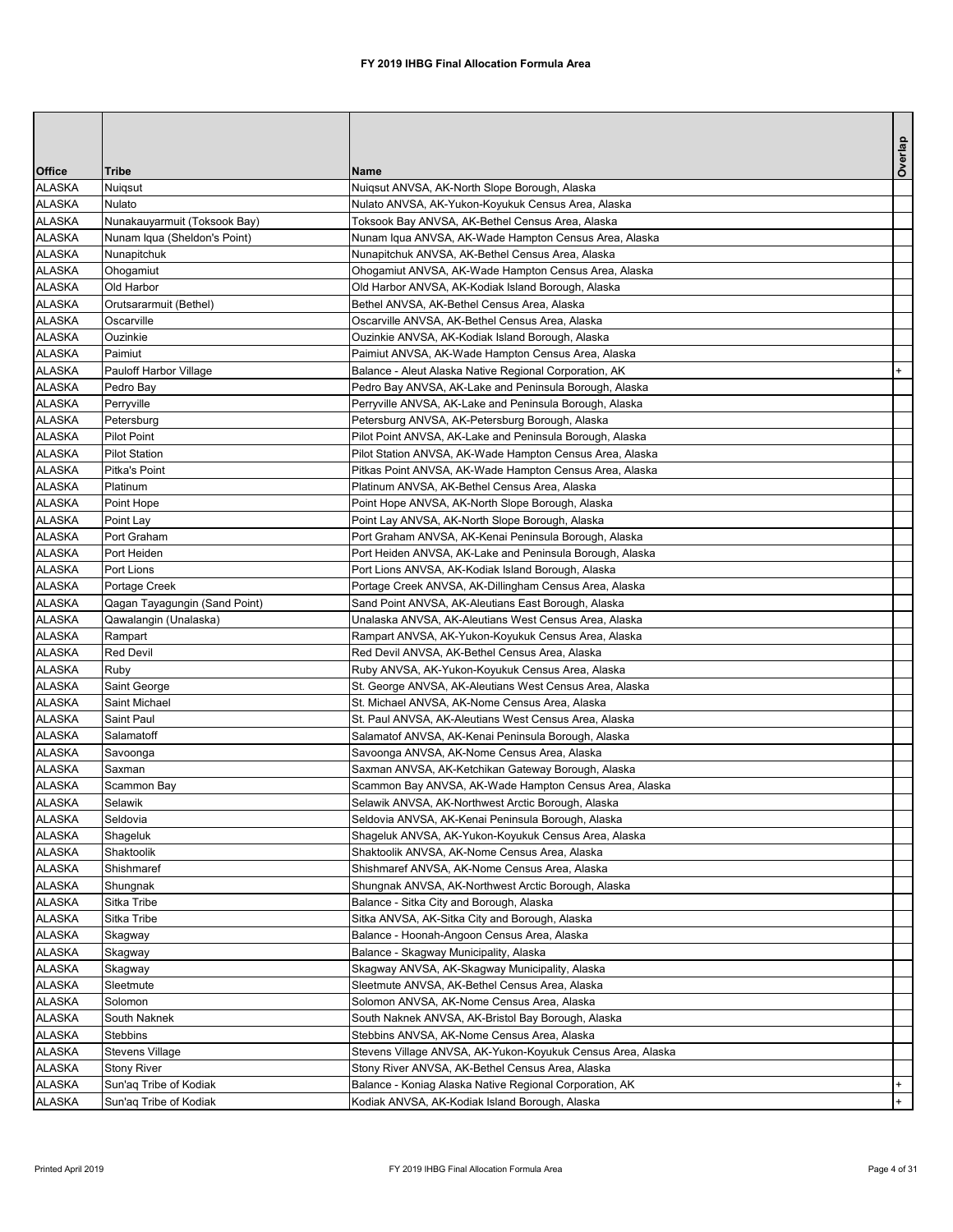| <b>Office</b> | <b>Tribe</b>                  | Name                                                          | Overlap |
|---------------|-------------------------------|---------------------------------------------------------------|---------|
| <b>ALASKA</b> | Takotna                       | Takotna ANVSA, AK-Yukon-Koyukuk Census Area, Alaska           |         |
| <b>ALASKA</b> |                               |                                                               |         |
|               | Tanacross                     | Tanacross ANVSA, AK-Southeast Fairbanks Census Area, Alaska   |         |
| <b>ALASKA</b> | Tanana                        | Tanana ANVSA, AK-Yukon-Koyukuk Census Area, Alaska            |         |
| <b>ALASKA</b> | <b>Tatitlek</b>               | Tatitlek ANVSA, AK-Valdez-Cordova Census Area, Alaska         |         |
| <b>ALASKA</b> | Tazlina                       | Tazlina ANVSA, AK-Valdez-Cordova Census Area, Alaska          |         |
| <b>ALASKA</b> | Telida                        | Telida ANVSA, AK-Yukon-Koyukuk Census Area, Alaska            |         |
| <b>ALASKA</b> | Teller                        | Teller ANVSA, AK-Nome Census Area, Alaska                     |         |
| <b>ALASKA</b> | <b>Tetlin</b>                 | Tetlin ANVSA, AK-Southeast Fairbanks Census Area, Alaska      |         |
| <b>ALASKA</b> | Tlingit-Haida Central Council | Balance - Sealaska Alaska Native Regional Corporation, Alaska |         |
| <b>ALASKA</b> | Togiak                        | Togiak ANVSA, AK-Dillingham Census Area, Alaska               |         |
| <b>ALASKA</b> | <b>Tuluksak</b>               | Tuluksak ANVSA, AK-Bethel Census Area, Alaska                 |         |
| <b>ALASKA</b> | Tuntutuliak                   | Tuntutuliak ANVSA, AK-Bethel Census Area, Alaska              |         |
| <b>ALASKA</b> | Tununak                       | Tununak ANVSA, AK-Bethel Census Area, Alaska                  |         |
| <b>ALASKA</b> | <b>Twin Hills</b>             | Twin Hills ANVSA, AK-Dillingham Census Area, Alaska           |         |
| <b>ALASKA</b> | Tyonek                        | Tyonek ANVSA, AK-Kenai Peninsula Borough, Alaska              |         |
| <b>ALASKA</b> | Ugashik                       | Ugashik ANVSA, AK-Lake and Peninsula Borough, Alaska          |         |
| <b>ALASKA</b> | <b>Umkumiute</b>              | Balance - Calista Alaska Native Regional Corporation, AK      | $+$     |
| <b>ALASKA</b> | <b>Unalakleet</b>             | Unalakleet ANVSA, AK-Nome Census Area, Alaska                 |         |
| <b>ALASKA</b> | Unga                          | Balance - Aleut Alaska Native Regional Corporation, AK        | $^+$    |
| <b>ALASKA</b> | Venetie                       | Balance Doyon Alaska Native Regional Corporation, AK          | $+$     |
| <b>ALASKA</b> | Venetie                       | Venetie ANVSA, AK-Yukon-Koyukuk Census Area, Alaska           |         |
| <b>ALASKA</b> | Wainwright                    | Wainwright ANVSA, AK-North Slope Borough, Alaska              |         |
| <b>ALASKA</b> | Wales                         | Wales ANVSA, AK-Nome Census Area, Alaska                      |         |
| <b>ALASKA</b> | <b>White Mountain</b>         | White Mountain ANVSA, AK-Nome Census Area, Alaska             |         |
| <b>ALASKA</b> | Wrangell                      | Wrangell ANVSA, AK-Wrangell City and Borough, Alaska          |         |
| <b>ALASKA</b> | Yakutat                       | Yakutat ANVSA, AK-Yakutat City and Borough, Alaska            |         |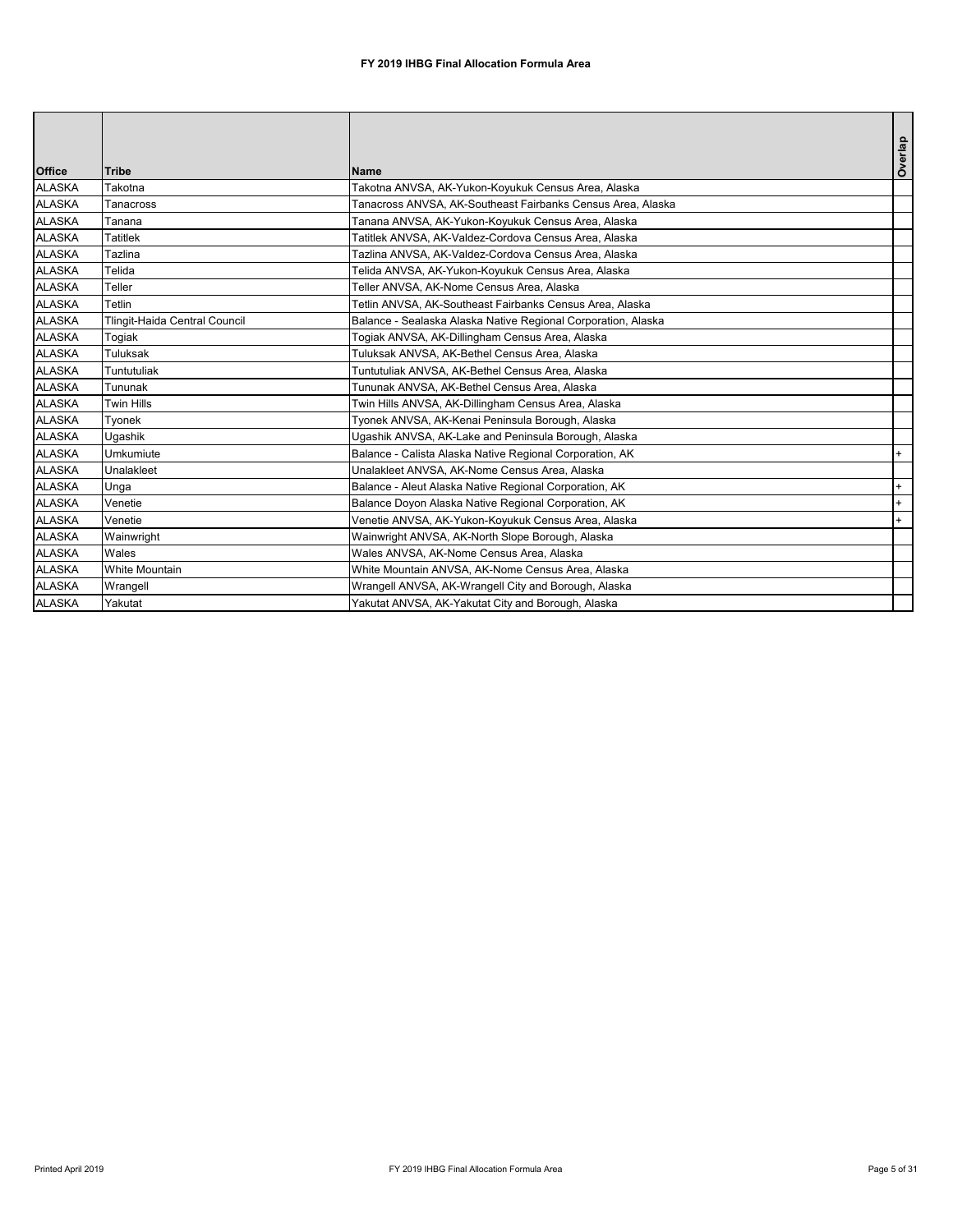|                                  |                                              |                                                                                       | Overlap |
|----------------------------------|----------------------------------------------|---------------------------------------------------------------------------------------|---------|
| <b>Office</b>                    | <b>Tribe</b>                                 | <b>Name</b>                                                                           |         |
| <b>CHICAGO</b>                   | <b>Aroostook Band of Micmac</b>              | Aroostook Band of Micmac Trust Land, ME-Aroostook County, Maine                       | $+$     |
| <b>CHICAGO</b>                   | <b>Aroostook Band of Micmac</b>              | Balance - Aroostook County, Maine                                                     | $+$     |
| <b>CHICAGO</b>                   | <b>Bad River Band</b>                        | Bad River Reservation, WI-Ashland County, Wisconsin                                   |         |
| <b>CHICAGO</b>                   | <b>Bad River Band</b>                        | Bad River Reservation, WI-Iron County, Wisconsin                                      |         |
| <b>CHICAGO</b>                   | <b>Bad River Band</b>                        | Balance - Ashland County, Wisconsin                                                   |         |
| <b>CHICAGO</b>                   | <b>Bad River Band</b>                        | Balance - Iron County, Wisconsin                                                      |         |
| <b>CHICAGO</b>                   | <b>Bay Mills Indian Community</b>            | Balance - Chippewa County, MI                                                         | $+$     |
| <b>CHICAGO</b>                   | <b>Bay Mills Indian Community</b>            | Bay Mills Reservation and Off-Reservation Trust Land, MI-Chippewa County, Michigan    | $+$     |
| <b>CHICAGO</b>                   | Boise Forte Band of Minnesota Chippewa       | Bois Forte Reservation, MN-Itasca County, Minnesota                                   |         |
| <b>CHICAGO</b>                   | Boise Forte Band of Minnesota Chippewa       | Bois Forte Reservation, MN-Koochiching County, Minnesota                              |         |
| <b>CHICAGO</b>                   | Boise Forte Band of Minnesota Chippewa       | Bois Forte Reservation, MN-St. Louis County, Minnesota                                |         |
| <b>CHICAGO</b>                   | Catawba Indian Tribe                         | Balance - Abbeville County, South Carolina                                            |         |
| <b>CHICAGO</b>                   | Catawba Indian Tribe                         | Balance - Aiken County, South Carolina                                                |         |
| <b>CHICAGO</b>                   | Catawba Indian Tribe                         | Balance - Allendale County, South Carolina                                            |         |
| <b>CHICAGO</b>                   | Catawba Indian Tribe                         | Balance - Anderson County, South Carolina                                             |         |
| <b>CHICAGO</b>                   | Catawba Indian Tribe                         | Balance - Bamberg County, South Carolina                                              |         |
| <b>CHICAGO</b>                   | Catawba Indian Tribe                         | Balance - Barnwell County, South Carolina                                             |         |
| <b>CHICAGO</b><br><b>CHICAGO</b> | Catawba Indian Tribe<br>Catawba Indian Tribe | Balance - Beaufort County, South Carolina                                             |         |
| <b>CHICAGO</b>                   | Catawba Indian Tribe                         | Balance - Berkeley County, South Carolina                                             |         |
| <b>CHICAGO</b>                   | Catawba Indian Tribe                         | Balance - Cabarrus County, North Carolina<br>Balance - Calhoun County, South Carolina |         |
| <b>CHICAGO</b>                   | Catawba Indian Tribe                         | Balance - Charleston County, South Carolina                                           |         |
| <b>CHICAGO</b>                   | Catawba Indian Tribe                         | Balance - Cherokee County, South Carolina                                             |         |
| <b>CHICAGO</b>                   | Catawba Indian Tribe                         | Balance - Chester County, South Carolina                                              |         |
| <b>CHICAGO</b>                   | Catawba Indian Tribe                         | Balance - Chesterfield County, South Carolina                                         |         |
| <b>CHICAGO</b>                   | Catawba Indian Tribe                         | Balance - Clarendon County, South Carolina                                            |         |
| <b>CHICAGO</b>                   | Catawba Indian Tribe                         | Balance - Cleveland County, North Carolina                                            |         |
| <b>CHICAGO</b>                   | Catawba Indian Tribe                         | Balance - Colleton County, South Carolina                                             |         |
| <b>CHICAGO</b>                   | Catawba Indian Tribe                         | Balance - Darlington County, South Carolina                                           |         |
| <b>CHICAGO</b>                   | Catawba Indian Tribe                         | Balance - Dillon County, South Carolina                                               |         |
| <b>CHICAGO</b>                   | Catawba Indian Tribe                         | Balance - Dorchester County, South Carolina                                           |         |
| <b>CHICAGO</b>                   | Catawba Indian Tribe                         | Balance - Edgefield County, South Carolina                                            |         |
| <b>CHICAGO</b>                   | Catawba Indian Tribe                         | Balance - Fairfield County, South Carolina                                            |         |
| <b>CHICAGO</b>                   | Catawba Indian Tribe                         | Balance - Florence County, South Carolina                                             |         |
| <b>CHICAGO</b>                   | Catawba Indian Tribe                         | Balance - Gaston County, North Carolina                                               |         |
| <b>CHICAGO</b>                   | Catawba Indian Tribe                         | Balance - Georgetown County, South Carolina                                           |         |
| <b>CHICAGO</b>                   | Catawba Indian Tribe                         | Balance - Greenville County, South Carolina                                           |         |
| <b>CHICAGO</b>                   | Catawba Indian Tribe                         | Balance - Greenwood County, South Carolina                                            |         |
| <b>CHICAGO</b>                   | Catawba Indian Tribe                         | Balance - Hampton County, South Carolina                                              |         |
| <b>CHICAGO</b>                   | Catawba Indian Tribe                         | Balance - Horry County, South Carolina                                                |         |
| <b>CHICAGO</b>                   | Catawba Indian Tribe                         | Balance - Jasper County, South Carolina                                               |         |
| <b>CHICAGO</b>                   | Catawba Indian Tribe                         | Balance - Kershaw County, South Carolina                                              |         |
| <b>CHICAGO</b>                   | Catawba Indian Tribe                         | Balance - Lancaster County, South Carolina                                            |         |
| <b>CHICAGO</b>                   | Catawba Indian Tribe                         | Balance - Laurens County, South Carolina                                              |         |
| <b>CHICAGO</b>                   | Catawba Indian Tribe                         | Balance - Lee County, South Carolina                                                  |         |
| <b>CHICAGO</b>                   | Catawba Indian Tribe                         | Balance - Lexington County, South Carolina                                            |         |
| <b>CHICAGO</b>                   | Catawba Indian Tribe                         | Balance - Marion County, South Carolina                                               |         |
| <b>CHICAGO</b>                   | Catawba Indian Tribe                         | Balance - Marlboro County, South Carolina                                             |         |
| <b>CHICAGO</b>                   | Catawba Indian Tribe                         | Balance - McCormick County, South Carolina                                            |         |
| <b>CHICAGO</b>                   | Catawba Indian Tribe                         | Balance - Mecklenburg County, North Carolina                                          |         |
| <b>CHICAGO</b>                   | Catawba Indian Tribe                         | Balance - Newberry County, South Carolina                                             |         |
| <b>CHICAGO</b>                   | Catawba Indian Tribe                         | Balance - Oconee County, South Carolina                                               |         |
| <b>CHICAGO</b>                   | Catawba Indian Tribe                         | Balance - Orangeburg County, South Carolina                                           |         |
| <b>CHICAGO</b>                   | Catawba Indian Tribe                         | Balance - Pickens County, South Carolina                                              |         |
| <b>CHICAGO</b>                   | Catawba Indian Tribe                         | Balance - Richland County, South Carolina                                             |         |
| <b>CHICAGO</b>                   | ICatawba Indian Tribe                        | Balance - Rutherford County, North Carolina                                           |         |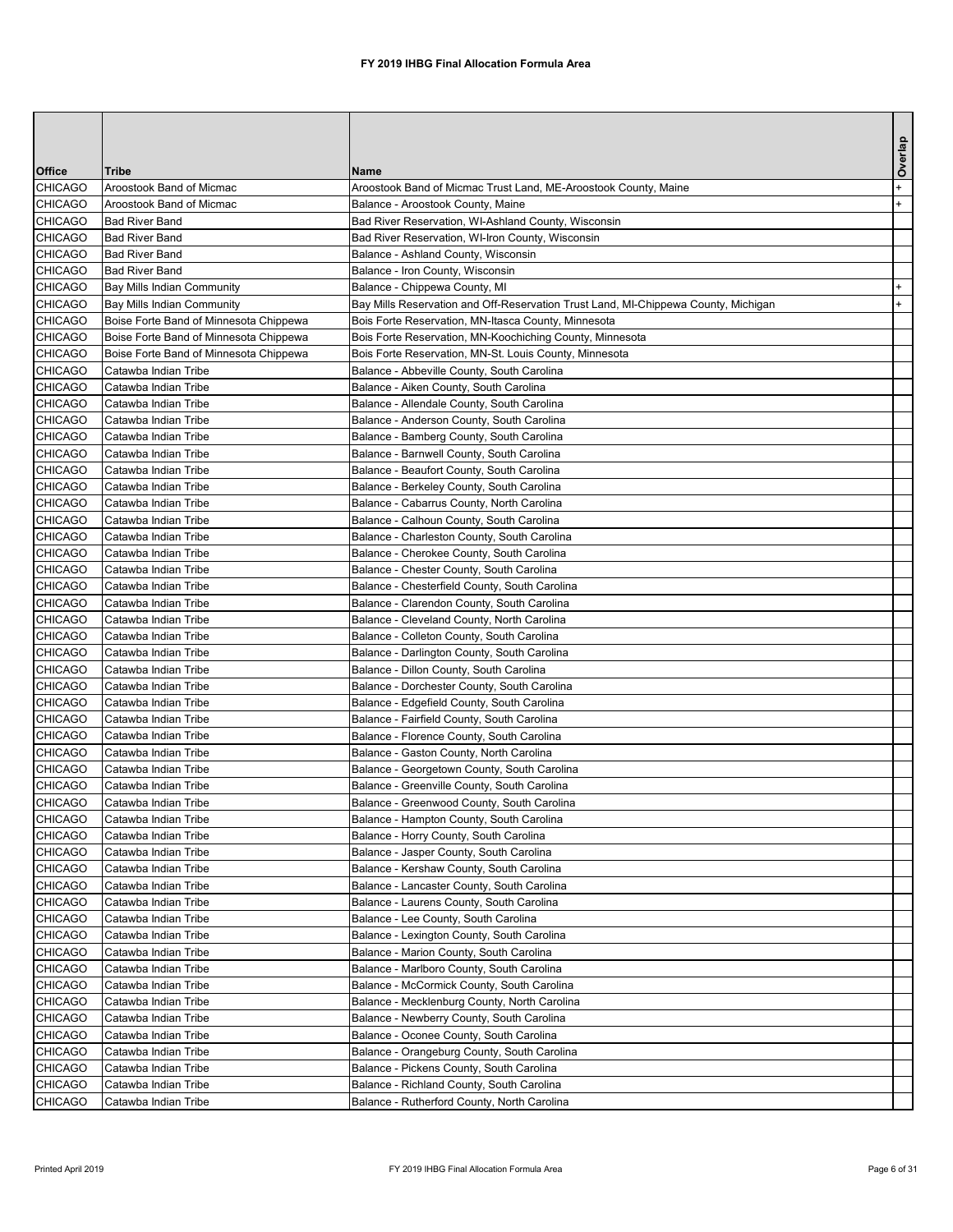|                                  |                                                      |                                                                                                                                       | Overlap    |
|----------------------------------|------------------------------------------------------|---------------------------------------------------------------------------------------------------------------------------------------|------------|
| <b>Office</b>                    | <b>Tribe</b>                                         | <b>Name</b>                                                                                                                           |            |
| <b>CHICAGO</b>                   | Catawba Indian Tribe                                 | Balance - Saluda County, South Carolina                                                                                               |            |
| <b>CHICAGO</b>                   | Catawba Indian Tribe                                 | Balance - Spartanburg County, South Carolina                                                                                          |            |
| <b>CHICAGO</b>                   | Catawba Indian Tribe                                 | Balance - Sumter County, South Carolina                                                                                               |            |
| <b>CHICAGO</b>                   | Catawba Indian Tribe                                 | Balance - Union County, North Carolina                                                                                                |            |
| <b>CHICAGO</b>                   | Catawba Indian Tribe                                 | Balance - Union County, South Carolina                                                                                                |            |
| <b>CHICAGO</b>                   | Catawba Indian Tribe                                 | Balance - Williamsburg County, South Carolina                                                                                         |            |
| <b>CHICAGO</b>                   | Catawba Indian Tribe                                 | Balance - York County, South Carolina                                                                                                 |            |
| <b>CHICAGO</b><br><b>CHICAGO</b> | Catawba Indian Tribe<br>Cayuga Nation                | Catawba Reservation, SC-York County, South Carolina<br>Balance - Erie County, New York                                                |            |
| <b>CHICAGO</b>                   | Cayuga Nation                                        | Cayuga Nation TDSA, NY-Cayuga County, New York                                                                                        |            |
| <b>CHICAGO</b>                   | Cayuga Nation                                        | Cayuga Nation TDSA, NY-Seneca County, New York                                                                                        |            |
| <b>CHICAGO</b>                   | Chickahominy Indian Tribe                            | Balance - Charles City County, Virginia                                                                                               |            |
| <b>CHICAGO</b>                   | Chickahominy Indian Tribe                            | Balance - Henrico County, Virginia                                                                                                    | $+$        |
| <b>CHICAGO</b>                   | Chickahominy Indian Tribe                            | Balance - James City County, Virginia                                                                                                 |            |
| <b>CHICAGO</b>                   | Chickahominy Indian Tribe                            | Balance - New Kent County, Virginia                                                                                                   | $+$        |
| <b>CHICAGO</b>                   | Chickahominy Indian Tribe                            | Chickahominy SDTSA, VA-Charles City County, Virginia                                                                                  |            |
| <b>CHICAGO</b>                   | Chickahominy Indian Tribe-Eastern Division           | Balance - Charles City County, Virginia                                                                                               | $+$        |
| <b>CHICAGO</b>                   | Chickahominy Indian Tribe-Eastern Division           | Balance - Henrico County, Virginia                                                                                                    |            |
| <b>CHICAGO</b>                   | Chickahominy Indian Tribe-Eastern Division           | Balance - James City County, Virginia                                                                                                 | $+$        |
| <b>CHICAGO</b>                   | Chickahominy Indian Tribe-Eastern Division           | Balance - New Kent County, Virginia                                                                                                   | $+$        |
| <b>CHICAGO</b>                   | Chickahominy Indian Tribe-Eastern Division           | Eastern Chickahominy SDTSA, VA-New Kent County, Virginia                                                                              | $+$        |
| <b>CHICAGO</b>                   | Coharie State Tribe                                  | Coharie SDTSA, NC-Cumberland County, North Carolina                                                                                   |            |
| <b>CHICAGO</b>                   | Coharie State Tribe                                  | Coharie SDTSA, NC-Harnett County, North Carolina                                                                                      |            |
| <b>CHICAGO</b>                   | Coharie State Tribe                                  | Coharie SDTSA, NC-Sampson County, North Carolina                                                                                      |            |
| <b>CHICAGO</b>                   | Eastern Cherokee                                     | Eastern Cherokee Reservation, NC-Cherokee County, North Carolina                                                                      |            |
| <b>CHICAGO</b>                   | Eastern Cherokee                                     | Eastern Cherokee Reservation, NC-Graham County, North Carolina                                                                        |            |
| <b>CHICAGO</b>                   | Eastern Cherokee                                     | Eastern Cherokee Reservation, NC-Haywood County, North Carolina                                                                       |            |
| <b>CHICAGO</b>                   | Eastern Cherokee                                     | Eastern Cherokee Reservation, NC-Jackson County, North Carolina                                                                       |            |
| <b>CHICAGO</b>                   | Eastern Cherokee                                     | Eastern Cherokee Reservation, NC-Swain County, North Carolina                                                                         |            |
| <b>CHICAGO</b>                   | Fond Du Lac Band of Minnesota Chippewa               | Balance - Carlton County, Minnesota                                                                                                   |            |
| <b>CHICAGO</b>                   | Fond Du Lac Band of Minnesota Chippewa               | Balance - St. Louis County, Minnesota                                                                                                 |            |
| <b>CHICAGO</b>                   | Fond Du Lac Band of Minnesota Chippewa               | Fond du Lac Reservation and Off-Reservation Trust Land, MN--WI-Carlton County, Minnesota                                              |            |
| <b>CHICAGO</b>                   | Fond Du Lac Band of Minnesota Chippewa               | Fond du Lac Reservation and Off-Reservation Trust Land, MN--WI-Douglas County, Wisconsin                                              |            |
| <b>CHICAGO</b>                   | Fond Du Lac Band of Minnesota Chippewa               | Fond du Lac Reservation and Off-Reservation Trust Land, MN--WI-St. Louis County, Minnesota                                            |            |
| <b>CHICAGO</b><br><b>CHICAGO</b> | Forest County Potawatami                             | Forest County Potawatomi Community and Off-Reservation Trust Land, Oconto County, Wisconsin                                           | $+$<br>$+$ |
| <b>CHICAGO</b>                   | Forest County Potawatami<br>Forest County Potawatami | Forest County Potawatomi Community and Off-Reservation Trust Land, WI-Forest County, Wisconsin                                        | $+$        |
| <b>CHICAGO</b>                   | Grand Portage Band of Minn. Chippewa                 | Forest County Potawatomi Community and Off-Reservation Trust Land, WI-Milwaukee County, Wisconsin<br>Balance - Cook County, Minnesota |            |
| <b>CHICAGO</b>                   | Grand Portage Band of Minn. Chippewa                 | Grand Portage Reservation and Off-Reservation Trust Land, MN-Cook County, Minnesota                                                   |            |
| <b>CHICAGO</b>                   | <b>Grand Traverse Band</b>                           | Balance - Antrim County, Michigan                                                                                                     |            |
| <b>CHICAGO</b>                   | <b>Grand Traverse Band</b>                           | Balance - Benzie County, Michigan                                                                                                     |            |
| <b>CHICAGO</b>                   | <b>Grand Traverse Band</b>                           | Balance - Charlevoix County, MI                                                                                                       |            |
| <b>CHICAGO</b>                   | <b>Grand Traverse Band</b>                           | Balance - Grand Traverse County, Michigan                                                                                             |            |
| <b>CHICAGO</b>                   | <b>Grand Traverse Band</b>                           | Balance - Leelanau County, Michigan                                                                                                   |            |
| <b>CHICAGO</b>                   | <b>Grand Traverse Band</b>                           | Balance - Manistee County, Michigan                                                                                                   | $+$        |
| <b>CHICAGO</b>                   | <b>Grand Traverse Band</b>                           | Grand Traverse Reservation and Off-Reservation Trust Land, Grand Traverse County, Michigan                                            | $+$        |
| <b>CHICAGO</b>                   | <b>Grand Traverse Band</b>                           | Grand Traverse Reservation and Off-Reservation Trust Land, MI-Antrim County, Michigan                                                 | $+$        |
| <b>CHICAGO</b>                   | <b>Grand Traverse Band</b>                           | Grand Traverse Reservation and Off-Reservation Trust Land, MI-Benzie County, Michigan                                                 | $+$        |
| <b>CHICAGO</b>                   | <b>Grand Traverse Band</b>                           | Grand Traverse Reservation and Off-Reservation Trust Land, MI-Charlevoix County, Michigan                                             | $+$        |
| <b>CHICAGO</b>                   | <b>Grand Traverse Band</b>                           | Grand Traverse Reservation and Off-Reservation Trust Land, MI-Leelanau County, Michigan                                               | $+$        |
| <b>CHICAGO</b>                   | Haliwa-Saponi State Tribe                            | Haliwa-Saponi SDTSA, NC-Franklin County, North Carolina                                                                               |            |
| <b>CHICAGO</b>                   | Haliwa-Saponi State Tribe                            | Haliwa-Saponi SDTSA, NC-Halifax County, North Carolina                                                                                |            |
| <b>CHICAGO</b>                   | Haliwa-Saponi State Tribe                            | Haliwa-Saponi SDTSA, NC-Nash County, North Carolina                                                                                   |            |
| <b>CHICAGO</b>                   | Haliwa-Saponi State Tribe                            | Haliwa-Saponi SDTSA, NC-Warren County, North Carolina                                                                                 |            |
| <b>CHICAGO</b>                   | Hannahville Community                                | Hannahville Indian Community and Off-Reservation Trust Land, MI-Delta County, Michigan                                                |            |
| <b>CHICAGO</b>                   | Hannahville Community                                | Hannahville Indian Community and Off-Reservation Trust Land, MI-Menominee County, Michigan                                            |            |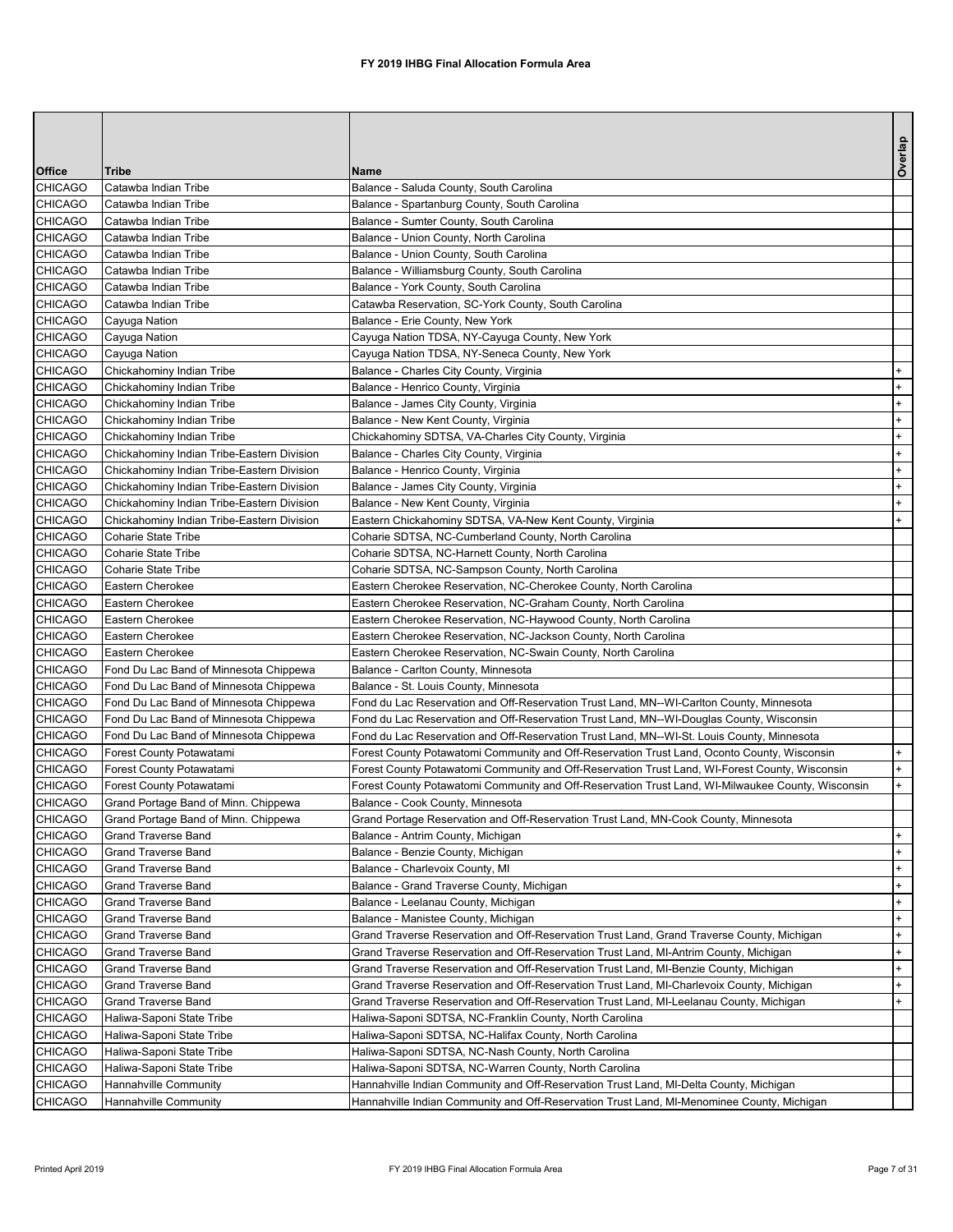|                                  |                                                    |                                                                                                                                                                                   | Overlap |
|----------------------------------|----------------------------------------------------|-----------------------------------------------------------------------------------------------------------------------------------------------------------------------------------|---------|
| <b>Office</b>                    | <b>Tribe</b>                                       | <b>IName</b>                                                                                                                                                                      |         |
| <b>CHICAGO</b>                   | Ho-Chunk Nation                                    | Balance - Adams County, Wisconsin                                                                                                                                                 |         |
| <b>CHICAGO</b>                   | Ho-Chunk Nation                                    | Balance - Clark County, Wisconsin                                                                                                                                                 |         |
| <b>CHICAGO</b>                   | Ho-Chunk Nation                                    | Balance - Columbia County, Wisconsin                                                                                                                                              |         |
| <b>CHICAGO</b>                   | Ho-Chunk Nation                                    | Balance - Crawford County, Wisconsin                                                                                                                                              |         |
| <b>CHICAGO</b>                   | Ho-Chunk Nation                                    | Balance - Dane County, Wisconsin                                                                                                                                                  |         |
| <b>CHICAGO</b><br><b>CHICAGO</b> | Ho-Chunk Nation<br>Ho-Chunk Nation                 | Balance - Eau Claire County, Wisconsin<br>Balance - Jackson County, Wisconsin                                                                                                     |         |
| <b>CHICAGO</b>                   | Ho-Chunk Nation                                    | Balance - Juneau County, Wisconsin                                                                                                                                                |         |
| <b>CHICAGO</b>                   | Ho-Chunk Nation                                    | Balance - La Crosse County, Wisconsin                                                                                                                                             |         |
| <b>CHICAGO</b>                   | Ho-Chunk Nation                                    | Balance - Monroe County, Wisconsin                                                                                                                                                |         |
| <b>CHICAGO</b>                   | Ho-Chunk Nation                                    | Balance - Sauk County, Wisconsin                                                                                                                                                  |         |
| <b>CHICAGO</b>                   | Ho-Chunk Nation                                    | Balance - Shawano County, Wisconsin                                                                                                                                               |         |
| <b>CHICAGO</b>                   | Ho-Chunk Nation                                    | Balance - Trempealeau County, Wisconsin                                                                                                                                           |         |
| <b>CHICAGO</b>                   | Ho-Chunk Nation                                    | Balance - Vernon County, Wisconsin                                                                                                                                                |         |
| <b>CHICAGO</b>                   | Ho-Chunk Nation                                    | Balance - Wood County, Wisconsin                                                                                                                                                  |         |
| <b>CHICAGO</b>                   | Ho-Chunk Nation                                    | Ho-Chunk Nation Reservation and Off-Reservation Trust Land, Adams County, Wisconsin                                                                                               |         |
| <b>CHICAGO</b>                   | Ho-Chunk Nation                                    | Ho-Chunk Nation Reservation and Off-Reservation Trust Land, Clark County, Wisconsin                                                                                               |         |
| <b>CHICAGO</b>                   | Ho-Chunk Nation                                    | Ho-Chunk Nation Reservation and Off-Reservation Trust Land, Crawford County, Wisconsin                                                                                            |         |
| <b>CHICAGO</b>                   | Ho-Chunk Nation                                    | Ho-Chunk Nation Reservation and Off-Reservation Trust Land, Dane County, Wisconsin                                                                                                |         |
| <b>CHICAGO</b>                   | Ho-Chunk Nation                                    | Ho-Chunk Nation Reservation and Off-Reservation Trust Land, Eau Claire County, Wisconsin                                                                                          |         |
| <b>CHICAGO</b>                   | Ho-Chunk Nation                                    | Ho-Chunk Nation Reservation and Off-Reservation Trust Land, Houston County, Minnesota                                                                                             |         |
| <b>CHICAGO</b>                   | Ho-Chunk Nation                                    | Ho-Chunk Nation Reservation and Off-Reservation Trust Land, Jackson County, Wisconsin                                                                                             |         |
| <b>CHICAGO</b>                   | Ho-Chunk Nation<br>Ho-Chunk Nation                 | Ho-Chunk Nation Reservation and Off-Reservation Trust Land, Juneau County, Wisconsin                                                                                              |         |
| <b>CHICAGO</b><br><b>CHICAGO</b> | Ho-Chunk Nation                                    | Ho-Chunk Nation Reservation and Off-Reservation Trust Land, La Crosse County, Wisconsin<br>Ho-Chunk Nation Reservation and Off-Reservation Trust Land, Marathon County, Wisconsin |         |
| <b>CHICAGO</b>                   | Ho-Chunk Nation                                    | Ho-Chunk Nation Reservation and Off-Reservation Trust Land, Monroe County, Wisconsin                                                                                              |         |
| <b>CHICAGO</b>                   | Ho-Chunk Nation                                    | Ho-Chunk Nation Reservation and Off-Reservation Trust Land, Sauk County, Wisconsin                                                                                                |         |
| <b>CHICAGO</b>                   | Ho-Chunk Nation                                    | Ho-Chunk Nation Reservation and Off-Reservation Trust Land, Shawano County, Wisconsin                                                                                             |         |
| <b>CHICAGO</b>                   | Ho-Chunk Nation                                    | Ho-Chunk Nation Reservation and Off-Reservation Trust Land, Vernon County, Wisconsin                                                                                              |         |
| <b>CHICAGO</b>                   | Ho-Chunk Nation                                    | Ho-Chunk Nation Reservation and Off-Reservation Trust Land, Wood County, Wisconsin                                                                                                |         |
| <b>CHICAGO</b>                   | <b>Houlton Band of Maliseets</b>                   | Balance - Aroostook County, ME                                                                                                                                                    | $+$     |
| <b>CHICAGO</b>                   | <b>Houlton Band of Maliseets</b>                   | Houlton Maliseet Reservation and Off-Reservation Trust Land, ME-Aroostook County, Maine                                                                                           | $+$     |
| <b>CHICAGO</b>                   | Keweenaw Bay Indian Community                      | Balance - Baraga County, Michigan                                                                                                                                                 | $+$     |
| <b>CHICAGO</b>                   | Keweenaw Bay Indian Community                      | Balance - Marquette County, Michigan                                                                                                                                              | $+$     |
| <b>CHICAGO</b>                   | Keweenaw Bay Indian Community                      | L'Anse Reservation and Off-Reservation Trust Land, MI-Baraga County, Michigan                                                                                                     | $+$     |
| <b>CHICAGO</b>                   | Keweenaw Bay Indian Community                      | L'Anse Reservation and Off-Reservation Trust Land, MI-Marquette County, Michigan                                                                                                  | $+$     |
| <b>CHICAGO</b>                   | Keweenaw Bay Indian Community                      | Ontonagon Reservation, MI-Ontonagon County, Michigan                                                                                                                              | $+$     |
| <b>CHICAGO</b>                   | Lac Courte Oreilles                                | Balance - Sawyer County, Wisconsin                                                                                                                                                |         |
| <b>CHICAGO</b>                   | Lac Courte Oreilles                                | Lac Courte Oreilles Reservation and Off-Reservation Trust Land, WI-Burnett County, Wisconsin                                                                                      |         |
| <b>CHICAGO</b>                   | Lac Courte Oreilles                                | Lac Courte Oreilles Reservation and Off-Reservation Trust Land, WI-Sawyer County, Wisconsin                                                                                       |         |
| <b>CHICAGO</b><br><b>CHICAGO</b> | <b>Lac Courte Oreilles</b><br>Lac Du Flambeau Band | Lac Courte Oreilles Reservation and Off-Reservation Trust Land, WI-Washburn County, Wisconsin<br>Balance - Vilas County, Wisconsin                                                |         |
| <b>CHICAGO</b>                   | Lac Du Flambeau Band                               | Lac du Flambeau Reservation, WI-Iron County, Wisconsin                                                                                                                            |         |
| <b>CHICAGO</b>                   | Lac Du Flambeau Band                               | Lac du Flambeau Reservation, WI-Oneida County, Wisconsin                                                                                                                          |         |
| <b>CHICAGO</b>                   | Lac Du Flambeau Band                               | Lac du Flambeau Reservation, WI-Vilas County, Wisconsin                                                                                                                           |         |
| <b>CHICAGO</b>                   | Lac Vieux Desert Band                              | Lac Vieux Desert Reservation, MI-Gogebic County, Michigan                                                                                                                         |         |
| <b>CHICAGO</b>                   | Leech Lake Band of Minnesota Chippewa              | Balance - Beltrami County, Minnesota                                                                                                                                              |         |
| <b>CHICAGO</b>                   | Leech Lake Band of Minnesota Chippewa              | Leech Lake Reservation and Off-Reservation Trust Land, MN-Beltrami County, Minnesota                                                                                              |         |
| <b>CHICAGO</b>                   | Leech Lake Band of Minnesota Chippewa              | Leech Lake Reservation and Off-Reservation Trust Land, MN-Cass County, Minnesota                                                                                                  |         |
| <b>CHICAGO</b>                   | Leech Lake Band of Minnesota Chippewa              | Leech Lake Reservation and Off-Reservation Trust Land, MN-Hubbard County, Minnesota                                                                                               |         |
| <b>CHICAGO</b>                   | Leech Lake Band of Minnesota Chippewa              | Leech Lake Reservation and Off-Reservation Trust Land, MN-Itasca County, Minnesota                                                                                                |         |
| <b>CHICAGO</b>                   | Little River Band of Ottawa                        | Balance - Lake County, Michigan                                                                                                                                                   |         |
| <b>CHICAGO</b>                   | Little River Band of Ottawa                        | Balance - Mason County, Michigan                                                                                                                                                  |         |
| <b>CHICAGO</b>                   | Little River Band of Ottawa                        | Balance - Wexford County, Michigan                                                                                                                                                |         |
| <b>CHICAGO</b>                   | Little River Band of Ottawa                        | Little River Reservation and Off-Reservation Trust Land, MI-Manistee County, Michigan                                                                                             |         |
| <b>CHICAGO</b>                   | Little River Band of Ottawa                        | Little River Reservation and Off-Reservation Trust Land, MI-Mason Co                                                                                                              |         |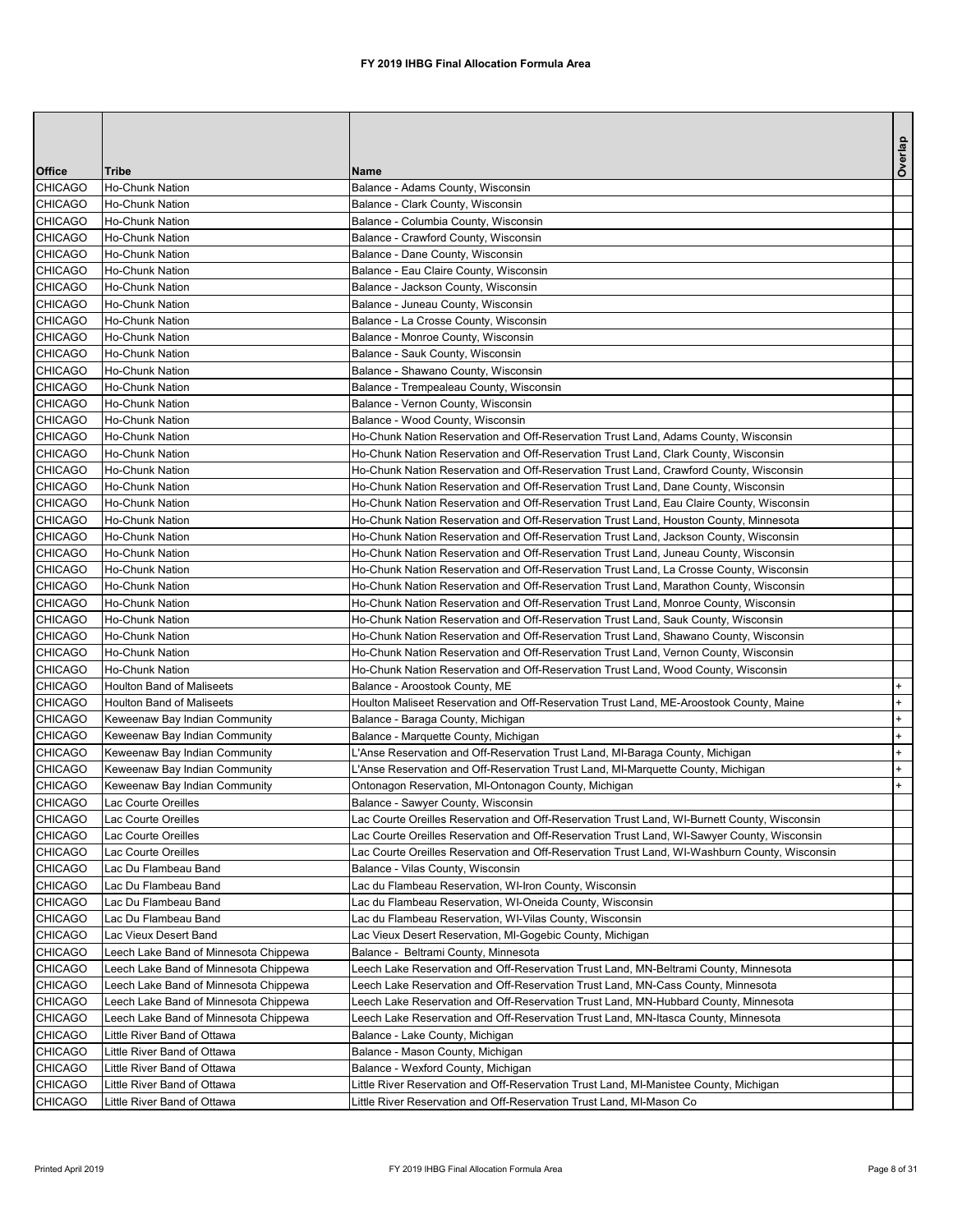|                                  |                                                                                    |                                                                                                                                     | Overlap |
|----------------------------------|------------------------------------------------------------------------------------|-------------------------------------------------------------------------------------------------------------------------------------|---------|
| <b>Office</b>                    | <b>Tribe</b>                                                                       | <b>Name</b>                                                                                                                         |         |
| <b>CHICAGO</b>                   | Little Traverse Bay Band                                                           | Balance - Charlevoix County, Michigan                                                                                               | $+$     |
| <b>CHICAGO</b>                   | Little Traverse Bay Band                                                           | Balance - Cheboygan County, Michigan                                                                                                | $+$     |
| <b>CHICAGO</b>                   | Little Traverse Bay Band                                                           | Balance - Emmet County, Michigan                                                                                                    | $+$     |
| <b>CHICAGO</b>                   | Little Traverse Bay Band                                                           | Little Traverse Bay Reservation and Off-Reservation Trust Land, Charlevoix County, Michigan                                         | $+$     |
| <b>CHICAGO</b>                   | Little Traverse Bay Band                                                           | Little Traverse Bay Reservation and Off-Reservation Trust Land, Emmet County, Michigan                                              | $+$     |
| <b>CHICAGO</b>                   | <b>Lower Sioux</b>                                                                 | Balance - Redwood County, Minnesota                                                                                                 |         |
| <b>CHICAGO</b>                   | Lower Sioux                                                                        | _ower Sioux Indian Community, MN-Redwood County, Minnesota                                                                          |         |
| <b>CHICAGO</b>                   | Lumbee State Tribe                                                                 | Balance - Cumberland County, North Carolina                                                                                         |         |
| <b>CHICAGO</b><br><b>CHICAGO</b> | Lumbee State Tribe<br>Lumbee State Tribe                                           | Lumbee SDTSA, NC-Cumberland County, North Carolina<br>Lumbee SDTSA, NC-Hoke County, North Carolina                                  |         |
| <b>CHICAGO</b>                   | Lumbee State Tribe                                                                 | Lumbee SDTSA, NC-Robeson County, North Carolina                                                                                     |         |
| <b>CHICAGO</b>                   | Lumbee State Tribe                                                                 | Lumbee SDTSA, NC-Scotland County, North Carolina                                                                                    |         |
| <b>CHICAGO</b>                   | Mashantucket Pequot                                                                | Mashantucket Pequot Reservation and Off-Reservation Trust Land, New London County, CT                                               |         |
| <b>CHICAGO</b>                   | Mashpee Wampanoag                                                                  | Balance - Barnstable County, Massachusetts                                                                                          |         |
| <b>CHICAGO</b>                   | Match-e-be-nash-she-wish Band of Pottawatomie Balance - Allegan County, MI         |                                                                                                                                     | $+$     |
| <b>CHICAGO</b>                   | Match-e-be-nash-she-wish Band of Pottawatomie Balance - Barry County, Michigan     |                                                                                                                                     | $+$     |
| <b>CHICAGO</b>                   | Match-e-be-nash-she-wish Band of Pottawatomie Balance - Kalamazoo County, Michigan |                                                                                                                                     | $+$     |
| <b>CHICAGO</b>                   | Match-e-be-nash-she-wish Band of Pottawatomie Balance - Kent County, Michigan      |                                                                                                                                     | $+$     |
| <b>CHICAGO</b>                   | Match-e-be-nash-she-wish Band of Pottawatomie Balance - Ottawa County, Michigan    |                                                                                                                                     | $+$     |
| <b>CHICAGO</b>                   |                                                                                    | Match-e-be-nash-she-wish Band of Pottawatomie Match-e-be-nash-she-wish Band of Pottawatomi Reservation, MI-Allegan County, Michigan | $+$     |
| <b>CHICAGO</b>                   | Menominee Indian Tribe                                                             | Menominee Reservation and Off-Reservation Trust Land, WI-Menominee County, Wisconsin                                                |         |
| <b>CHICAGO</b>                   | Menominee Indian Tribe                                                             | Menominee Reservation and Off-Reservation Trust Land, WI-Shawano County, Wisconsin                                                  |         |
| <b>CHICAGO</b>                   | Miccosukee Tribe                                                                   | Miccosukee Reservation and Off-Reservation Trust Land, FL-Broward County, Florida                                                   |         |
| <b>CHICAGO</b>                   | Miccosukee Tribe                                                                   | Miccosukee Reservation and Off-Reservation Trust Land, FL-Hendry County, Florida                                                    |         |
| <b>CHICAGO</b>                   | Miccosukee Tribe                                                                   | Miccosukee Reservation and Off-Reservation Trust Land, FL-Highlands County, Florida                                                 |         |
| <b>CHICAGO</b>                   | Miccosukee Tribe                                                                   | Miccosukee Reservation and Off-Reservation Trust Land, FL-Miami-Dade County, Florida                                                |         |
| <b>CHICAGO</b>                   | Mille Lacs Band of Minnesota Chippewa                                              | Balance - Crow Wing County, Minnesota                                                                                               |         |
| <b>CHICAGO</b>                   | Mille Lacs Band of Minnesota Chippewa                                              | Balance - Mille Lacs County, Minnesota                                                                                              |         |
| <b>CHICAGO</b>                   | Mille Lacs Band of Minnesota Chippewa                                              | Balance - Pine County, Minnesota                                                                                                    |         |
| <b>CHICAGO</b>                   | Mille Lacs Band of Minnesota Chippewa                                              | Mille Lacs Reservation and Off-Reservation Trust Land, Crow Wing County, Minnesota                                                  |         |
| <b>CHICAGO</b>                   | Mille Lacs Band of Minnesota Chippewa                                              | Mille Lacs Reservation and Off-Reservation Trust Land, MN-Aitkin County, Minnesota                                                  |         |
| <b>CHICAGO</b>                   | Mille Lacs Band of Minnesota Chippewa                                              | Mille Lacs Reservation and Off-Reservation Trust Land, MN-Mille Lacs County, Minnesota                                              |         |
| <b>CHICAGO</b>                   | Mille Lacs Band of Minnesota Chippewa                                              | Mille Lacs Reservation and Off-Reservation Trust Land, MN-Pine County, Minnesota                                                    |         |
| <b>CHICAGO</b>                   | Mississippi Choctaw Tribe                                                          | Balance - Jackson County, Mississippi                                                                                               |         |
| <b>CHICAGO</b>                   | Mississippi Choctaw Tribe                                                          | Balance - Jasper County, Mississippi                                                                                                |         |
| <b>CHICAGO</b>                   | Mississippi Choctaw Tribe                                                          | Balance - Jones County, Mississippi                                                                                                 |         |
| <b>CHICAGO</b>                   | Mississippi Choctaw Tribe                                                          | Balance - Kemper County, Mississippi                                                                                                |         |
| <b>CHICAGO</b>                   | Mississippi Choctaw Tribe                                                          | Balance - Lauderdale County, Tennessee                                                                                              |         |
| <b>CHICAGO</b>                   | Mississippi Choctaw Tribe                                                          | Balance - Leake County, Mississippi                                                                                                 |         |
| <b>CHICAGO</b>                   | Mississippi Choctaw Tribe                                                          | Balance - Neshoba County, Mississippi                                                                                               |         |
| <b>CHICAGO</b>                   | Mississippi Choctaw Tribe                                                          | Balance - Newton County, Mississippi                                                                                                |         |
| <b>CHICAGO</b><br><b>CHICAGO</b> | Mississippi Choctaw Tribe<br>Mississippi Choctaw Tribe                             | Balance - Scott County, Mississippi                                                                                                 |         |
| <b>CHICAGO</b>                   | Mississippi Choctaw Tribe                                                          | Balance - Winston County, Mississippi<br>Mississippi Choctaw Reservation and Off-Reservation Trust Land, Jones County, Mississippi  |         |
| <b>CHICAGO</b>                   | Mississippi Choctaw Tribe                                                          | Mississippi Choctaw Reservation and Off-Reservation Trust Land, Kemper County, Mississippi                                          |         |
| <b>CHICAGO</b>                   | Mississippi Choctaw Tribe                                                          | Mississippi Choctaw Reservation and Off-Reservation Trust Land, Leake County, Mississippi                                           |         |
| <b>CHICAGO</b>                   | Mississippi Choctaw Tribe                                                          | Mississippi Choctaw Reservation and Off-Reservation Trust Land, MS-Newton County, Mississippi                                       |         |
| <b>CHICAGO</b>                   | Mississippi Choctaw Tribe                                                          | Mississippi Choctaw Reservation and Off-Reservation Trust Land, MS-Scott County, Mississippi                                        |         |
| <b>CHICAGO</b>                   | Mississippi Choctaw Tribe                                                          | Mississippi Choctaw Reservation and Off-Reservation Trust Land, MS-Winston County, Mississippi                                      |         |
| <b>CHICAGO</b>                   | Mississippi Choctaw Tribe                                                          | Mississippi Choctaw Reservation and Off-Reservation Trust Land, Neshoba County, Mississippi                                         |         |
| <b>CHICAGO</b>                   | Mississippi Choctaw Tribe                                                          | Mississippi Choctaw Reservation, MS-Attala County, Mississippi                                                                      |         |
| <b>CHICAGO</b>                   | Mississippi Choctaw Tribe                                                          | Mississippi Choctaw Reservation, MS-Jackson County, Mississippi                                                                     |         |
| <b>CHICAGO</b>                   | Mississippi Choctaw Tribe                                                          | Mississippi Choctaw Reservation, MS-Noxubee County, Mississippi                                                                     |         |
| <b>CHICAGO</b>                   | Monacan Indian Nation                                                              | Balance - Amherst County, Virginia                                                                                                  |         |
| <b>CHICAGO</b>                   | Monacan Indian Nation                                                              | Balance - Appomattox County, Virginia                                                                                               |         |
| <b>CHICAGO</b>                   | Monacan Indian Nation                                                              | Balance - Buena Vista city, Virginia                                                                                                |         |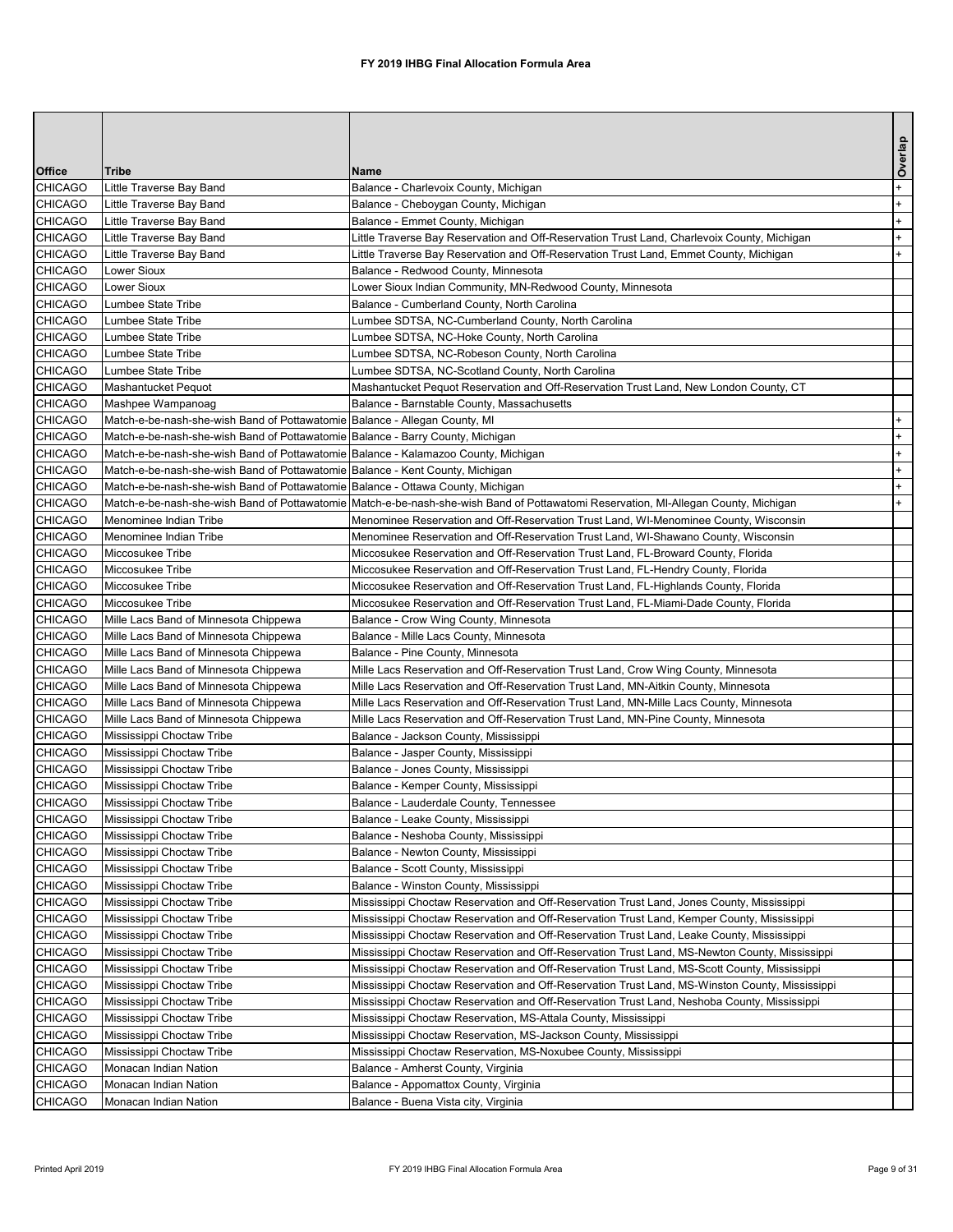|                                  |                                                              |                                                                                                            | Overlap    |
|----------------------------------|--------------------------------------------------------------|------------------------------------------------------------------------------------------------------------|------------|
| <b>Office</b>                    | <b>Tribe</b>                                                 | Name                                                                                                       |            |
| <b>CHICAGO</b>                   | Monacan Indian Nation                                        | Balance - Lynchburg city, Virginia                                                                         |            |
| <b>CHICAGO</b>                   | Monacan Indian Nation                                        | Bedford County, Virginia - part                                                                            |            |
| <b>CHICAGO</b>                   | Monacan Indian Nation                                        | Buckingham County, Virginia - part                                                                         |            |
| <b>CHICAGO</b>                   | Monacan Indian Nation                                        | Campbell County, Virginia - part                                                                           |            |
| <b>CHICAGO</b>                   | Monacan Indian Nation                                        | Nelson County, Virginia - part                                                                             |            |
| <b>CHICAGO</b>                   | Monacan Indian Nation                                        | Rockbridge County, Virginia -- part                                                                        |            |
| <b>CHICAGO</b><br><b>CHICAGO</b> | MOWA Band of Choctaw Indians<br>MOWA Band of Choctaw Indians | Balance - Mobile County, Alabama<br>Balance - Washington County, Alabama                                   | $+$<br>$+$ |
| <b>CHICAGO</b>                   | MOWA Band of Choctaw Indians                                 | MOWA Choctaw (state) Reservation, AL-Mobile County, Alabama                                                | $+$        |
| <b>CHICAGO</b>                   | MOWA Band of Choctaw Indians                                 | MOWA Choctaw (state) Reservation, AL-Washington County, Alabama                                            | $+$        |
| <b>CHICAGO</b>                   | Nansemond Indian Nation                                      | Balance - Chesapeake city, Virginia                                                                        |            |
| <b>CHICAGO</b>                   | Nansemond Indian Nation                                      | Balance - Hampton city, Virginia                                                                           |            |
| <b>CHICAGO</b>                   | Nansemond Indian Nation                                      | Balance - Newport News city, Virginia                                                                      |            |
| <b>CHICAGO</b>                   | Nansemond Indian Nation                                      | Balance - Norfolk city, Virginia                                                                           |            |
| <b>CHICAGO</b>                   | Nansemond Indian Nation                                      | Balance - Portsmouth city, Virginia                                                                        |            |
| <b>CHICAGO</b>                   | Nansemond Indian Nation                                      | Balance - Suffolk city, Virginia                                                                           |            |
| <b>CHICAGO</b>                   | Nansemond Indian Nation                                      | Balance - Virginia Beach city, Virginia                                                                    |            |
| <b>CHICAGO</b>                   | Narragansett Tribe                                           | Balance - Washington County, Rhode Island                                                                  |            |
| <b>CHICAGO</b>                   | Narragansett Tribe                                           | Narragansett Reservation, RI-Washington County, Rhode Island                                               |            |
| <b>CHICAGO</b>                   | Nottawaseppi Huron Band of Potawatomi                        | Balance - Calhoun County, Michigan                                                                         |            |
| <b>CHICAGO</b>                   | Nottawaseppi Huron Band of Potawatomi                        | Huron Potawatomi Reservation and Off-Reservation Trust Land, MI-Calhoun County, Michigan                   |            |
| <b>CHICAGO</b>                   | Oneida Nation of New York                                    | Balance - Chenango County, New York                                                                        |            |
| <b>CHICAGO</b>                   | Oneida Nation of New York                                    | Balance - Cortland County, New York                                                                        |            |
| <b>CHICAGO</b>                   | Oneida Nation of New York                                    | Balance - Herkimer County, New York                                                                        |            |
| <b>CHICAGO</b>                   | <b>Oneida Nation of New York</b>                             | Balance - Madison County, New York                                                                         |            |
| <b>CHICAGO</b>                   | Oneida Nation of New York                                    | Balance - Oneida County, New York                                                                          |            |
| <b>CHICAGO</b>                   | Oneida Nation of New York                                    | Balance - Onondaga County, New York                                                                        |            |
| <b>CHICAGO</b>                   | Oneida Nation of New York                                    | Oneida Nation Reservation, NY-Madison County, New York                                                     |            |
| <b>CHICAGO</b>                   | Oneida Tribe                                                 | Balance - Brown County, Wisconsin                                                                          |            |
| <b>CHICAGO</b>                   | Oneida Tribe                                                 | Balance - Outagamie County, Wisconsin                                                                      |            |
| <b>CHICAGO</b>                   | Oneida Tribe                                                 | Oneida (WI) Reservation and Off-Reservation Trust Land, WI-Brown County, Wisconsin                         |            |
| <b>CHICAGO</b>                   | Oneida Tribe                                                 | Oneida (WI) Reservation and Off-Reservation Trust Land, WI-Outagamie County, Wisconsin                     |            |
| <b>CHICAGO</b>                   | Onondaga Nation                                              | Onondaga Nation Reservation, NY-Onondaga County, New York                                                  |            |
| <b>CHICAGO</b>                   | Pamunkey                                                     | Pamunkey (state) Reservation, VA-King William County, Virginia                                             |            |
| <b>CHICAGO</b>                   | Passamaquoddy Indian Tribe                                   | Indian Township Reservation, ME-Washington County, Maine                                                   |            |
| <b>CHICAGO</b>                   | Penobscot Tribe                                              | Balance - Penobscot County, Maine                                                                          |            |
| <b>CHICAGO</b>                   | Penobscot Tribe                                              | Penobscot Reservation and Off-Reservation Trust Land, ME-Aroostook County, Maine                           |            |
| <b>CHICAGO</b>                   | Penobscot Tribe                                              | Penobscot Reservation and Off-Reservation Trust Land, ME-Franklin County, Maine                            |            |
| <b>CHICAGO</b><br><b>CHICAGO</b> | Penobscot Tribe                                              | Penobscot Reservation and Off-Reservation Trust Land, ME-Penobscot County, Maine                           |            |
| <b>CHICAGO</b>                   | Penobscot Tribe<br>Pleasant Point                            | Penobscot Reservation and Off-Reservation Trust Land, ME-Piscataquis<br>Balance - Washington County, Maine |            |
| <b>CHICAGO</b>                   | <b>Pleasant Point</b>                                        | Passamaquoddy Trust Land, ME-Franklin County, Maine                                                        |            |
| <b>CHICAGO</b>                   | Pleasant Point                                               | Passamaquoddy Trust Land, ME-Hancock County, Maine                                                         |            |
| <b>CHICAGO</b>                   | <b>Pleasant Point</b>                                        | Passamaquoddy Trust Land, ME-Oxford County, Maine                                                          |            |
| <b>CHICAGO</b>                   | <b>Pleasant Point</b>                                        | Passamaquoddy Trust Land, ME-Penobscot County, Maine                                                       |            |
| <b>CHICAGO</b>                   | Pleasant Point                                               | Passamaquoddy Trust Land, ME-Somerset County, Maine                                                        |            |
| <b>CHICAGO</b>                   | <b>Pleasant Point</b>                                        | Passamaquoddy Trust Land, ME-Washington County, Maine                                                      |            |
| <b>CHICAGO</b>                   | <b>Pleasant Point</b>                                        | Pleasant Point Reservation, ME-Washington County, Maine                                                    |            |
| <b>CHICAGO</b>                   | Poarch Band of Creek Indians                                 | Balance - Baldwin County, Alabama                                                                          | $+$        |
| <b>CHICAGO</b>                   | Poarch Band of Creek Indians                                 | Balance - Escambia County, Alabama                                                                         | $+$        |
| <b>CHICAGO</b>                   | Poarch Band of Creek Indians                                 | Balance - Escambia County, Florida                                                                         | $+$        |
| <b>CHICAGO</b>                   | Poarch Band of Creek Indians                                 | Balance - Mobile County, Alabama                                                                           | $+$        |
| <b>CHICAGO</b>                   | Poarch Band of Creek Indians                                 | Balance - Monroe County, Alabama                                                                           | $+$        |
| <b>CHICAGO</b>                   | Poarch Band of Creek Indians                                 | Poarch Creek Reservation and Off-Reservation Trust Land, AL--FL-Elmore County, Alabama                     | $+$        |
| <b>CHICAGO</b>                   | Poarch Band of Creek Indians                                 | Poarch Creek Reservation and Off-Reservation Trust Land, AL--FL-Escambia County, Alabama                   | $+$        |
| <b>CHICAGO</b>                   | Poarch Band of Creek Indians                                 | Poarch Creek Reservation and Off-Reservation Trust Land, AL--FL-Escambia County, Florida                   | $+$        |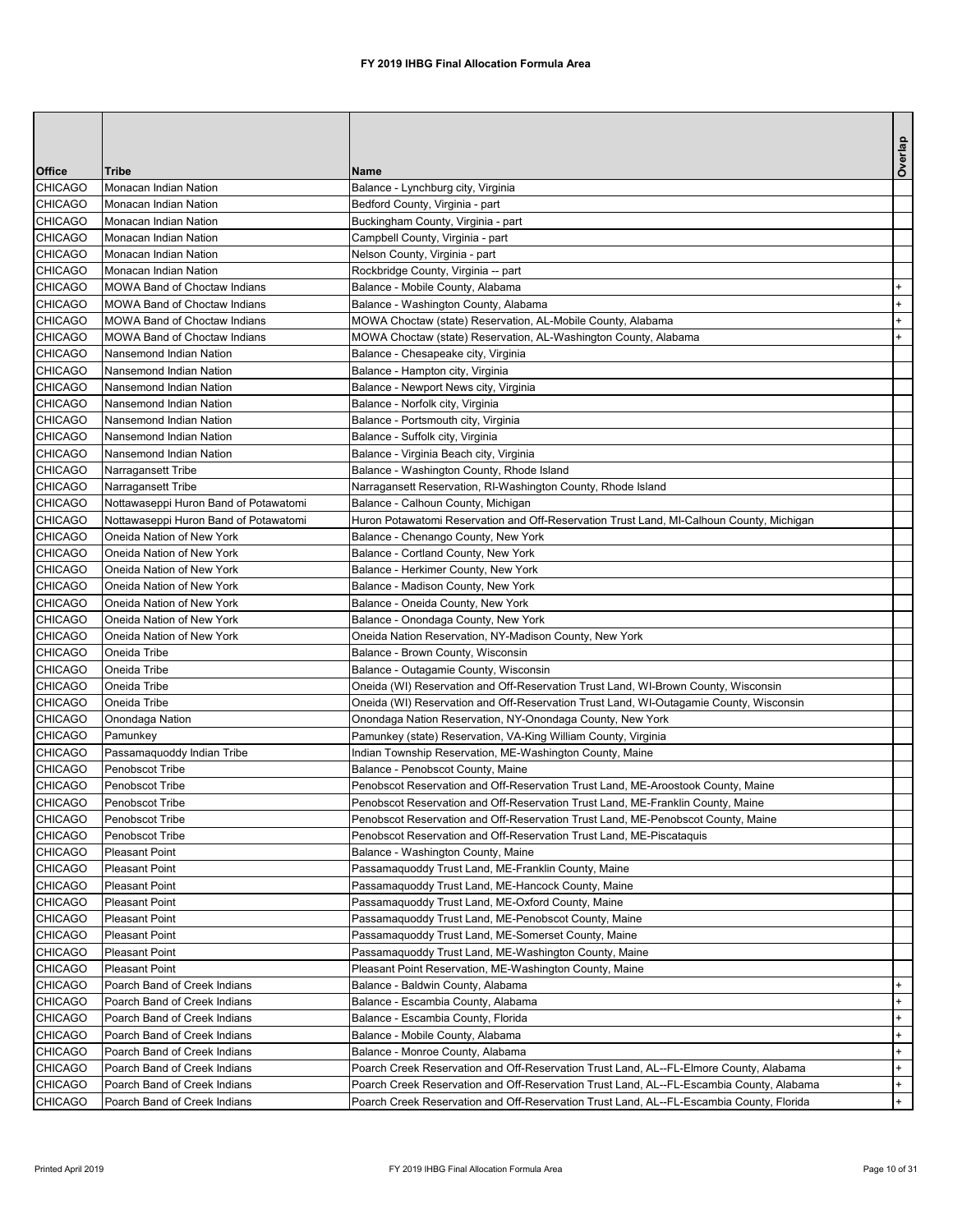|                                  |                                                          |                                                                                                                       | Overlap    |
|----------------------------------|----------------------------------------------------------|-----------------------------------------------------------------------------------------------------------------------|------------|
| <b>Office</b>                    | <b>Tribe</b>                                             | Name                                                                                                                  |            |
| <b>CHICAGO</b>                   | Poarch Band of Creek Indians                             | Poarch Creek Reservation and Off-Reservation Trust Land, AL--FL-Monroe County, Alabama                                | $+$        |
| <b>CHICAGO</b>                   | Poarch Band of Creek Indians                             | Poarch Creek Reservation and Off-Reservation Trust Land, AL--FL-Montgomery County, Alabama                            | $+$        |
| <b>CHICAGO</b>                   | Pokagon Band of Potawatomi                               | Balance - Allegan County, Michigan                                                                                    | $+$        |
| <b>CHICAGO</b>                   | Pokagon Band of Potawatomi                               | Balance - Berrien County, Michigan                                                                                    | $+$        |
| <b>CHICAGO</b>                   | Pokagon Band of Potawatomi                               | Balance - Cass County, Michigan                                                                                       | $+$        |
| <b>CHICAGO</b>                   | Pokagon Band of Potawatomi                               | Balance - Elkhart County, Indiana                                                                                     | $+$        |
| <b>CHICAGO</b>                   | Pokagon Band of Potawatomi                               | Balance - Kosciusko County, Indiana                                                                                   | $+$        |
| <b>CHICAGO</b>                   | Pokagon Band of Potawatomi                               | Balance - LaPorte County, Indiana                                                                                     | $+$        |
| <b>CHICAGO</b><br><b>CHICAGO</b> | Pokagon Band of Potawatomi<br>Pokagon Band of Potawatomi | Balance - Marshall County, Indiana                                                                                    | $+$<br>$+$ |
| <b>CHICAGO</b>                   | Pokagon Band of Potawatomi                               | Balance - St. Joseph County, Indiana<br>Balance - Starke County, Indiana                                              | $+$        |
| <b>CHICAGO</b>                   | Pokagon Band of Potawatomi                               | Balance - Van Buren County, Michigan                                                                                  | $+$        |
| <b>CHICAGO</b>                   | Pokagon Band of Potawatomi                               | Pokagon Reservation and Off-Reservation Trust Land, MI-Berrien County, Michigan                                       | $+$        |
| <b>CHICAGO</b>                   | Pokagon Band of Potawatomi                               | Pokagon Reservation and Off-Reservation Trust Land, MI-Cass County, Michigan                                          | $+$        |
| <b>CHICAGO</b>                   | Pokagon Band of Potawatomi                               | Pokagon Reservation and Off-Reservation Trust Land, MI-Van Buren County, Michigan                                     | $+$        |
| <b>CHICAGO</b>                   | Rappahannock Tribe                                       | Balance - Caroline County, Virginia                                                                                   | $+$        |
| <b>CHICAGO</b>                   | Rappahannock Tribe                                       | Balance - Essex County, Virginia                                                                                      | $+$        |
| <b>CHICAGO</b>                   | Rappahannock Tribe                                       | Balance - King and Queen County, Virginia                                                                             | $+$        |
| <b>CHICAGO</b>                   | Rappahannock Tribe                                       | Balance - King William County, Virginia                                                                               | $+$        |
| <b>CHICAGO</b>                   | Red Cliff Band of Lake Superior Chippe                   | Red Cliff Reservation and Off-Reservation Trust Land, WI-Bayfield County, Wisconsin                                   |            |
| <b>CHICAGO</b>                   | Red Lake Band of Chippewa                                | Balance - Beltrami County, Minnesota                                                                                  |            |
| <b>CHICAGO</b>                   | Red Lake Band of Chippewa                                | Red Lake Reservation, MN-Beltrami County, Minnesota                                                                   |            |
| <b>CHICAGO</b>                   | Red Lake Band of Chippewa                                | Red Lake Reservation, MN-Clearwater County, Minnesota                                                                 |            |
| <b>CHICAGO</b>                   | Red Lake Band of Chippewa                                | Red Lake Reservation, MN-Koochiching County, Minnesota                                                                |            |
| <b>CHICAGO</b>                   | Red Lake Band of Chippewa                                | Red Lake Reservation, MN-Lake of the Woods County, Minnesota                                                          |            |
| <b>CHICAGO</b>                   | Red Lake Band of Chippewa                                | Red Lake Reservation, MN-Marshall County, Minnesota                                                                   |            |
| <b>CHICAGO</b>                   | Red Lake Band of Chippewa                                | Red Lake Reservation, MN-Pennington County, Minnesota                                                                 |            |
| <b>CHICAGO</b>                   | Red Lake Band of Chippewa                                | Red Lake Reservation, MN-Polk County, Minnesota                                                                       |            |
| <b>CHICAGO</b>                   | Red Lake Band of Chippewa                                | Red Lake Reservation, MN-Red Lake County, Minnesota                                                                   |            |
| <b>CHICAGO</b>                   | Red Lake Band of Chippewa                                | Red Lake Reservation, MN-Roseau County, Minnesota                                                                     |            |
| <b>CHICAGO</b>                   | Sac & Fox Tribe of the Mississippi, IA                   | Sac and Fox/Meskwaki Settlement and Off-Reservation Trust Land, IA-Tama County, lowa                                  |            |
| <b>CHICAGO</b>                   | Saginaw Chippewa                                         | Balance - Arenac County, Michigan                                                                                     |            |
| <b>CHICAGO</b>                   | Saginaw Chippewa                                         | Balance - Gladwin County, Michigan                                                                                    |            |
| <b>CHICAGO</b>                   | Saginaw Chippewa                                         | Balance - Gratiot County, Michigan                                                                                    |            |
| <b>CHICAGO</b>                   | Saginaw Chippewa                                         | Balance - Isabella County, Michigan                                                                                   |            |
| <b>CHICAGO</b>                   | Saginaw Chippewa                                         | Balance - Mecosta County, Michigan                                                                                    |            |
| <b>CHICAGO</b>                   | Saginaw Chippewa                                         | Balance - Midland County, Michigan                                                                                    |            |
| <b>CHICAGO</b><br><b>CHICAGO</b> | Saginaw Chippewa                                         | Balance - Montcalm County, Michigan                                                                                   |            |
| <b>CHICAGO</b>                   | Saginaw Chippewa<br>Saginaw Chippewa                     | Balance - Osceola County, Michigan<br>Isabella Reservation and Off-Reservation Trust Land, MI-Arenac County, Michigan |            |
| <b>CHICAGO</b>                   | Saginaw Chippewa                                         | Isabella Reservation and Off-Reservation Trust Land, MI-Isabella County, Michigan                                     |            |
| <b>CHICAGO</b>                   | Saint Croix Chippewa                                     | Almena Village, Cumberland City, Rice Lake Town, WI                                                                   |            |
| <b>CHICAGO</b>                   | Saint Croix Chippewa                                     | Balance - Burnett County, Wisconsin                                                                                   |            |
| <b>CHICAGO</b>                   | Saint Croix Chippewa                                     | Clayton, Johnstown & Bone Lake Towns, Turtle Lake & Luck Vil., WI                                                     |            |
| <b>CHICAGO</b>                   | Saint Croix Chippewa                                     | St. Croix Reservation and Off-Reservation Trust Land, WI-Barron County, Wisconsin                                     |            |
| <b>CHICAGO</b>                   | Saint Croix Chippewa                                     | St. Croix Reservation and Off-Reservation Trust Land, WI-Burnett County, Wisconsin                                    |            |
| <b>CHICAGO</b>                   | Saint Croix Chippewa                                     | St. Croix Reservation and Off-Reservation Trust Land, WI-Polk County, Wisconsin                                       |            |
| <b>CHICAGO</b>                   | Sault Ste. Marie Tribe                                   | Balance - Alger County, Michigan                                                                                      | $+$        |
| <b>CHICAGO</b>                   | Sault Ste. Marie Tribe                                   | Balance - Chippewa County, Michigan                                                                                   | $+$        |
| <b>CHICAGO</b>                   | Sault Ste. Marie Tribe                                   | Balance - Delta County, Michigan                                                                                      | $+$        |
| <b>CHICAGO</b>                   | Sault Ste. Marie Tribe                                   | Balance - Luce County, Michigan                                                                                       | $+$        |
| <b>CHICAGO</b>                   | Sault Ste. Marie Tribe                                   | Balance - Mackinac County, Michigan                                                                                   | $+$        |
| <b>CHICAGO</b>                   | Sault Ste. Marie Tribe                                   | Balance - Marquette County, MI                                                                                        | $+$        |
| <b>CHICAGO</b>                   | Sault Ste. Marie Tribe                                   | Balance - Schoolcraft County, Michigan                                                                                | $+$        |
| <b>CHICAGO</b>                   | Sault Ste. Marie Tribe                                   | Sault Sainte Marie Reservation and Off-Reservation Trust Land, Marquette County, Michigan                             | $+$        |
| <b>CHICAGO</b>                   | Sault Ste. Marie Tribe                                   | Sault Ste. Marie Reservation and Off-Reservation Trust Land, Alger County, Michigan                                   | $+$        |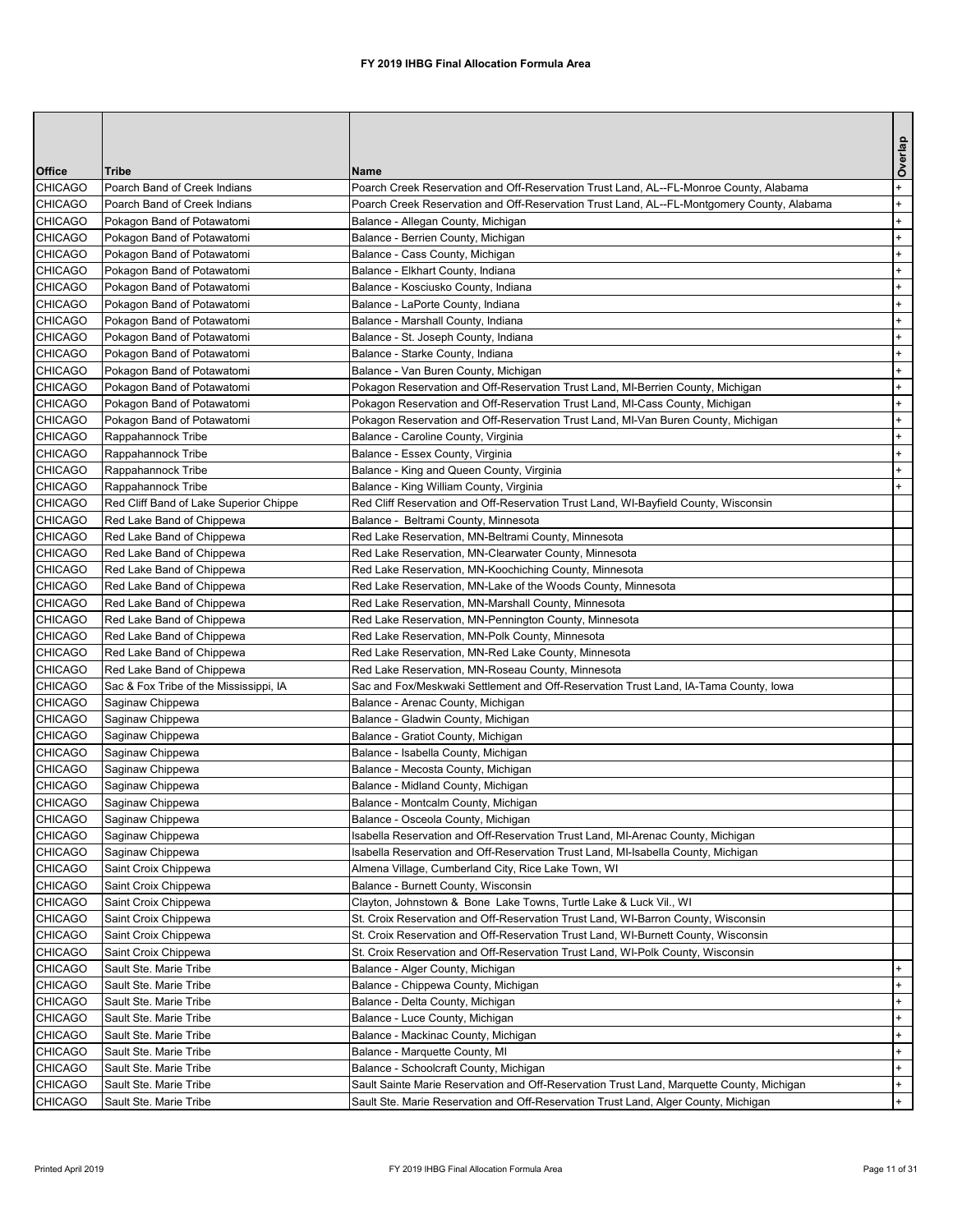|                                  |                                                        |                                                                                                                                                        | Overlap              |
|----------------------------------|--------------------------------------------------------|--------------------------------------------------------------------------------------------------------------------------------------------------------|----------------------|
| <b>Office</b>                    | <b>Tribe</b>                                           | lName                                                                                                                                                  |                      |
| <b>CHICAGO</b>                   | Sault Ste. Marie Tribe                                 | Sault Ste. Marie Reservation and Off-Reservation Trust Land, Chippewa County, Michigan                                                                 | $\ddot{\phantom{1}}$ |
| <b>CHICAGO</b>                   | Sault Ste. Marie Tribe                                 | Sault Ste. Marie Reservation and Off-Reservation Trust Land, Delta County, Michigan                                                                    | $+$                  |
| <b>CHICAGO</b>                   | Sault Ste. Marie Tribe                                 | Sault Ste. Marie Reservation and Off-Reservation Trust Land, Luce County, Michigan                                                                     | $+$                  |
| <b>CHICAGO</b>                   | Sault Ste. Marie Tribe                                 | Sault Ste. Marie Reservation and Off-Reservation Trust Land, Mackinac County, Michigan                                                                 |                      |
| <b>CHICAGO</b>                   | Sault Ste. Marie Tribe                                 | Sault Ste. Marie Reservation and Off-Reservation Trust Land, Schoolcraft County, Michigan                                                              | $+$                  |
| <b>CHICAGO</b>                   | Seminole Tribe                                         | Big Cypress Reservation, FL-Broward County, Florida                                                                                                    |                      |
| <b>CHICAGO</b>                   | Seminole Tribe                                         | Big Cypress Reservation, FL-Hendry County, Florida                                                                                                     |                      |
| <b>CHICAGO</b>                   | Seminole Tribe                                         | Brighton Reservation, FL-Glades County, Florida                                                                                                        |                      |
| <b>CHICAGO</b>                   | Seminole Tribe                                         | Coconut Creek Trust Land, FL-Broward County, Florida                                                                                                   |                      |
| <b>CHICAGO</b>                   | Seminole Tribe                                         | Fort Pierce Reservation, FL-St. Lucie County, Florida                                                                                                  |                      |
| <b>CHICAGO</b>                   | Seminole Tribe                                         | Hollywood Reservation, FL-Broward County, Florida                                                                                                      |                      |
| <b>CHICAGO</b>                   | Seminole Tribe                                         | Immokalee Reservation, FL-Collier County, Florida                                                                                                      |                      |
| <b>CHICAGO</b>                   | Seminole Tribe                                         | Seminole (FL) Trust Land, FL-Broward County, Florida                                                                                                   |                      |
| <b>CHICAGO</b>                   | Seminole Tribe                                         | Tampa Reservation, FL-Hillsborough County, Florida                                                                                                     |                      |
| <b>CHICAGO</b>                   | Seneca Nation of New York                              | Allegany Reservation, NY-Cattaraugus County, New York                                                                                                  |                      |
| <b>CHICAGO</b>                   | Seneca Nation of New York                              | Cattaraugus Reservation, NY-Cattaraugus County, New York                                                                                               |                      |
| <b>CHICAGO</b>                   | Seneca Nation of New York                              | Cattaraugus Reservation, NY-Chautauqua County, New York                                                                                                |                      |
| <b>CHICAGO</b>                   | Seneca Nation of New York<br>Seneca Nation of New York | Cattaraugus Reservation, NY-Erie County, New York                                                                                                      |                      |
| <b>CHICAGO</b>                   |                                                        | Oil Springs Reservation, NY-Allegany County, New York                                                                                                  |                      |
| <b>CHICAGO</b><br><b>CHICAGO</b> | Seneca Nation of New York                              | Oil Springs Reservation, NY-Cattaraugus County, New York<br>Shakopee Mdewakanton Sioux Community and Off-Reservation Trust Land, Scott Cnty, Minnesota |                      |
| <b>CHICAGO</b>                   | Shakopee Mdewakanton Sioux<br>Shinnecock Indian Nation | Shinnecock (state) Reservation, NY-Suffolk County, New York                                                                                            |                      |
| <b>CHICAGO</b>                   | Sokagoan Chippewa Tribe                                | Balance - Forest County, Wisconsin                                                                                                                     | $+$                  |
| <b>CHICAGO</b>                   | Sokagoan Chippewa Tribe                                | Sokaogon Chippewa Community and Off-Reservation Trust Land, WI-Forest County, Wisconsin                                                                | $+$                  |
| <b>CHICAGO</b>                   | St. Regis Mohawk Tribe                                 | Balance - Franklin County, New York                                                                                                                    |                      |
| <b>CHICAGO</b>                   | St. Regis Mohawk Tribe                                 | Balance - St. Lawrence County, New York                                                                                                                |                      |
| <b>CHICAGO</b>                   | St. Regis Mohawk Tribe                                 | St. Regis Mohawk Reservation, NY-Franklin County, New York                                                                                             |                      |
| <b>CHICAGO</b>                   | Stockbridge-Munsee Tribe                               | Stockbridge Munsee Community and Off-Reservation Trust Land, WI-Shawano County, Wisconsin                                                              |                      |
| <b>CHICAGO</b>                   | Tonawanda Band of Senecas                              | Tonawanda Reservation, NY-Erie County, New York                                                                                                        |                      |
| <b>CHICAGO</b>                   | Tonawanda Band of Senecas                              | Tonawanda Reservation, NY-Genesee County, New York                                                                                                     |                      |
| <b>CHICAGO</b>                   | Tonawanda Band of Senecas                              | Tonawanda Reservation, NY-Niagara County, New York                                                                                                     |                      |
| <b>CHICAGO</b>                   | <b>Tuscarora Nation</b>                                | Tuscarora Nation Reservation, NY-Niagara County, New York                                                                                              |                      |
| <b>CHICAGO</b>                   | Upper Mattaponi Tribe                                  | Balance - Essex County, Virginia                                                                                                                       |                      |
| <b>CHICAGO</b>                   | Upper Mattaponi Tribe                                  | Balance - Henrico County, Virginia                                                                                                                     |                      |
| <b>CHICAGO</b>                   | Upper Mattaponi Tribe                                  | Balance - King and Queen County, Virginia                                                                                                              |                      |
| <b>CHICAGO</b>                   | Upper Mattaponi Tribe                                  | Balance - King William County, Virginia                                                                                                                |                      |
| <b>CHICAGO</b>                   | Upper Mattaponi Tribe                                  | Balance - New Kent County, Virginia                                                                                                                    |                      |
| <b>CHICAGO</b>                   | Upper Mattaponi Tribe                                  | Caroline County, Virginia - part                                                                                                                       |                      |
| <b>CHICAGO</b>                   | Upper Mattaponi Tribe                                  | Charles City County, Virginia - part                                                                                                                   |                      |
| <b>CHICAGO</b>                   | Upper Mattaponi Tribe                                  | Hanover County, Virginia - part                                                                                                                        |                      |
| <b>CHICAGO</b>                   | Upper Mattaponi Tribe                                  | Mattaponi (state) Reservation, VA-King William County, Virginia                                                                                        |                      |
| <b>CHICAGO</b>                   | Upper Mattaponi Tribe                                  | Richmond City, Virginia -- part                                                                                                                        |                      |
| <b>CHICAGO</b>                   | <b>Upper Sioux Indian Community</b>                    | Balance - Chippewa County, Minnesota                                                                                                                   |                      |
| <b>CHICAGO</b>                   | <b>Upper Sioux Indian Community</b>                    | Balance - Renville County, Minnesota                                                                                                                   |                      |
| <b>CHICAGO</b>                   | Upper Sioux Indian Community                           | Balance - Yellow Medicine County, Minnesota                                                                                                            |                      |
| <b>CHICAGO</b>                   | <b>Upper Sioux Indian Community</b>                    | Upper Sioux Community and Off-Reservation Trust Land, MN-Chippewa Co, Minnesota                                                                        |                      |
| <b>CHICAGO</b>                   | <b>Upper Sioux Indian Community</b>                    | Upper Sioux Community and Off-Reservation Trust Land, MN-Yellow Medicine County, Minnesota                                                             |                      |
| <b>CHICAGO</b>                   | <b>Waccamaw Siouan State Tribe</b>                     | Waccamaw Siouan SDTSA, NC-Bladen County, North Carolina                                                                                                |                      |
| <b>CHICAGO</b>                   | <b>Waccamaw Siouan State Tribe</b>                     | Waccamaw Siouan SDTSA, NC-Columbus County, North Carolina                                                                                              |                      |
| <b>CHICAGO</b>                   | Wampanoag Tribe of Gay Head                            | Balance - Dukes County, Massachusetts                                                                                                                  |                      |
| <b>CHICAGO</b>                   | Wampanoag Tribe of Gay Head                            | Wampanoag-Aquinnah Trust Land, MA-Dukes County, Massachusetts                                                                                          |                      |
| <b>CHICAGO</b>                   | White Earth Band of Minnesota Chippewa                 | Balance - Becker County, Minnesota                                                                                                                     |                      |
| <b>CHICAGO</b>                   | White Earth Band of Minnesota Chippewa                 | Balance - Clearwater County, Minnesota                                                                                                                 |                      |
| <b>CHICAGO</b>                   | White Earth Band of Minnesota Chippewa                 | White Earth Reservation and Off-Reservation Trust Land, MN-Becker County, Minnesota                                                                    |                      |
| <b>CHICAGO</b>                   | White Earth Band of Minnesota Chippewa                 | White Earth Reservation and Off-Reservation Trust Land, MN-Clearwater County, Minnesota                                                                |                      |
|                                  | CHICAGO   White Earth Band of Minnesota Chippewa       | White Earth Reservation and Off-Reservation Trust Land, MN-Mahnomen County, Minnesota                                                                  |                      |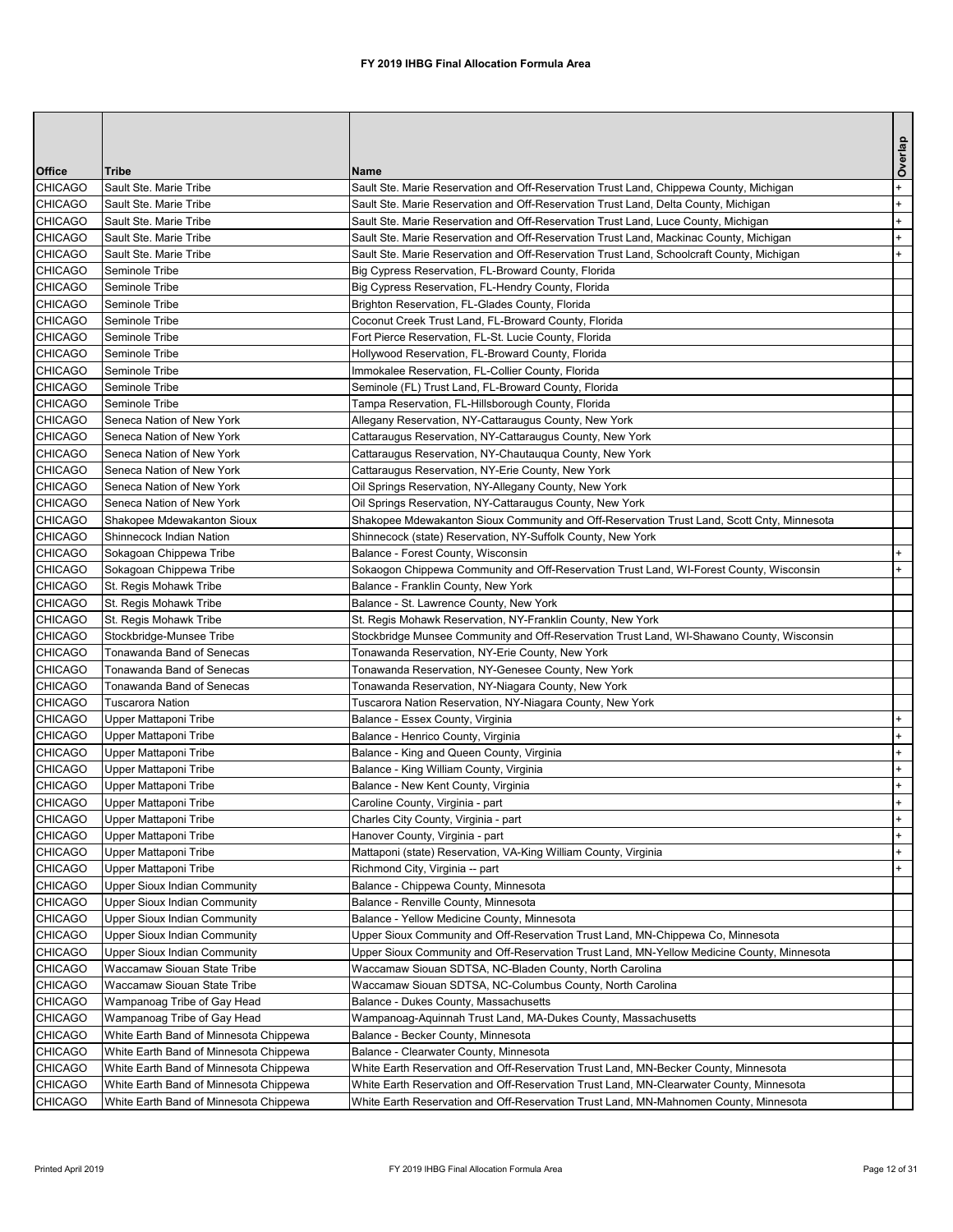|               |                                              |                                                                                                      | Overlap |
|---------------|----------------------------------------------|------------------------------------------------------------------------------------------------------|---------|
| <b>Office</b> | <b>Tribe</b>                                 | <b>Name</b>                                                                                          |         |
| <b>DENVER</b> | Assinboine & Sioux Tribes of Ft. Peck        | Fort Peck Indian Reservation and Off-Reservation Trust Land, MT-Daniels County, Montana              |         |
| <b>DENVER</b> | Assinboine & Sioux Tribes of Ft. Peck        | Fort Peck Indian Reservation and Off-Reservation Trust Land, MT-Roosevelt County, Montana            |         |
| <b>DENVER</b> | Assinboine & Sioux Tribes of Ft. Peck        | Fort Peck Indian Reservation and Off-Reservation Trust Land, MT-Sheridan County, Montana             |         |
| <b>DENVER</b> | Assinboine & Sioux Tribes of Ft. Peck        | Fort Peck Indian Reservation and Off-Reservation Trust Land, MT-Valley County, Montana               |         |
| <b>DENVER</b> | <b>Blackfeet Tribe</b>                       | Blackfeet Indian Reservation and Off-Reservation Trust Land, MT-Glacier County, Montana              |         |
| <b>DENVER</b> | <b>Blackfeet Tribe</b>                       | Blackfeet Indian Reservation and Off-Reservation Trust Land, MT-Pondera County, Montana              |         |
| <b>DENVER</b> | <b>Cheyenne River Sioux</b>                  | Cheyenne River Reservation and Off-Reservation Trust Land, SD-Dewey County, South Dakota             |         |
| <b>DENVER</b> | <b>Cheyenne River Sioux</b>                  | Cheyenne River Reservation and Off-Reservation Trust Land, SD-Haakon County, South Dakota            |         |
| <b>DENVER</b> | <b>Cheyenne River Sioux</b>                  | Cheyenne River Reservation and Off-Reservation Trust Land, SD-Meade County, South Dakota             |         |
| <b>DENVER</b> | <b>Cheyenne River Sioux</b>                  | Cheyenne River Reservation and Off-Reservation Trust Land, SD-Stanley County, South Dakota           |         |
| <b>DENVER</b> | Cheyenne River Sioux                         | Cheyenne River Reservation and Off-Reservation Trust Land, SD-Sully County, South Dakota             |         |
| <b>DENVER</b> | <b>Cheyenne River Sioux</b>                  | Cheyenne River Reservation and Off-Reservation Trust Land, SD-Ziebach County, South Dakota           |         |
| <b>DENVER</b> | Chippewa Cree of the Rocky Boy's Reservation | Rocky Boy's Reservation and Off-Reservation Trust Land, MT-Chouteau County, Montana                  |         |
| <b>DENVER</b> | Chippewa Cree of the Rocky Boy's Reservation | Rocky Boy's Reservation and Off-Reservation Trust Land, MT-Hill County, Montana                      |         |
| <b>DENVER</b> | <b>Crow Creek Sioux</b>                      | Crow Creek Reservation, SD-Buffalo County, South Dakota                                              |         |
| <b>DENVER</b> | <b>Crow Creek Sioux</b>                      | Crow Creek Reservation, SD-Hughes County, South Dakota                                               |         |
| <b>DENVER</b> | <b>Crow Creek Sioux</b>                      | Crow Creek Reservation, SD-Hyde County, South Dakota                                                 |         |
| <b>DENVER</b> | <b>Crow Tribe</b>                            | Balance - Big Horn County, Montana                                                                   |         |
| <b>DENVER</b> | <b>Crow Tribe</b>                            | Crow Reservation and Off-Reservation Trust Land, MT-Big Horn County, Montana                         |         |
| <b>DENVER</b> | <b>Crow Tribe</b>                            | Crow Reservation and Off-Reservation Trust Land, MT-Treasure County, Montana                         |         |
| <b>DENVER</b> | <b>Crow Tribe</b>                            | Crow Reservation and Off-Reservation Trust Land, MT-Yellowstone County, Montana                      |         |
| <b>DENVER</b> | Flandreau Santee Sioux                       | Flandreau Reservation, SD-Moody County, South Dakota                                                 |         |
| <b>DENVER</b> | Fort Belknap Indian Community                | Fort Belknap Reservation and Off-Reservation Trust Land, MT-Blaine County, Montana                   |         |
| <b>DENVER</b> | Fort Belknap Indian Community                | Fort Belknap Reservation and Off-Reservation Trust Land, MT-Phillips County, Montana                 |         |
| <b>DENVER</b> | <b>Goshute Reservation</b>                   | Balance - Ada County, ID                                                                             | $+$     |
| <b>DENVER</b> | Goshute Reservation                          | Balance - Canyon County, ID                                                                          | $+$     |
| <b>DENVER</b> | Goshute Reservation                          | Balance - Elko County, NV                                                                            | $+$     |
| <b>DENVER</b> | <b>Goshute Reservation</b>                   | Balance - Elmore County, ID                                                                          | $+$     |
| <b>DENVER</b> | <b>Goshute Reservation</b>                   | Balance - Eureka County, NV                                                                          | $+$     |
| <b>DENVER</b> | <b>Goshute Reservation</b>                   | Balance - Lander County, NV                                                                          | $+$     |
| <b>DENVER</b> | <b>Goshute Reservation</b>                   | Balance - Nye County, NV                                                                             |         |
| <b>DENVER</b> | <b>Goshute Reservation</b>                   | Balance - Owyhee County, ID                                                                          | $+$     |
| <b>DENVER</b> | <b>Goshute Reservation</b>                   | Balance - Tooele County, UT                                                                          | $+$     |
| <b>DENVER</b> | Goshute Reservation                          | Balance - White Pine County, NV                                                                      | $+$     |
| <b>DENVER</b> | <b>Goshute Reservation</b>                   | Community of Winnemucca, NV                                                                          |         |
| <b>DENVER</b> | <b>Goshute Reservation</b>                   | Goshute Reservation, NV--UT-Juab County, Utah                                                        | $+$     |
| <b>DENVER</b> | <b>Goshute Reservation</b>                   | Goshute Reservation, NV--UT-Tooele County, Utah                                                      | $+$     |
| <b>DENVER</b> | <b>Goshute Reservation</b>                   | Goshute Reservation, NV--UT-White Pine County, Nevada                                                | $+$     |
| <b>DENVER</b> | Lower Brule Sioux                            | Lower Brule Reservation and Off-Reservation Trust Land, SD-Lyman County, South Dakota                |         |
| <b>DENVER</b> | Lower Brule Sioux                            | Lower Brule Reservation and Off-Reservation Trust Land, SD-Stanley County, South Dakota              |         |
| <b>DENVER</b> | Northern Arapahoe                            | Cities of Lander and Riverton, WY                                                                    |         |
| <b>DENVER</b> | Northern Arapahoe                            | Wind River Reservation and Off-Reservation Trust Land, WY-Fremont County, Wyoming                    | $+$     |
| <b>DENVER</b> | Northern Arapahoe                            | Wind River Reservation and Off-Reservation Trust Land, WY-Hot Springs County, Wyoming                | $+$     |
| <b>DENVER</b> | Northern Cheyenne                            | Northern Cheyenne Indian Reservation and Off-Reservation Trust Land, Meade County, South Dakota      |         |
| <b>DENVER</b> | Northern Cheyenne                            | Northern Cheyenne Indian Reservation and Off-Reservation Trust Land, MT--SD-Big Horn County, Montana |         |
| <b>DENVER</b> | Northern Cheyenne                            | Northern Cheyenne Indian Reservation and Off-Reservation Trust Land, Rosebud County, Montana         |         |
| <b>DENVER</b> | NW Band of Shoshone Nation                   | Balance - Box Elder County, Utah                                                                     |         |
| <b>DENVER</b> | NW Band of Shoshone Nation                   | Balance - Power County, Idaho                                                                        |         |
| <b>DENVER</b> | NW Band of Shoshone Nation                   | Northwestern Shoshone Reservation, UT-Box Elder County, Utah                                         |         |
| <b>DENVER</b> | Oglala Lakota Sioux Tribe                    | Pine Ridge Reservation, SD--NE-Bennett County, South Dakota                                          |         |
| <b>DENVER</b> | Oglala Lakota Sioux Tribe                    | Pine Ridge Reservation, SD--NE-Jackson County, South Dakota                                          |         |
| <b>DENVER</b> | Oglala Lakota Sioux Tribe                    | Pine Ridge Reservation, SD--NE-Shannon County, South Dakota                                          |         |
| <b>DENVER</b> | Oglala Lakota Sioux Tribe                    | Pine Ridge Reservation, SD--NE-Sheridan County, Nebraska                                             |         |
| <b>DENVER</b> | Omaha Tribe                                  | Omaha Reservation, NE--IA-Burt County, Nebraska                                                      |         |
| <b>DENVER</b> | Omaha Tribe                                  | Omaha Reservation, NE--IA-Cuming County, Nebraska                                                    |         |
|               | DENVER Omaha Tribe                           | Omaha Reservation, NE--IA-Monona County, Iowa                                                        |         |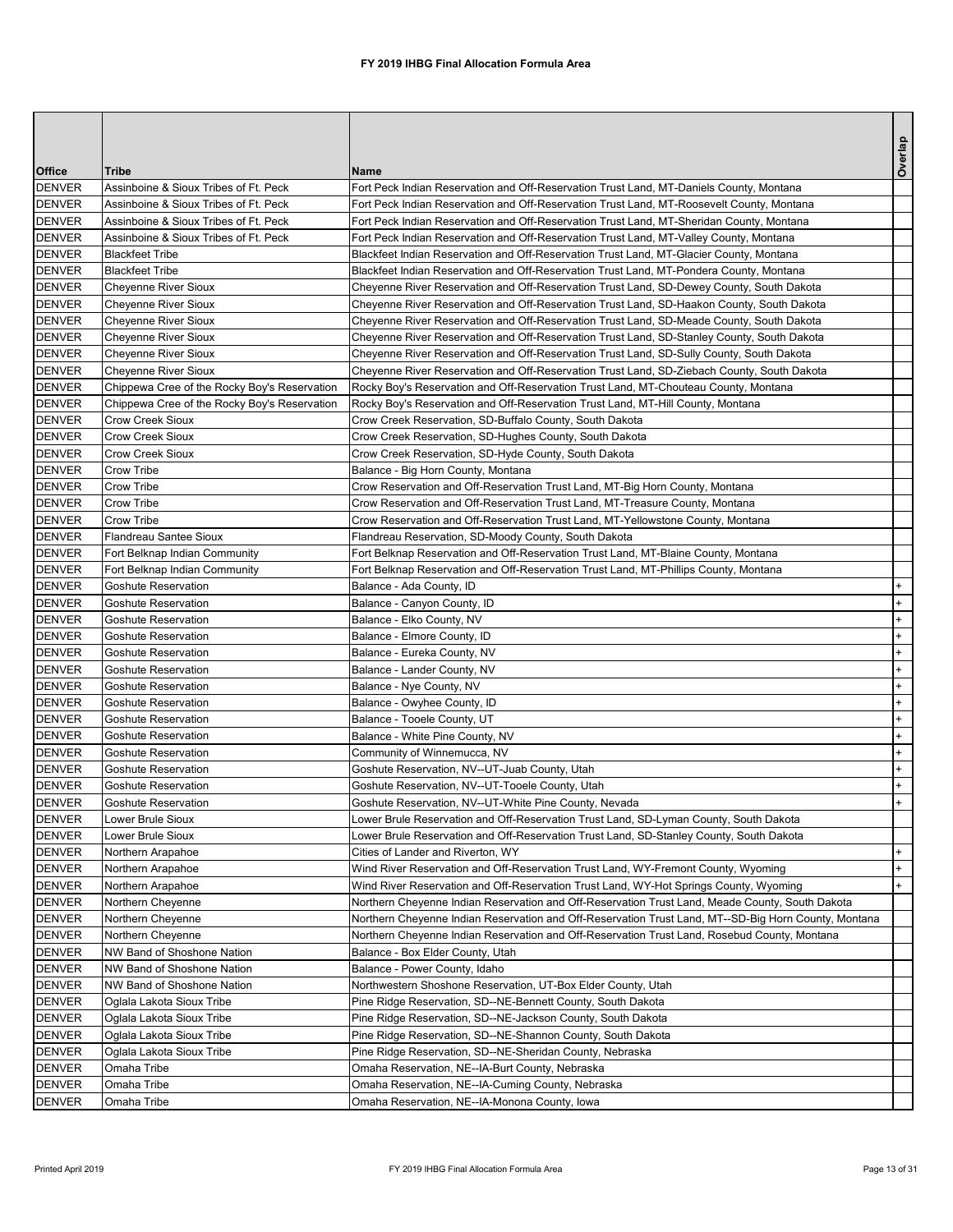|                                |                                                    |                                                                                                 | Overlap |
|--------------------------------|----------------------------------------------------|-------------------------------------------------------------------------------------------------|---------|
| <b>Office</b>                  | <b>Tribe</b>                                       | <b>Name</b>                                                                                     |         |
| <b>DENVER</b>                  | Omaha Tribe                                        | Omaha Reservation, NE--IA-Thurston County, Nebraska                                             |         |
| <b>DENVER</b>                  | Paiute Indian Tribe of Utah                        | Balance - Iron County, Utah                                                                     | $+$     |
| <b>DENVER</b>                  | Paiute Indian Tribe of Utah                        | Balance - Washington County, Utah                                                               | $+$     |
| <b>DENVER</b>                  | Paiute Indian Tribe of Utah                        | Balance - Beaver County, Utah                                                                   | $+$     |
| <b>DENVER</b>                  | Paiute Indian Tribe of Utah                        | Balance - Millard County, Utah                                                                  | $+$     |
| <b>DENVER</b>                  | Paiute Indian Tribe of Utah                        | Balance - Sevier County, Utah                                                                   | $+$     |
| <b>DENVER</b>                  | Paiute Indian Tribe of Utah                        | Paiute (UT) Reservation, UT-Iron County, Utah                                                   | $+$     |
| <b>DENVER</b>                  | Paiute Indian Tribe of Utah                        | Paiute (UT) Reservation, UT-Millard County, Utah                                                | $+$     |
| <b>DENVER</b>                  | Paiute Indian Tribe of Utah                        | Paiute (UT) Reservation, UT-Sevier County, Utah                                                 | $+$     |
| <b>DENVER</b>                  | Paiute Indian Tribe of Utah                        | Paiute (UT) Reservation, UT-Washington County, Utah                                             | $+$     |
| <b>DENVER</b>                  | Ponca Tribe of Nebraska                            | Balance - Boyd County, Nebraska                                                                 |         |
| <b>DENVER</b>                  | Ponca Tribe of Nebraska                            | Balance - Burt County, Nebraska                                                                 |         |
| <b>DENVER</b>                  | Ponca Tribe of Nebraska                            | Balance - Charles Mix County, South Dakota                                                      |         |
| <b>DENVER</b>                  | Ponca Tribe of Nebraska                            | Balance - Douglas County, Nebraska                                                              |         |
| <b>DENVER</b>                  | Ponca Tribe of Nebraska                            | Balance - Hall County, Nebraska                                                                 |         |
| <b>DENVER</b>                  | Ponca Tribe of Nebraska                            | Balance - Holt County, Nebraska                                                                 |         |
| <b>DENVER</b>                  | Ponca Tribe of Nebraska                            | Balance - Knox County, Nebraska                                                                 |         |
| <b>DENVER</b>                  | Ponca Tribe of Nebraska                            | Balance - Lancaster County, Nebraska                                                            |         |
| <b>DENVER</b>                  | Ponca Tribe of Nebraska                            | Balance - Madison County, Nebraska                                                              |         |
| <b>DENVER</b><br><b>DENVER</b> | Ponca Tribe of Nebraska<br>Ponca Tribe of Nebraska | Balance - Platte County, Nebraska                                                               |         |
|                                | Ponca Tribe of Nebraska                            | Balance - Pottawattamie County, Iowa                                                            |         |
| <b>DENVER</b><br><b>DENVER</b> | Ponca Tribe of Nebraska                            | Balance - Sarpy County, Nebraska<br>Balance - Stanton County, Nebraska                          |         |
| <b>DENVER</b>                  | Ponca Tribe of Nebraska                            | Balance - Wayne County, Nebraska                                                                |         |
| <b>DENVER</b>                  | Ponca Tribe of Nebraska                            | Balance - Woodbury County, Iowa                                                                 |         |
| <b>DENVER</b>                  | Ponca Tribe of Nebraska                            | Ponca (NE) Trust Land, NE--IA-Knox County, Nebraska                                             |         |
| DENVER                         | Ponca Tribe of Nebraska                            | Ponca (NE) Trust Land, NE-Lancaster County, Nebraska                                            |         |
| <b>DENVER</b>                  | Ponca Tribe of Nebraska                            | Ponca (NE) Trust Land, NE-Pottawattamie County, Iowa                                            |         |
| <b>DENVER</b>                  | Rosebud Sioux                                      | Rosebud Indian Reservation and Off-Reservation Trust Land, SD-Gregory County, South Dakota      |         |
| <b>DENVER</b>                  | Rosebud Sioux                                      | Rosebud Indian Reservation and Off-Reservation Trust Land, SD-Lyman County, South Dakota        |         |
| <b>DENVER</b>                  | Rosebud Sioux                                      | Rosebud Indian Reservation and Off-Reservation Trust Land, SD-Mellette County, South Dakota     |         |
| <b>DENVER</b>                  | Rosebud Sioux                                      | Rosebud Indian Reservation and Off-Reservation Trust Land, SD-Todd County, South Dakota         |         |
| <b>DENVER</b>                  | Rosebud Sioux                                      | Rosebud Indian Reservation and Off-Reservation Trust Land, SD-Tripp County, South Dakota        |         |
| <b>DENVER</b>                  | Salish and Kootenai Tribes                         | Flathead Reservation, MT-Flathead County, Montana                                               |         |
| <b>DENVER</b>                  | Salish and Kootenai Tribes                         | Flathead Reservation, MT-Lake County, Montana                                                   |         |
| <b>DENVER</b>                  | Salish and Kootenai Tribes                         | Flathead Reservation, MT-Missoula County, Montana                                               |         |
| <b>DENVER</b>                  | Salish and Kootenai Tribes                         | Flathead Reservation, MT-Sanders County, Montana                                                |         |
| <b>DENVER</b>                  | Santee Sioux Tribe                                 | Santee Reservation, NE-Knox County, Nebraska                                                    |         |
| <b>DENVER</b>                  | Shoshone Tribe of the Wind River Reser             | Wind River Reservation and Off-Reservation Trust Land, WY-Fremont County, Wyoming               |         |
| <b>DENVER</b>                  | Shoshone Tribe of the Wind River Reser             | Wind River Reservation and Off-Reservation Trust Land, WY-Hot Springs County, Wyoming           | $+$     |
| <b>DENVER</b>                  | Sisseton-Wahpeton Oyate                            | Lake Traverse Reservation and Off-Reservation Trust Land, SD--ND-Codington County, South Dakota |         |
| <b>DENVER</b>                  | Sisseton-Wahpeton Oyate                            | Lake Traverse Reservation and Off-Reservation Trust Land, SD--ND-Day County, South Dakota       |         |
| <b>DENVER</b>                  | Sisseton-Wahpeton Oyate                            | Lake Traverse Reservation and Off-Reservation Trust Land, SD--ND-Grant County, South Dakota     |         |
| <b>DENVER</b>                  | Sisseton-Wahpeton Oyate                            | Lake Traverse Reservation and Off-Reservation Trust Land, SD--ND-Marshall County, South Dakota  |         |
| <b>DENVER</b>                  | Sisseton-Wahpeton Oyate                            | Lake Traverse Reservation and Off-Reservation Trust Land, SD--ND-Richland County, North Dakota  |         |
| <b>DENVER</b>                  | Sisseton-Wahpeton Oyate                            | Lake Traverse Reservation and Off-Reservation Trust Land, SD--ND-Roberts County, South Dakota   |         |
| <b>DENVER</b>                  | Sisseton-Wahpeton Oyate                            | Lake Traverse Reservation and Off-Reservation Trust Land, SD--ND-Sargent County, North Dakota   |         |
| <b>DENVER</b>                  | Skull Valley Band of Goshute                       | Skull Valley Reservation, UT-Tooele County, Utah                                                |         |
| <b>DENVER</b>                  | Southern Ute Tribe                                 | Southern Ute Reservation, CO-Archuleta County, Colorado                                         |         |
| <b>DENVER</b>                  | Southern Ute Tribe                                 | Southern Ute Reservation, CO-La Plata County, Colorado                                          |         |
| <b>DENVER</b>                  | Southern Ute Tribe                                 | Southern Ute Reservation, CO-Montezuma County, Colorado                                         |         |
| <b>DENVER</b>                  | <b>Spirit Lake Sioux Tribe</b>                     | Spirit Lake Reservation, ND-Benson County, North Dakota                                         |         |
| <b>DENVER</b>                  | Spirit Lake Sioux Tribe                            | Spirit Lake Reservation, ND-Eddy County, North Dakota                                           |         |
| <b>DENVER</b>                  | Spirit Lake Sioux Tribe                            | Spirit Lake Reservation, ND-Nelson County, North Dakota                                         |         |
| <b>DENVER</b>                  | Spirit Lake Sioux Tribe                            | Spirit Lake Reservation, ND-Ramsey County, North Dakota                                         |         |
| <b>IDENVER</b>                 | <b>Standing Rock Sioux</b>                         | Standing Rock Reservation, SD--ND-Corson County, South Dakota                                   |         |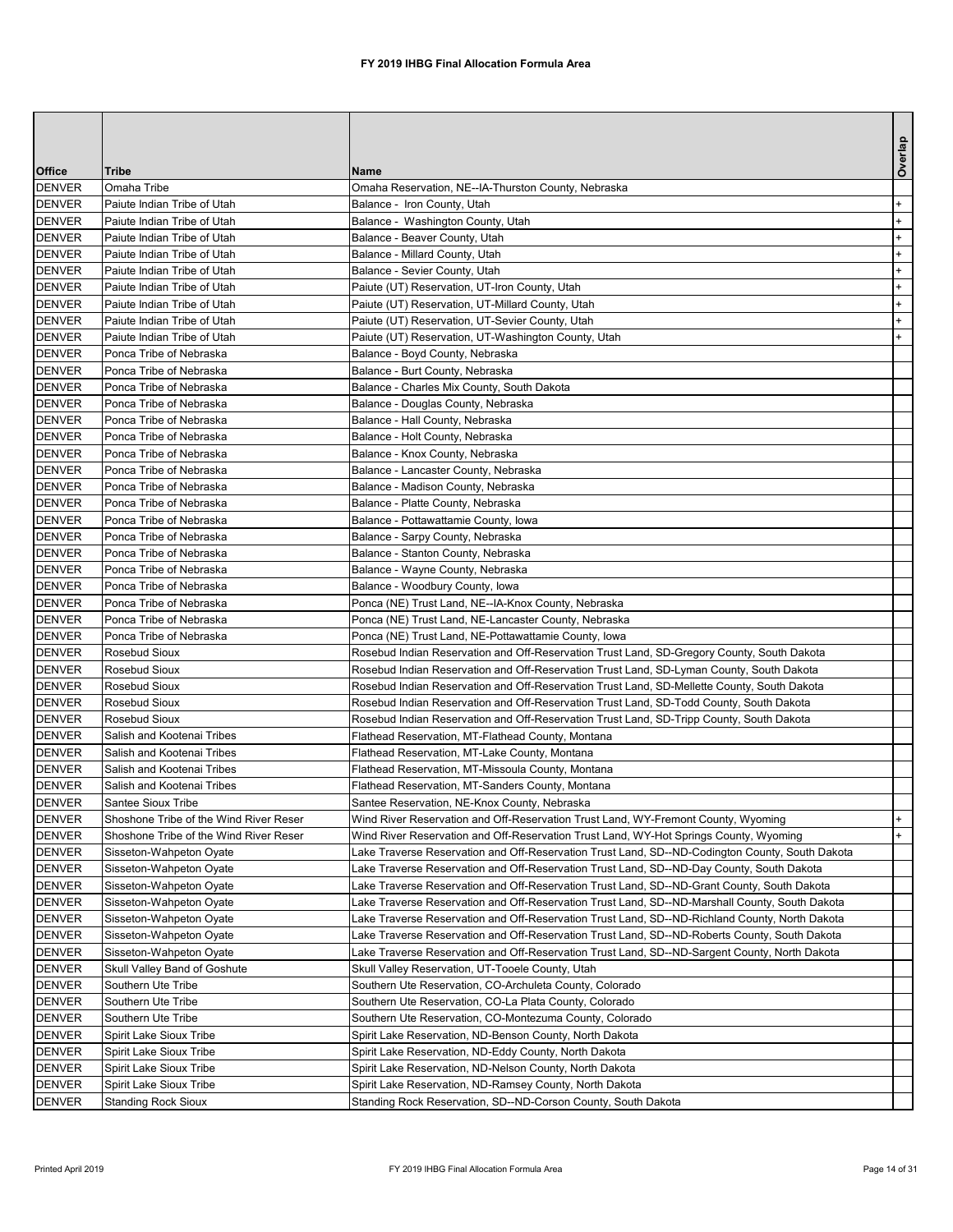| Overlap<br><b>Office</b><br><b>Tribe</b><br><b>Name</b><br><b>Standing Rock Sioux</b><br>Standing Rock Reservation, SD--ND-Dewey County, South Dakota<br><b>DENVER</b><br><b>DENVER</b><br>Standing Rock Reservation, SD--ND-Sioux County, North Dakota<br><b>Standing Rock Sioux</b><br><b>DENVER</b><br><b>Standing Rock Sioux</b><br>Standing Rock Reservation, SD--ND-Ziebach County, South Dakota<br><b>DENVER</b><br>Three Affiliated Tribes Fort Berthold<br>Fort Berthold Reservation, ND-Dunn County, North Dakota<br><b>DENVER</b><br>Three Affiliated Tribes Fort Berthold<br>Fort Berthold Reservation, ND-McKenzie County, North Dakota<br><b>DENVER</b><br>Fort Berthold Reservation, ND-McLean County, North Dakota<br><b>Three Affiliated Tribes Fort Berthold</b><br><b>DENVER</b><br>Three Affiliated Tribes Fort Berthold<br>Fort Berthold Reservation, ND-Mercer County, North Dakota<br><b>DENVER</b><br>Fort Berthold Reservation, ND-Mountrail County, North Dakota<br><b>Three Affiliated Tribes Fort Berthold</b><br><b>DENVER</b><br>Three Affiliated Tribes Fort Berthold<br>Fort Berthold Reservation, ND-Ward County, North Dakota<br><b>DENVER</b><br>Turtle Mountain Band of Chippewa<br>Balance - Divide County, North Dakota<br><b>DENVER</b><br>Turtle Mountain Band of Chippewa<br>Balance - McKenzie County, North Dakota<br>Turtle Mountain Band of Chippewa<br>Balance - Richland County, Montana<br>Turtle Mountain Band of Chippewa<br>Balance - Rolette County, North Dakota<br>Turtle Mountain Band of Chippewa<br>Balance - Roosevelt County, Montana<br>Balance - Sheridan County, Montana<br>Turtle Mountain Band of Chippewa<br>Turtle Mountain Band of Chippewa<br>Balance - Williams County, North Dakota<br>Turtle Mountain Band of Chippewa<br>Turtle Mountain Reservation and Off-Reservation Trust Land, Blaine County, Montana<br>Turtle Mountain Reservation and Off-Reservation Trust Land, Burke County, North Dakota<br>Turtle Mountain Band of Chippewa<br>Turtle Mountain Reservation and Off-Reservation Trust Land, Carter County, Montana<br>Turtle Mountain Band of Chippewa<br>Turtle Mountain Reservation and Off-Reservation Trust Land, Cavalier County, North Dakota<br>Turtle Mountain Band of Chippewa<br>Turtle Mountain Reservation and Off-Reservation Trust Land, Chouteau County, Montana<br>Turtle Mountain Band of Chippewa<br>Turtle Mountain Band of Chippewa<br>Turtle Mountain Reservation and Off-Reservation Trust Land, Daniels County, Montana<br>Turtle Mountain Band of Chippewa<br>Turtle Mountain Reservation and Off-Reservation Trust Land, Divide County, North Dakota<br>Turtle Mountain Band of Chippewa<br>Turtle Mountain Reservation and Off-Reservation Trust Land, McCone County, Montana<br>Turtle Mountain Band of Chippewa<br>Turtle Mountain Reservation and Off-Reservation Trust Land, McHenry County, North Dakota<br>Turtle Mountain Reservation and Off-Reservation Trust Land, McLean County, North Dakota<br>Turtle Mountain Band of Chippewa<br>Turtle Mountain Reservation and Off-Reservation Trust Land, Mountrail County, North Dakota<br>Turtle Mountain Band of Chippewa<br>Turtle Mountain Band of Chippewa<br>Turtle Mountain Reservation and Off-Reservation Trust Land, Perkins County, South Dakota<br>Turtle Mountain Band of Chippewa<br>Turtle Mountain Reservation and Off-Reservation Trust Land, Phillips County, Montana<br>Turtle Mountain Band of Chippewa<br>Turtle Mountain Reservation and Off-Reservation Trust Land, -Rolette County, North Dakota<br>Turtle Mountain Reservation and Off-Reservation Trust Land, Roosevelt County, Montana<br>Turtle Mountain Band of Chippewa<br>Turtle Mountain Band of Chippewa<br>Turtle Mountain Reservation and Off-Reservation Trust Land, Sheridan County, Montana<br>Turtle Mountain Reservation and Off-Reservation Trust Land, Valley County, Montana<br>Turtle Mountain Band of Chippewa<br>Turtle Mountain Band of Chippewa<br>Turtle Mountain Reservation and Off-Reservation Trust Land, Williams County, North Dakota<br><b>DENVER</b><br>Uintah and Ouray Reservation and Off-Reservation Trust Land, UT-Carbon County, Utah<br>Ute Indian Tribe Uintah & Ouray Reservation<br>Uintah and Ouray Reservation and Off-Reservation Trust Land, UT-Duchesne County, Utah<br>Ute Indian Tribe Uintah & Ouray Reservation<br><b>DENVER</b><br>Ute Indian Tribe Uintah & Ouray Reservation<br>Uintah and Ouray Reservation and Off-Reservation Trust Land, UT-Emery County, Utah<br><b>DENVER</b><br>Ute Indian Tribe Uintah & Ouray Reservation<br>Uintah and Ouray Reservation and Off-Reservation Trust Land, UT-Grand County, Utah<br><b>DENVER</b><br>Uintah and Ouray Reservation and Off-Reservation Trust Land, UT-Uintah County, Utah<br>Ute Indian Tribe Uintah & Ouray Reservation<br><b>DENVER</b><br>Uintah and Ouray Reservation and Off-Reservation Trust Land, UT-Utah<br>Ute Indian Tribe Uintah & Ouray Reservation<br><b>DENVER</b><br>Uintah and Ouray Reservation and Off-Reservation Trust Land, UT-Wasatch County, Utah<br>Ute Indian Tribe Uintah & Ouray Reservation<br><b>DENVER</b><br>Ute Mountain Tribe<br>Ute Mountain Reservation and Off-Reservation Trust Land, La Plata County, Colorado<br><b>DENVER</b><br>Ute Mountain Reservation and Off-Reservation Trust Land, Montezuma County, Colorado<br>Ute Mountain Tribe<br><b>DENVER</b><br>Ute Mountain Reservation and Off-Reservation Trust Land, San Juan County, New Mexico<br><b>Ute Mountain Tribe</b><br><b>DENVER</b><br>Ute Mountain Reservation and Off-Reservation Trust Land, San Juan County, Utah<br>Ute Mountain Tribe<br><b>DENVER</b><br>Winnebago Tribe<br>Winnebago Reservation and Off-Reservation Trust Land, NE--IA-Burt County, Nebraska<br>Winnebago Reservation and Off-Reservation Trust Land, NE--IA-Dixon County, Nebraska<br><b>DENVER</b><br>Winnebago Tribe<br><b>DENVER</b><br>Winnebago Tribe<br>Winnebago Reservation and Off-Reservation Trust Land, NE--IA-Thurston County, Nebraska<br>Winnebago Reservation and Off-Reservation Trust Land, NE--IA-Woodbury County, lowa<br><b>DENVER</b><br>Winnebago Tribe |               |                      |                                                          |  |
|-------------------------------------------------------------------------------------------------------------------------------------------------------------------------------------------------------------------------------------------------------------------------------------------------------------------------------------------------------------------------------------------------------------------------------------------------------------------------------------------------------------------------------------------------------------------------------------------------------------------------------------------------------------------------------------------------------------------------------------------------------------------------------------------------------------------------------------------------------------------------------------------------------------------------------------------------------------------------------------------------------------------------------------------------------------------------------------------------------------------------------------------------------------------------------------------------------------------------------------------------------------------------------------------------------------------------------------------------------------------------------------------------------------------------------------------------------------------------------------------------------------------------------------------------------------------------------------------------------------------------------------------------------------------------------------------------------------------------------------------------------------------------------------------------------------------------------------------------------------------------------------------------------------------------------------------------------------------------------------------------------------------------------------------------------------------------------------------------------------------------------------------------------------------------------------------------------------------------------------------------------------------------------------------------------------------------------------------------------------------------------------------------------------------------------------------------------------------------------------------------------------------------------------------------------------------------------------------------------------------------------------------------------------------------------------------------------------------------------------------------------------------------------------------------------------------------------------------------------------------------------------------------------------------------------------------------------------------------------------------------------------------------------------------------------------------------------------------------------------------------------------------------------------------------------------------------------------------------------------------------------------------------------------------------------------------------------------------------------------------------------------------------------------------------------------------------------------------------------------------------------------------------------------------------------------------------------------------------------------------------------------------------------------------------------------------------------------------------------------------------------------------------------------------------------------------------------------------------------------------------------------------------------------------------------------------------------------------------------------------------------------------------------------------------------------------------------------------------------------------------------------------------------------------------------------------------------------------------------------------------------------------------------------------------------------------------------------------------------------------------------------------------------------------------------------------------------------------------------------------------------------------------------------------------------------------------------------------------------------------------------------------------------------------------------------------------------------------------------------------------------------------------------------------------------------------------------------------------------------------------------------------------------------------------------------------------------------------------------------------------------------------------------------------------------------------------------------------------------------------------------------------------------------------------------------------------------------------------------------------------------------------------------------------------------------------------------------------------------------------------------------------------------------------------------------------------------------------------------------------------------------------------------------------------------------------------------------------------------------------------------------------------------------------------------------------------------------------------------------------------------------------------------------------------------------------------------------------------------------------------------------------------------------------------------------------------------------------------------------------------------------------------------------------------------------------------------------------------------------------------------------------------------------------------------------------------------------------------|---------------|----------------------|----------------------------------------------------------|--|
|                                                                                                                                                                                                                                                                                                                                                                                                                                                                                                                                                                                                                                                                                                                                                                                                                                                                                                                                                                                                                                                                                                                                                                                                                                                                                                                                                                                                                                                                                                                                                                                                                                                                                                                                                                                                                                                                                                                                                                                                                                                                                                                                                                                                                                                                                                                                                                                                                                                                                                                                                                                                                                                                                                                                                                                                                                                                                                                                                                                                                                                                                                                                                                                                                                                                                                                                                                                                                                                                                                                                                                                                                                                                                                                                                                                                                                                                                                                                                                                                                                                                                                                                                                                                                                                                                                                                                                                                                                                                                                                                                                                                                                                                                                                                                                                                                                                                                                                                                                                                                                                                                                                                                                                                                                                                                                                                                                                                                                                                                                                                                                                                                                                                                                                                                                                                                                                                                                                                                                                                                                                                                                                                                                                                                         |               |                      |                                                          |  |
|                                                                                                                                                                                                                                                                                                                                                                                                                                                                                                                                                                                                                                                                                                                                                                                                                                                                                                                                                                                                                                                                                                                                                                                                                                                                                                                                                                                                                                                                                                                                                                                                                                                                                                                                                                                                                                                                                                                                                                                                                                                                                                                                                                                                                                                                                                                                                                                                                                                                                                                                                                                                                                                                                                                                                                                                                                                                                                                                                                                                                                                                                                                                                                                                                                                                                                                                                                                                                                                                                                                                                                                                                                                                                                                                                                                                                                                                                                                                                                                                                                                                                                                                                                                                                                                                                                                                                                                                                                                                                                                                                                                                                                                                                                                                                                                                                                                                                                                                                                                                                                                                                                                                                                                                                                                                                                                                                                                                                                                                                                                                                                                                                                                                                                                                                                                                                                                                                                                                                                                                                                                                                                                                                                                                                         |               |                      |                                                          |  |
|                                                                                                                                                                                                                                                                                                                                                                                                                                                                                                                                                                                                                                                                                                                                                                                                                                                                                                                                                                                                                                                                                                                                                                                                                                                                                                                                                                                                                                                                                                                                                                                                                                                                                                                                                                                                                                                                                                                                                                                                                                                                                                                                                                                                                                                                                                                                                                                                                                                                                                                                                                                                                                                                                                                                                                                                                                                                                                                                                                                                                                                                                                                                                                                                                                                                                                                                                                                                                                                                                                                                                                                                                                                                                                                                                                                                                                                                                                                                                                                                                                                                                                                                                                                                                                                                                                                                                                                                                                                                                                                                                                                                                                                                                                                                                                                                                                                                                                                                                                                                                                                                                                                                                                                                                                                                                                                                                                                                                                                                                                                                                                                                                                                                                                                                                                                                                                                                                                                                                                                                                                                                                                                                                                                                                         |               |                      |                                                          |  |
|                                                                                                                                                                                                                                                                                                                                                                                                                                                                                                                                                                                                                                                                                                                                                                                                                                                                                                                                                                                                                                                                                                                                                                                                                                                                                                                                                                                                                                                                                                                                                                                                                                                                                                                                                                                                                                                                                                                                                                                                                                                                                                                                                                                                                                                                                                                                                                                                                                                                                                                                                                                                                                                                                                                                                                                                                                                                                                                                                                                                                                                                                                                                                                                                                                                                                                                                                                                                                                                                                                                                                                                                                                                                                                                                                                                                                                                                                                                                                                                                                                                                                                                                                                                                                                                                                                                                                                                                                                                                                                                                                                                                                                                                                                                                                                                                                                                                                                                                                                                                                                                                                                                                                                                                                                                                                                                                                                                                                                                                                                                                                                                                                                                                                                                                                                                                                                                                                                                                                                                                                                                                                                                                                                                                                         |               |                      |                                                          |  |
|                                                                                                                                                                                                                                                                                                                                                                                                                                                                                                                                                                                                                                                                                                                                                                                                                                                                                                                                                                                                                                                                                                                                                                                                                                                                                                                                                                                                                                                                                                                                                                                                                                                                                                                                                                                                                                                                                                                                                                                                                                                                                                                                                                                                                                                                                                                                                                                                                                                                                                                                                                                                                                                                                                                                                                                                                                                                                                                                                                                                                                                                                                                                                                                                                                                                                                                                                                                                                                                                                                                                                                                                                                                                                                                                                                                                                                                                                                                                                                                                                                                                                                                                                                                                                                                                                                                                                                                                                                                                                                                                                                                                                                                                                                                                                                                                                                                                                                                                                                                                                                                                                                                                                                                                                                                                                                                                                                                                                                                                                                                                                                                                                                                                                                                                                                                                                                                                                                                                                                                                                                                                                                                                                                                                                         |               |                      |                                                          |  |
|                                                                                                                                                                                                                                                                                                                                                                                                                                                                                                                                                                                                                                                                                                                                                                                                                                                                                                                                                                                                                                                                                                                                                                                                                                                                                                                                                                                                                                                                                                                                                                                                                                                                                                                                                                                                                                                                                                                                                                                                                                                                                                                                                                                                                                                                                                                                                                                                                                                                                                                                                                                                                                                                                                                                                                                                                                                                                                                                                                                                                                                                                                                                                                                                                                                                                                                                                                                                                                                                                                                                                                                                                                                                                                                                                                                                                                                                                                                                                                                                                                                                                                                                                                                                                                                                                                                                                                                                                                                                                                                                                                                                                                                                                                                                                                                                                                                                                                                                                                                                                                                                                                                                                                                                                                                                                                                                                                                                                                                                                                                                                                                                                                                                                                                                                                                                                                                                                                                                                                                                                                                                                                                                                                                                                         |               |                      |                                                          |  |
|                                                                                                                                                                                                                                                                                                                                                                                                                                                                                                                                                                                                                                                                                                                                                                                                                                                                                                                                                                                                                                                                                                                                                                                                                                                                                                                                                                                                                                                                                                                                                                                                                                                                                                                                                                                                                                                                                                                                                                                                                                                                                                                                                                                                                                                                                                                                                                                                                                                                                                                                                                                                                                                                                                                                                                                                                                                                                                                                                                                                                                                                                                                                                                                                                                                                                                                                                                                                                                                                                                                                                                                                                                                                                                                                                                                                                                                                                                                                                                                                                                                                                                                                                                                                                                                                                                                                                                                                                                                                                                                                                                                                                                                                                                                                                                                                                                                                                                                                                                                                                                                                                                                                                                                                                                                                                                                                                                                                                                                                                                                                                                                                                                                                                                                                                                                                                                                                                                                                                                                                                                                                                                                                                                                                                         |               |                      |                                                          |  |
|                                                                                                                                                                                                                                                                                                                                                                                                                                                                                                                                                                                                                                                                                                                                                                                                                                                                                                                                                                                                                                                                                                                                                                                                                                                                                                                                                                                                                                                                                                                                                                                                                                                                                                                                                                                                                                                                                                                                                                                                                                                                                                                                                                                                                                                                                                                                                                                                                                                                                                                                                                                                                                                                                                                                                                                                                                                                                                                                                                                                                                                                                                                                                                                                                                                                                                                                                                                                                                                                                                                                                                                                                                                                                                                                                                                                                                                                                                                                                                                                                                                                                                                                                                                                                                                                                                                                                                                                                                                                                                                                                                                                                                                                                                                                                                                                                                                                                                                                                                                                                                                                                                                                                                                                                                                                                                                                                                                                                                                                                                                                                                                                                                                                                                                                                                                                                                                                                                                                                                                                                                                                                                                                                                                                                         |               |                      |                                                          |  |
|                                                                                                                                                                                                                                                                                                                                                                                                                                                                                                                                                                                                                                                                                                                                                                                                                                                                                                                                                                                                                                                                                                                                                                                                                                                                                                                                                                                                                                                                                                                                                                                                                                                                                                                                                                                                                                                                                                                                                                                                                                                                                                                                                                                                                                                                                                                                                                                                                                                                                                                                                                                                                                                                                                                                                                                                                                                                                                                                                                                                                                                                                                                                                                                                                                                                                                                                                                                                                                                                                                                                                                                                                                                                                                                                                                                                                                                                                                                                                                                                                                                                                                                                                                                                                                                                                                                                                                                                                                                                                                                                                                                                                                                                                                                                                                                                                                                                                                                                                                                                                                                                                                                                                                                                                                                                                                                                                                                                                                                                                                                                                                                                                                                                                                                                                                                                                                                                                                                                                                                                                                                                                                                                                                                                                         |               |                      |                                                          |  |
|                                                                                                                                                                                                                                                                                                                                                                                                                                                                                                                                                                                                                                                                                                                                                                                                                                                                                                                                                                                                                                                                                                                                                                                                                                                                                                                                                                                                                                                                                                                                                                                                                                                                                                                                                                                                                                                                                                                                                                                                                                                                                                                                                                                                                                                                                                                                                                                                                                                                                                                                                                                                                                                                                                                                                                                                                                                                                                                                                                                                                                                                                                                                                                                                                                                                                                                                                                                                                                                                                                                                                                                                                                                                                                                                                                                                                                                                                                                                                                                                                                                                                                                                                                                                                                                                                                                                                                                                                                                                                                                                                                                                                                                                                                                                                                                                                                                                                                                                                                                                                                                                                                                                                                                                                                                                                                                                                                                                                                                                                                                                                                                                                                                                                                                                                                                                                                                                                                                                                                                                                                                                                                                                                                                                                         |               |                      |                                                          |  |
|                                                                                                                                                                                                                                                                                                                                                                                                                                                                                                                                                                                                                                                                                                                                                                                                                                                                                                                                                                                                                                                                                                                                                                                                                                                                                                                                                                                                                                                                                                                                                                                                                                                                                                                                                                                                                                                                                                                                                                                                                                                                                                                                                                                                                                                                                                                                                                                                                                                                                                                                                                                                                                                                                                                                                                                                                                                                                                                                                                                                                                                                                                                                                                                                                                                                                                                                                                                                                                                                                                                                                                                                                                                                                                                                                                                                                                                                                                                                                                                                                                                                                                                                                                                                                                                                                                                                                                                                                                                                                                                                                                                                                                                                                                                                                                                                                                                                                                                                                                                                                                                                                                                                                                                                                                                                                                                                                                                                                                                                                                                                                                                                                                                                                                                                                                                                                                                                                                                                                                                                                                                                                                                                                                                                                         |               |                      |                                                          |  |
|                                                                                                                                                                                                                                                                                                                                                                                                                                                                                                                                                                                                                                                                                                                                                                                                                                                                                                                                                                                                                                                                                                                                                                                                                                                                                                                                                                                                                                                                                                                                                                                                                                                                                                                                                                                                                                                                                                                                                                                                                                                                                                                                                                                                                                                                                                                                                                                                                                                                                                                                                                                                                                                                                                                                                                                                                                                                                                                                                                                                                                                                                                                                                                                                                                                                                                                                                                                                                                                                                                                                                                                                                                                                                                                                                                                                                                                                                                                                                                                                                                                                                                                                                                                                                                                                                                                                                                                                                                                                                                                                                                                                                                                                                                                                                                                                                                                                                                                                                                                                                                                                                                                                                                                                                                                                                                                                                                                                                                                                                                                                                                                                                                                                                                                                                                                                                                                                                                                                                                                                                                                                                                                                                                                                                         |               |                      |                                                          |  |
|                                                                                                                                                                                                                                                                                                                                                                                                                                                                                                                                                                                                                                                                                                                                                                                                                                                                                                                                                                                                                                                                                                                                                                                                                                                                                                                                                                                                                                                                                                                                                                                                                                                                                                                                                                                                                                                                                                                                                                                                                                                                                                                                                                                                                                                                                                                                                                                                                                                                                                                                                                                                                                                                                                                                                                                                                                                                                                                                                                                                                                                                                                                                                                                                                                                                                                                                                                                                                                                                                                                                                                                                                                                                                                                                                                                                                                                                                                                                                                                                                                                                                                                                                                                                                                                                                                                                                                                                                                                                                                                                                                                                                                                                                                                                                                                                                                                                                                                                                                                                                                                                                                                                                                                                                                                                                                                                                                                                                                                                                                                                                                                                                                                                                                                                                                                                                                                                                                                                                                                                                                                                                                                                                                                                                         |               |                      |                                                          |  |
|                                                                                                                                                                                                                                                                                                                                                                                                                                                                                                                                                                                                                                                                                                                                                                                                                                                                                                                                                                                                                                                                                                                                                                                                                                                                                                                                                                                                                                                                                                                                                                                                                                                                                                                                                                                                                                                                                                                                                                                                                                                                                                                                                                                                                                                                                                                                                                                                                                                                                                                                                                                                                                                                                                                                                                                                                                                                                                                                                                                                                                                                                                                                                                                                                                                                                                                                                                                                                                                                                                                                                                                                                                                                                                                                                                                                                                                                                                                                                                                                                                                                                                                                                                                                                                                                                                                                                                                                                                                                                                                                                                                                                                                                                                                                                                                                                                                                                                                                                                                                                                                                                                                                                                                                                                                                                                                                                                                                                                                                                                                                                                                                                                                                                                                                                                                                                                                                                                                                                                                                                                                                                                                                                                                                                         |               |                      |                                                          |  |
|                                                                                                                                                                                                                                                                                                                                                                                                                                                                                                                                                                                                                                                                                                                                                                                                                                                                                                                                                                                                                                                                                                                                                                                                                                                                                                                                                                                                                                                                                                                                                                                                                                                                                                                                                                                                                                                                                                                                                                                                                                                                                                                                                                                                                                                                                                                                                                                                                                                                                                                                                                                                                                                                                                                                                                                                                                                                                                                                                                                                                                                                                                                                                                                                                                                                                                                                                                                                                                                                                                                                                                                                                                                                                                                                                                                                                                                                                                                                                                                                                                                                                                                                                                                                                                                                                                                                                                                                                                                                                                                                                                                                                                                                                                                                                                                                                                                                                                                                                                                                                                                                                                                                                                                                                                                                                                                                                                                                                                                                                                                                                                                                                                                                                                                                                                                                                                                                                                                                                                                                                                                                                                                                                                                                                         | <b>DENVER</b> |                      |                                                          |  |
|                                                                                                                                                                                                                                                                                                                                                                                                                                                                                                                                                                                                                                                                                                                                                                                                                                                                                                                                                                                                                                                                                                                                                                                                                                                                                                                                                                                                                                                                                                                                                                                                                                                                                                                                                                                                                                                                                                                                                                                                                                                                                                                                                                                                                                                                                                                                                                                                                                                                                                                                                                                                                                                                                                                                                                                                                                                                                                                                                                                                                                                                                                                                                                                                                                                                                                                                                                                                                                                                                                                                                                                                                                                                                                                                                                                                                                                                                                                                                                                                                                                                                                                                                                                                                                                                                                                                                                                                                                                                                                                                                                                                                                                                                                                                                                                                                                                                                                                                                                                                                                                                                                                                                                                                                                                                                                                                                                                                                                                                                                                                                                                                                                                                                                                                                                                                                                                                                                                                                                                                                                                                                                                                                                                                                         | <b>DENVER</b> |                      |                                                          |  |
|                                                                                                                                                                                                                                                                                                                                                                                                                                                                                                                                                                                                                                                                                                                                                                                                                                                                                                                                                                                                                                                                                                                                                                                                                                                                                                                                                                                                                                                                                                                                                                                                                                                                                                                                                                                                                                                                                                                                                                                                                                                                                                                                                                                                                                                                                                                                                                                                                                                                                                                                                                                                                                                                                                                                                                                                                                                                                                                                                                                                                                                                                                                                                                                                                                                                                                                                                                                                                                                                                                                                                                                                                                                                                                                                                                                                                                                                                                                                                                                                                                                                                                                                                                                                                                                                                                                                                                                                                                                                                                                                                                                                                                                                                                                                                                                                                                                                                                                                                                                                                                                                                                                                                                                                                                                                                                                                                                                                                                                                                                                                                                                                                                                                                                                                                                                                                                                                                                                                                                                                                                                                                                                                                                                                                         | <b>DENVER</b> |                      |                                                          |  |
|                                                                                                                                                                                                                                                                                                                                                                                                                                                                                                                                                                                                                                                                                                                                                                                                                                                                                                                                                                                                                                                                                                                                                                                                                                                                                                                                                                                                                                                                                                                                                                                                                                                                                                                                                                                                                                                                                                                                                                                                                                                                                                                                                                                                                                                                                                                                                                                                                                                                                                                                                                                                                                                                                                                                                                                                                                                                                                                                                                                                                                                                                                                                                                                                                                                                                                                                                                                                                                                                                                                                                                                                                                                                                                                                                                                                                                                                                                                                                                                                                                                                                                                                                                                                                                                                                                                                                                                                                                                                                                                                                                                                                                                                                                                                                                                                                                                                                                                                                                                                                                                                                                                                                                                                                                                                                                                                                                                                                                                                                                                                                                                                                                                                                                                                                                                                                                                                                                                                                                                                                                                                                                                                                                                                                         | <b>DENVER</b> |                      |                                                          |  |
|                                                                                                                                                                                                                                                                                                                                                                                                                                                                                                                                                                                                                                                                                                                                                                                                                                                                                                                                                                                                                                                                                                                                                                                                                                                                                                                                                                                                                                                                                                                                                                                                                                                                                                                                                                                                                                                                                                                                                                                                                                                                                                                                                                                                                                                                                                                                                                                                                                                                                                                                                                                                                                                                                                                                                                                                                                                                                                                                                                                                                                                                                                                                                                                                                                                                                                                                                                                                                                                                                                                                                                                                                                                                                                                                                                                                                                                                                                                                                                                                                                                                                                                                                                                                                                                                                                                                                                                                                                                                                                                                                                                                                                                                                                                                                                                                                                                                                                                                                                                                                                                                                                                                                                                                                                                                                                                                                                                                                                                                                                                                                                                                                                                                                                                                                                                                                                                                                                                                                                                                                                                                                                                                                                                                                         | <b>DENVER</b> |                      |                                                          |  |
|                                                                                                                                                                                                                                                                                                                                                                                                                                                                                                                                                                                                                                                                                                                                                                                                                                                                                                                                                                                                                                                                                                                                                                                                                                                                                                                                                                                                                                                                                                                                                                                                                                                                                                                                                                                                                                                                                                                                                                                                                                                                                                                                                                                                                                                                                                                                                                                                                                                                                                                                                                                                                                                                                                                                                                                                                                                                                                                                                                                                                                                                                                                                                                                                                                                                                                                                                                                                                                                                                                                                                                                                                                                                                                                                                                                                                                                                                                                                                                                                                                                                                                                                                                                                                                                                                                                                                                                                                                                                                                                                                                                                                                                                                                                                                                                                                                                                                                                                                                                                                                                                                                                                                                                                                                                                                                                                                                                                                                                                                                                                                                                                                                                                                                                                                                                                                                                                                                                                                                                                                                                                                                                                                                                                                         | <b>DENVER</b> |                      |                                                          |  |
|                                                                                                                                                                                                                                                                                                                                                                                                                                                                                                                                                                                                                                                                                                                                                                                                                                                                                                                                                                                                                                                                                                                                                                                                                                                                                                                                                                                                                                                                                                                                                                                                                                                                                                                                                                                                                                                                                                                                                                                                                                                                                                                                                                                                                                                                                                                                                                                                                                                                                                                                                                                                                                                                                                                                                                                                                                                                                                                                                                                                                                                                                                                                                                                                                                                                                                                                                                                                                                                                                                                                                                                                                                                                                                                                                                                                                                                                                                                                                                                                                                                                                                                                                                                                                                                                                                                                                                                                                                                                                                                                                                                                                                                                                                                                                                                                                                                                                                                                                                                                                                                                                                                                                                                                                                                                                                                                                                                                                                                                                                                                                                                                                                                                                                                                                                                                                                                                                                                                                                                                                                                                                                                                                                                                                         | <b>DENVER</b> |                      |                                                          |  |
|                                                                                                                                                                                                                                                                                                                                                                                                                                                                                                                                                                                                                                                                                                                                                                                                                                                                                                                                                                                                                                                                                                                                                                                                                                                                                                                                                                                                                                                                                                                                                                                                                                                                                                                                                                                                                                                                                                                                                                                                                                                                                                                                                                                                                                                                                                                                                                                                                                                                                                                                                                                                                                                                                                                                                                                                                                                                                                                                                                                                                                                                                                                                                                                                                                                                                                                                                                                                                                                                                                                                                                                                                                                                                                                                                                                                                                                                                                                                                                                                                                                                                                                                                                                                                                                                                                                                                                                                                                                                                                                                                                                                                                                                                                                                                                                                                                                                                                                                                                                                                                                                                                                                                                                                                                                                                                                                                                                                                                                                                                                                                                                                                                                                                                                                                                                                                                                                                                                                                                                                                                                                                                                                                                                                                         | <b>DENVER</b> |                      |                                                          |  |
|                                                                                                                                                                                                                                                                                                                                                                                                                                                                                                                                                                                                                                                                                                                                                                                                                                                                                                                                                                                                                                                                                                                                                                                                                                                                                                                                                                                                                                                                                                                                                                                                                                                                                                                                                                                                                                                                                                                                                                                                                                                                                                                                                                                                                                                                                                                                                                                                                                                                                                                                                                                                                                                                                                                                                                                                                                                                                                                                                                                                                                                                                                                                                                                                                                                                                                                                                                                                                                                                                                                                                                                                                                                                                                                                                                                                                                                                                                                                                                                                                                                                                                                                                                                                                                                                                                                                                                                                                                                                                                                                                                                                                                                                                                                                                                                                                                                                                                                                                                                                                                                                                                                                                                                                                                                                                                                                                                                                                                                                                                                                                                                                                                                                                                                                                                                                                                                                                                                                                                                                                                                                                                                                                                                                                         | <b>DENVER</b> |                      |                                                          |  |
|                                                                                                                                                                                                                                                                                                                                                                                                                                                                                                                                                                                                                                                                                                                                                                                                                                                                                                                                                                                                                                                                                                                                                                                                                                                                                                                                                                                                                                                                                                                                                                                                                                                                                                                                                                                                                                                                                                                                                                                                                                                                                                                                                                                                                                                                                                                                                                                                                                                                                                                                                                                                                                                                                                                                                                                                                                                                                                                                                                                                                                                                                                                                                                                                                                                                                                                                                                                                                                                                                                                                                                                                                                                                                                                                                                                                                                                                                                                                                                                                                                                                                                                                                                                                                                                                                                                                                                                                                                                                                                                                                                                                                                                                                                                                                                                                                                                                                                                                                                                                                                                                                                                                                                                                                                                                                                                                                                                                                                                                                                                                                                                                                                                                                                                                                                                                                                                                                                                                                                                                                                                                                                                                                                                                                         | <b>DENVER</b> |                      |                                                          |  |
|                                                                                                                                                                                                                                                                                                                                                                                                                                                                                                                                                                                                                                                                                                                                                                                                                                                                                                                                                                                                                                                                                                                                                                                                                                                                                                                                                                                                                                                                                                                                                                                                                                                                                                                                                                                                                                                                                                                                                                                                                                                                                                                                                                                                                                                                                                                                                                                                                                                                                                                                                                                                                                                                                                                                                                                                                                                                                                                                                                                                                                                                                                                                                                                                                                                                                                                                                                                                                                                                                                                                                                                                                                                                                                                                                                                                                                                                                                                                                                                                                                                                                                                                                                                                                                                                                                                                                                                                                                                                                                                                                                                                                                                                                                                                                                                                                                                                                                                                                                                                                                                                                                                                                                                                                                                                                                                                                                                                                                                                                                                                                                                                                                                                                                                                                                                                                                                                                                                                                                                                                                                                                                                                                                                                                         | <b>DENVER</b> |                      |                                                          |  |
|                                                                                                                                                                                                                                                                                                                                                                                                                                                                                                                                                                                                                                                                                                                                                                                                                                                                                                                                                                                                                                                                                                                                                                                                                                                                                                                                                                                                                                                                                                                                                                                                                                                                                                                                                                                                                                                                                                                                                                                                                                                                                                                                                                                                                                                                                                                                                                                                                                                                                                                                                                                                                                                                                                                                                                                                                                                                                                                                                                                                                                                                                                                                                                                                                                                                                                                                                                                                                                                                                                                                                                                                                                                                                                                                                                                                                                                                                                                                                                                                                                                                                                                                                                                                                                                                                                                                                                                                                                                                                                                                                                                                                                                                                                                                                                                                                                                                                                                                                                                                                                                                                                                                                                                                                                                                                                                                                                                                                                                                                                                                                                                                                                                                                                                                                                                                                                                                                                                                                                                                                                                                                                                                                                                                                         | <b>DENVER</b> |                      |                                                          |  |
|                                                                                                                                                                                                                                                                                                                                                                                                                                                                                                                                                                                                                                                                                                                                                                                                                                                                                                                                                                                                                                                                                                                                                                                                                                                                                                                                                                                                                                                                                                                                                                                                                                                                                                                                                                                                                                                                                                                                                                                                                                                                                                                                                                                                                                                                                                                                                                                                                                                                                                                                                                                                                                                                                                                                                                                                                                                                                                                                                                                                                                                                                                                                                                                                                                                                                                                                                                                                                                                                                                                                                                                                                                                                                                                                                                                                                                                                                                                                                                                                                                                                                                                                                                                                                                                                                                                                                                                                                                                                                                                                                                                                                                                                                                                                                                                                                                                                                                                                                                                                                                                                                                                                                                                                                                                                                                                                                                                                                                                                                                                                                                                                                                                                                                                                                                                                                                                                                                                                                                                                                                                                                                                                                                                                                         | <b>DENVER</b> |                      |                                                          |  |
|                                                                                                                                                                                                                                                                                                                                                                                                                                                                                                                                                                                                                                                                                                                                                                                                                                                                                                                                                                                                                                                                                                                                                                                                                                                                                                                                                                                                                                                                                                                                                                                                                                                                                                                                                                                                                                                                                                                                                                                                                                                                                                                                                                                                                                                                                                                                                                                                                                                                                                                                                                                                                                                                                                                                                                                                                                                                                                                                                                                                                                                                                                                                                                                                                                                                                                                                                                                                                                                                                                                                                                                                                                                                                                                                                                                                                                                                                                                                                                                                                                                                                                                                                                                                                                                                                                                                                                                                                                                                                                                                                                                                                                                                                                                                                                                                                                                                                                                                                                                                                                                                                                                                                                                                                                                                                                                                                                                                                                                                                                                                                                                                                                                                                                                                                                                                                                                                                                                                                                                                                                                                                                                                                                                                                         | <b>DENVER</b> |                      |                                                          |  |
|                                                                                                                                                                                                                                                                                                                                                                                                                                                                                                                                                                                                                                                                                                                                                                                                                                                                                                                                                                                                                                                                                                                                                                                                                                                                                                                                                                                                                                                                                                                                                                                                                                                                                                                                                                                                                                                                                                                                                                                                                                                                                                                                                                                                                                                                                                                                                                                                                                                                                                                                                                                                                                                                                                                                                                                                                                                                                                                                                                                                                                                                                                                                                                                                                                                                                                                                                                                                                                                                                                                                                                                                                                                                                                                                                                                                                                                                                                                                                                                                                                                                                                                                                                                                                                                                                                                                                                                                                                                                                                                                                                                                                                                                                                                                                                                                                                                                                                                                                                                                                                                                                                                                                                                                                                                                                                                                                                                                                                                                                                                                                                                                                                                                                                                                                                                                                                                                                                                                                                                                                                                                                                                                                                                                                         | <b>DENVER</b> |                      |                                                          |  |
|                                                                                                                                                                                                                                                                                                                                                                                                                                                                                                                                                                                                                                                                                                                                                                                                                                                                                                                                                                                                                                                                                                                                                                                                                                                                                                                                                                                                                                                                                                                                                                                                                                                                                                                                                                                                                                                                                                                                                                                                                                                                                                                                                                                                                                                                                                                                                                                                                                                                                                                                                                                                                                                                                                                                                                                                                                                                                                                                                                                                                                                                                                                                                                                                                                                                                                                                                                                                                                                                                                                                                                                                                                                                                                                                                                                                                                                                                                                                                                                                                                                                                                                                                                                                                                                                                                                                                                                                                                                                                                                                                                                                                                                                                                                                                                                                                                                                                                                                                                                                                                                                                                                                                                                                                                                                                                                                                                                                                                                                                                                                                                                                                                                                                                                                                                                                                                                                                                                                                                                                                                                                                                                                                                                                                         | <b>DENVER</b> |                      |                                                          |  |
|                                                                                                                                                                                                                                                                                                                                                                                                                                                                                                                                                                                                                                                                                                                                                                                                                                                                                                                                                                                                                                                                                                                                                                                                                                                                                                                                                                                                                                                                                                                                                                                                                                                                                                                                                                                                                                                                                                                                                                                                                                                                                                                                                                                                                                                                                                                                                                                                                                                                                                                                                                                                                                                                                                                                                                                                                                                                                                                                                                                                                                                                                                                                                                                                                                                                                                                                                                                                                                                                                                                                                                                                                                                                                                                                                                                                                                                                                                                                                                                                                                                                                                                                                                                                                                                                                                                                                                                                                                                                                                                                                                                                                                                                                                                                                                                                                                                                                                                                                                                                                                                                                                                                                                                                                                                                                                                                                                                                                                                                                                                                                                                                                                                                                                                                                                                                                                                                                                                                                                                                                                                                                                                                                                                                                         | <b>DENVER</b> |                      |                                                          |  |
|                                                                                                                                                                                                                                                                                                                                                                                                                                                                                                                                                                                                                                                                                                                                                                                                                                                                                                                                                                                                                                                                                                                                                                                                                                                                                                                                                                                                                                                                                                                                                                                                                                                                                                                                                                                                                                                                                                                                                                                                                                                                                                                                                                                                                                                                                                                                                                                                                                                                                                                                                                                                                                                                                                                                                                                                                                                                                                                                                                                                                                                                                                                                                                                                                                                                                                                                                                                                                                                                                                                                                                                                                                                                                                                                                                                                                                                                                                                                                                                                                                                                                                                                                                                                                                                                                                                                                                                                                                                                                                                                                                                                                                                                                                                                                                                                                                                                                                                                                                                                                                                                                                                                                                                                                                                                                                                                                                                                                                                                                                                                                                                                                                                                                                                                                                                                                                                                                                                                                                                                                                                                                                                                                                                                                         | <b>DENVER</b> |                      |                                                          |  |
|                                                                                                                                                                                                                                                                                                                                                                                                                                                                                                                                                                                                                                                                                                                                                                                                                                                                                                                                                                                                                                                                                                                                                                                                                                                                                                                                                                                                                                                                                                                                                                                                                                                                                                                                                                                                                                                                                                                                                                                                                                                                                                                                                                                                                                                                                                                                                                                                                                                                                                                                                                                                                                                                                                                                                                                                                                                                                                                                                                                                                                                                                                                                                                                                                                                                                                                                                                                                                                                                                                                                                                                                                                                                                                                                                                                                                                                                                                                                                                                                                                                                                                                                                                                                                                                                                                                                                                                                                                                                                                                                                                                                                                                                                                                                                                                                                                                                                                                                                                                                                                                                                                                                                                                                                                                                                                                                                                                                                                                                                                                                                                                                                                                                                                                                                                                                                                                                                                                                                                                                                                                                                                                                                                                                                         | <b>DENVER</b> |                      |                                                          |  |
|                                                                                                                                                                                                                                                                                                                                                                                                                                                                                                                                                                                                                                                                                                                                                                                                                                                                                                                                                                                                                                                                                                                                                                                                                                                                                                                                                                                                                                                                                                                                                                                                                                                                                                                                                                                                                                                                                                                                                                                                                                                                                                                                                                                                                                                                                                                                                                                                                                                                                                                                                                                                                                                                                                                                                                                                                                                                                                                                                                                                                                                                                                                                                                                                                                                                                                                                                                                                                                                                                                                                                                                                                                                                                                                                                                                                                                                                                                                                                                                                                                                                                                                                                                                                                                                                                                                                                                                                                                                                                                                                                                                                                                                                                                                                                                                                                                                                                                                                                                                                                                                                                                                                                                                                                                                                                                                                                                                                                                                                                                                                                                                                                                                                                                                                                                                                                                                                                                                                                                                                                                                                                                                                                                                                                         | <b>DENVER</b> |                      |                                                          |  |
|                                                                                                                                                                                                                                                                                                                                                                                                                                                                                                                                                                                                                                                                                                                                                                                                                                                                                                                                                                                                                                                                                                                                                                                                                                                                                                                                                                                                                                                                                                                                                                                                                                                                                                                                                                                                                                                                                                                                                                                                                                                                                                                                                                                                                                                                                                                                                                                                                                                                                                                                                                                                                                                                                                                                                                                                                                                                                                                                                                                                                                                                                                                                                                                                                                                                                                                                                                                                                                                                                                                                                                                                                                                                                                                                                                                                                                                                                                                                                                                                                                                                                                                                                                                                                                                                                                                                                                                                                                                                                                                                                                                                                                                                                                                                                                                                                                                                                                                                                                                                                                                                                                                                                                                                                                                                                                                                                                                                                                                                                                                                                                                                                                                                                                                                                                                                                                                                                                                                                                                                                                                                                                                                                                                                                         | <b>DENVER</b> |                      |                                                          |  |
|                                                                                                                                                                                                                                                                                                                                                                                                                                                                                                                                                                                                                                                                                                                                                                                                                                                                                                                                                                                                                                                                                                                                                                                                                                                                                                                                                                                                                                                                                                                                                                                                                                                                                                                                                                                                                                                                                                                                                                                                                                                                                                                                                                                                                                                                                                                                                                                                                                                                                                                                                                                                                                                                                                                                                                                                                                                                                                                                                                                                                                                                                                                                                                                                                                                                                                                                                                                                                                                                                                                                                                                                                                                                                                                                                                                                                                                                                                                                                                                                                                                                                                                                                                                                                                                                                                                                                                                                                                                                                                                                                                                                                                                                                                                                                                                                                                                                                                                                                                                                                                                                                                                                                                                                                                                                                                                                                                                                                                                                                                                                                                                                                                                                                                                                                                                                                                                                                                                                                                                                                                                                                                                                                                                                                         | <b>DENVER</b> |                      |                                                          |  |
|                                                                                                                                                                                                                                                                                                                                                                                                                                                                                                                                                                                                                                                                                                                                                                                                                                                                                                                                                                                                                                                                                                                                                                                                                                                                                                                                                                                                                                                                                                                                                                                                                                                                                                                                                                                                                                                                                                                                                                                                                                                                                                                                                                                                                                                                                                                                                                                                                                                                                                                                                                                                                                                                                                                                                                                                                                                                                                                                                                                                                                                                                                                                                                                                                                                                                                                                                                                                                                                                                                                                                                                                                                                                                                                                                                                                                                                                                                                                                                                                                                                                                                                                                                                                                                                                                                                                                                                                                                                                                                                                                                                                                                                                                                                                                                                                                                                                                                                                                                                                                                                                                                                                                                                                                                                                                                                                                                                                                                                                                                                                                                                                                                                                                                                                                                                                                                                                                                                                                                                                                                                                                                                                                                                                                         | <b>DENVER</b> |                      |                                                          |  |
|                                                                                                                                                                                                                                                                                                                                                                                                                                                                                                                                                                                                                                                                                                                                                                                                                                                                                                                                                                                                                                                                                                                                                                                                                                                                                                                                                                                                                                                                                                                                                                                                                                                                                                                                                                                                                                                                                                                                                                                                                                                                                                                                                                                                                                                                                                                                                                                                                                                                                                                                                                                                                                                                                                                                                                                                                                                                                                                                                                                                                                                                                                                                                                                                                                                                                                                                                                                                                                                                                                                                                                                                                                                                                                                                                                                                                                                                                                                                                                                                                                                                                                                                                                                                                                                                                                                                                                                                                                                                                                                                                                                                                                                                                                                                                                                                                                                                                                                                                                                                                                                                                                                                                                                                                                                                                                                                                                                                                                                                                                                                                                                                                                                                                                                                                                                                                                                                                                                                                                                                                                                                                                                                                                                                                         |               |                      |                                                          |  |
|                                                                                                                                                                                                                                                                                                                                                                                                                                                                                                                                                                                                                                                                                                                                                                                                                                                                                                                                                                                                                                                                                                                                                                                                                                                                                                                                                                                                                                                                                                                                                                                                                                                                                                                                                                                                                                                                                                                                                                                                                                                                                                                                                                                                                                                                                                                                                                                                                                                                                                                                                                                                                                                                                                                                                                                                                                                                                                                                                                                                                                                                                                                                                                                                                                                                                                                                                                                                                                                                                                                                                                                                                                                                                                                                                                                                                                                                                                                                                                                                                                                                                                                                                                                                                                                                                                                                                                                                                                                                                                                                                                                                                                                                                                                                                                                                                                                                                                                                                                                                                                                                                                                                                                                                                                                                                                                                                                                                                                                                                                                                                                                                                                                                                                                                                                                                                                                                                                                                                                                                                                                                                                                                                                                                                         | <b>DENVER</b> |                      |                                                          |  |
|                                                                                                                                                                                                                                                                                                                                                                                                                                                                                                                                                                                                                                                                                                                                                                                                                                                                                                                                                                                                                                                                                                                                                                                                                                                                                                                                                                                                                                                                                                                                                                                                                                                                                                                                                                                                                                                                                                                                                                                                                                                                                                                                                                                                                                                                                                                                                                                                                                                                                                                                                                                                                                                                                                                                                                                                                                                                                                                                                                                                                                                                                                                                                                                                                                                                                                                                                                                                                                                                                                                                                                                                                                                                                                                                                                                                                                                                                                                                                                                                                                                                                                                                                                                                                                                                                                                                                                                                                                                                                                                                                                                                                                                                                                                                                                                                                                                                                                                                                                                                                                                                                                                                                                                                                                                                                                                                                                                                                                                                                                                                                                                                                                                                                                                                                                                                                                                                                                                                                                                                                                                                                                                                                                                                                         |               |                      |                                                          |  |
|                                                                                                                                                                                                                                                                                                                                                                                                                                                                                                                                                                                                                                                                                                                                                                                                                                                                                                                                                                                                                                                                                                                                                                                                                                                                                                                                                                                                                                                                                                                                                                                                                                                                                                                                                                                                                                                                                                                                                                                                                                                                                                                                                                                                                                                                                                                                                                                                                                                                                                                                                                                                                                                                                                                                                                                                                                                                                                                                                                                                                                                                                                                                                                                                                                                                                                                                                                                                                                                                                                                                                                                                                                                                                                                                                                                                                                                                                                                                                                                                                                                                                                                                                                                                                                                                                                                                                                                                                                                                                                                                                                                                                                                                                                                                                                                                                                                                                                                                                                                                                                                                                                                                                                                                                                                                                                                                                                                                                                                                                                                                                                                                                                                                                                                                                                                                                                                                                                                                                                                                                                                                                                                                                                                                                         |               |                      |                                                          |  |
|                                                                                                                                                                                                                                                                                                                                                                                                                                                                                                                                                                                                                                                                                                                                                                                                                                                                                                                                                                                                                                                                                                                                                                                                                                                                                                                                                                                                                                                                                                                                                                                                                                                                                                                                                                                                                                                                                                                                                                                                                                                                                                                                                                                                                                                                                                                                                                                                                                                                                                                                                                                                                                                                                                                                                                                                                                                                                                                                                                                                                                                                                                                                                                                                                                                                                                                                                                                                                                                                                                                                                                                                                                                                                                                                                                                                                                                                                                                                                                                                                                                                                                                                                                                                                                                                                                                                                                                                                                                                                                                                                                                                                                                                                                                                                                                                                                                                                                                                                                                                                                                                                                                                                                                                                                                                                                                                                                                                                                                                                                                                                                                                                                                                                                                                                                                                                                                                                                                                                                                                                                                                                                                                                                                                                         |               |                      |                                                          |  |
|                                                                                                                                                                                                                                                                                                                                                                                                                                                                                                                                                                                                                                                                                                                                                                                                                                                                                                                                                                                                                                                                                                                                                                                                                                                                                                                                                                                                                                                                                                                                                                                                                                                                                                                                                                                                                                                                                                                                                                                                                                                                                                                                                                                                                                                                                                                                                                                                                                                                                                                                                                                                                                                                                                                                                                                                                                                                                                                                                                                                                                                                                                                                                                                                                                                                                                                                                                                                                                                                                                                                                                                                                                                                                                                                                                                                                                                                                                                                                                                                                                                                                                                                                                                                                                                                                                                                                                                                                                                                                                                                                                                                                                                                                                                                                                                                                                                                                                                                                                                                                                                                                                                                                                                                                                                                                                                                                                                                                                                                                                                                                                                                                                                                                                                                                                                                                                                                                                                                                                                                                                                                                                                                                                                                                         |               |                      |                                                          |  |
|                                                                                                                                                                                                                                                                                                                                                                                                                                                                                                                                                                                                                                                                                                                                                                                                                                                                                                                                                                                                                                                                                                                                                                                                                                                                                                                                                                                                                                                                                                                                                                                                                                                                                                                                                                                                                                                                                                                                                                                                                                                                                                                                                                                                                                                                                                                                                                                                                                                                                                                                                                                                                                                                                                                                                                                                                                                                                                                                                                                                                                                                                                                                                                                                                                                                                                                                                                                                                                                                                                                                                                                                                                                                                                                                                                                                                                                                                                                                                                                                                                                                                                                                                                                                                                                                                                                                                                                                                                                                                                                                                                                                                                                                                                                                                                                                                                                                                                                                                                                                                                                                                                                                                                                                                                                                                                                                                                                                                                                                                                                                                                                                                                                                                                                                                                                                                                                                                                                                                                                                                                                                                                                                                                                                                         |               |                      |                                                          |  |
|                                                                                                                                                                                                                                                                                                                                                                                                                                                                                                                                                                                                                                                                                                                                                                                                                                                                                                                                                                                                                                                                                                                                                                                                                                                                                                                                                                                                                                                                                                                                                                                                                                                                                                                                                                                                                                                                                                                                                                                                                                                                                                                                                                                                                                                                                                                                                                                                                                                                                                                                                                                                                                                                                                                                                                                                                                                                                                                                                                                                                                                                                                                                                                                                                                                                                                                                                                                                                                                                                                                                                                                                                                                                                                                                                                                                                                                                                                                                                                                                                                                                                                                                                                                                                                                                                                                                                                                                                                                                                                                                                                                                                                                                                                                                                                                                                                                                                                                                                                                                                                                                                                                                                                                                                                                                                                                                                                                                                                                                                                                                                                                                                                                                                                                                                                                                                                                                                                                                                                                                                                                                                                                                                                                                                         |               |                      |                                                          |  |
|                                                                                                                                                                                                                                                                                                                                                                                                                                                                                                                                                                                                                                                                                                                                                                                                                                                                                                                                                                                                                                                                                                                                                                                                                                                                                                                                                                                                                                                                                                                                                                                                                                                                                                                                                                                                                                                                                                                                                                                                                                                                                                                                                                                                                                                                                                                                                                                                                                                                                                                                                                                                                                                                                                                                                                                                                                                                                                                                                                                                                                                                                                                                                                                                                                                                                                                                                                                                                                                                                                                                                                                                                                                                                                                                                                                                                                                                                                                                                                                                                                                                                                                                                                                                                                                                                                                                                                                                                                                                                                                                                                                                                                                                                                                                                                                                                                                                                                                                                                                                                                                                                                                                                                                                                                                                                                                                                                                                                                                                                                                                                                                                                                                                                                                                                                                                                                                                                                                                                                                                                                                                                                                                                                                                                         |               |                      |                                                          |  |
|                                                                                                                                                                                                                                                                                                                                                                                                                                                                                                                                                                                                                                                                                                                                                                                                                                                                                                                                                                                                                                                                                                                                                                                                                                                                                                                                                                                                                                                                                                                                                                                                                                                                                                                                                                                                                                                                                                                                                                                                                                                                                                                                                                                                                                                                                                                                                                                                                                                                                                                                                                                                                                                                                                                                                                                                                                                                                                                                                                                                                                                                                                                                                                                                                                                                                                                                                                                                                                                                                                                                                                                                                                                                                                                                                                                                                                                                                                                                                                                                                                                                                                                                                                                                                                                                                                                                                                                                                                                                                                                                                                                                                                                                                                                                                                                                                                                                                                                                                                                                                                                                                                                                                                                                                                                                                                                                                                                                                                                                                                                                                                                                                                                                                                                                                                                                                                                                                                                                                                                                                                                                                                                                                                                                                         |               |                      |                                                          |  |
|                                                                                                                                                                                                                                                                                                                                                                                                                                                                                                                                                                                                                                                                                                                                                                                                                                                                                                                                                                                                                                                                                                                                                                                                                                                                                                                                                                                                                                                                                                                                                                                                                                                                                                                                                                                                                                                                                                                                                                                                                                                                                                                                                                                                                                                                                                                                                                                                                                                                                                                                                                                                                                                                                                                                                                                                                                                                                                                                                                                                                                                                                                                                                                                                                                                                                                                                                                                                                                                                                                                                                                                                                                                                                                                                                                                                                                                                                                                                                                                                                                                                                                                                                                                                                                                                                                                                                                                                                                                                                                                                                                                                                                                                                                                                                                                                                                                                                                                                                                                                                                                                                                                                                                                                                                                                                                                                                                                                                                                                                                                                                                                                                                                                                                                                                                                                                                                                                                                                                                                                                                                                                                                                                                                                                         |               |                      |                                                          |  |
|                                                                                                                                                                                                                                                                                                                                                                                                                                                                                                                                                                                                                                                                                                                                                                                                                                                                                                                                                                                                                                                                                                                                                                                                                                                                                                                                                                                                                                                                                                                                                                                                                                                                                                                                                                                                                                                                                                                                                                                                                                                                                                                                                                                                                                                                                                                                                                                                                                                                                                                                                                                                                                                                                                                                                                                                                                                                                                                                                                                                                                                                                                                                                                                                                                                                                                                                                                                                                                                                                                                                                                                                                                                                                                                                                                                                                                                                                                                                                                                                                                                                                                                                                                                                                                                                                                                                                                                                                                                                                                                                                                                                                                                                                                                                                                                                                                                                                                                                                                                                                                                                                                                                                                                                                                                                                                                                                                                                                                                                                                                                                                                                                                                                                                                                                                                                                                                                                                                                                                                                                                                                                                                                                                                                                         |               |                      |                                                          |  |
|                                                                                                                                                                                                                                                                                                                                                                                                                                                                                                                                                                                                                                                                                                                                                                                                                                                                                                                                                                                                                                                                                                                                                                                                                                                                                                                                                                                                                                                                                                                                                                                                                                                                                                                                                                                                                                                                                                                                                                                                                                                                                                                                                                                                                                                                                                                                                                                                                                                                                                                                                                                                                                                                                                                                                                                                                                                                                                                                                                                                                                                                                                                                                                                                                                                                                                                                                                                                                                                                                                                                                                                                                                                                                                                                                                                                                                                                                                                                                                                                                                                                                                                                                                                                                                                                                                                                                                                                                                                                                                                                                                                                                                                                                                                                                                                                                                                                                                                                                                                                                                                                                                                                                                                                                                                                                                                                                                                                                                                                                                                                                                                                                                                                                                                                                                                                                                                                                                                                                                                                                                                                                                                                                                                                                         |               |                      |                                                          |  |
|                                                                                                                                                                                                                                                                                                                                                                                                                                                                                                                                                                                                                                                                                                                                                                                                                                                                                                                                                                                                                                                                                                                                                                                                                                                                                                                                                                                                                                                                                                                                                                                                                                                                                                                                                                                                                                                                                                                                                                                                                                                                                                                                                                                                                                                                                                                                                                                                                                                                                                                                                                                                                                                                                                                                                                                                                                                                                                                                                                                                                                                                                                                                                                                                                                                                                                                                                                                                                                                                                                                                                                                                                                                                                                                                                                                                                                                                                                                                                                                                                                                                                                                                                                                                                                                                                                                                                                                                                                                                                                                                                                                                                                                                                                                                                                                                                                                                                                                                                                                                                                                                                                                                                                                                                                                                                                                                                                                                                                                                                                                                                                                                                                                                                                                                                                                                                                                                                                                                                                                                                                                                                                                                                                                                                         |               |                      |                                                          |  |
|                                                                                                                                                                                                                                                                                                                                                                                                                                                                                                                                                                                                                                                                                                                                                                                                                                                                                                                                                                                                                                                                                                                                                                                                                                                                                                                                                                                                                                                                                                                                                                                                                                                                                                                                                                                                                                                                                                                                                                                                                                                                                                                                                                                                                                                                                                                                                                                                                                                                                                                                                                                                                                                                                                                                                                                                                                                                                                                                                                                                                                                                                                                                                                                                                                                                                                                                                                                                                                                                                                                                                                                                                                                                                                                                                                                                                                                                                                                                                                                                                                                                                                                                                                                                                                                                                                                                                                                                                                                                                                                                                                                                                                                                                                                                                                                                                                                                                                                                                                                                                                                                                                                                                                                                                                                                                                                                                                                                                                                                                                                                                                                                                                                                                                                                                                                                                                                                                                                                                                                                                                                                                                                                                                                                                         |               |                      |                                                          |  |
|                                                                                                                                                                                                                                                                                                                                                                                                                                                                                                                                                                                                                                                                                                                                                                                                                                                                                                                                                                                                                                                                                                                                                                                                                                                                                                                                                                                                                                                                                                                                                                                                                                                                                                                                                                                                                                                                                                                                                                                                                                                                                                                                                                                                                                                                                                                                                                                                                                                                                                                                                                                                                                                                                                                                                                                                                                                                                                                                                                                                                                                                                                                                                                                                                                                                                                                                                                                                                                                                                                                                                                                                                                                                                                                                                                                                                                                                                                                                                                                                                                                                                                                                                                                                                                                                                                                                                                                                                                                                                                                                                                                                                                                                                                                                                                                                                                                                                                                                                                                                                                                                                                                                                                                                                                                                                                                                                                                                                                                                                                                                                                                                                                                                                                                                                                                                                                                                                                                                                                                                                                                                                                                                                                                                                         | <b>DENVER</b> | <b>Yankton Sioux</b> | Yankton Reservation, SD-Charles Mix County, South Dakota |  |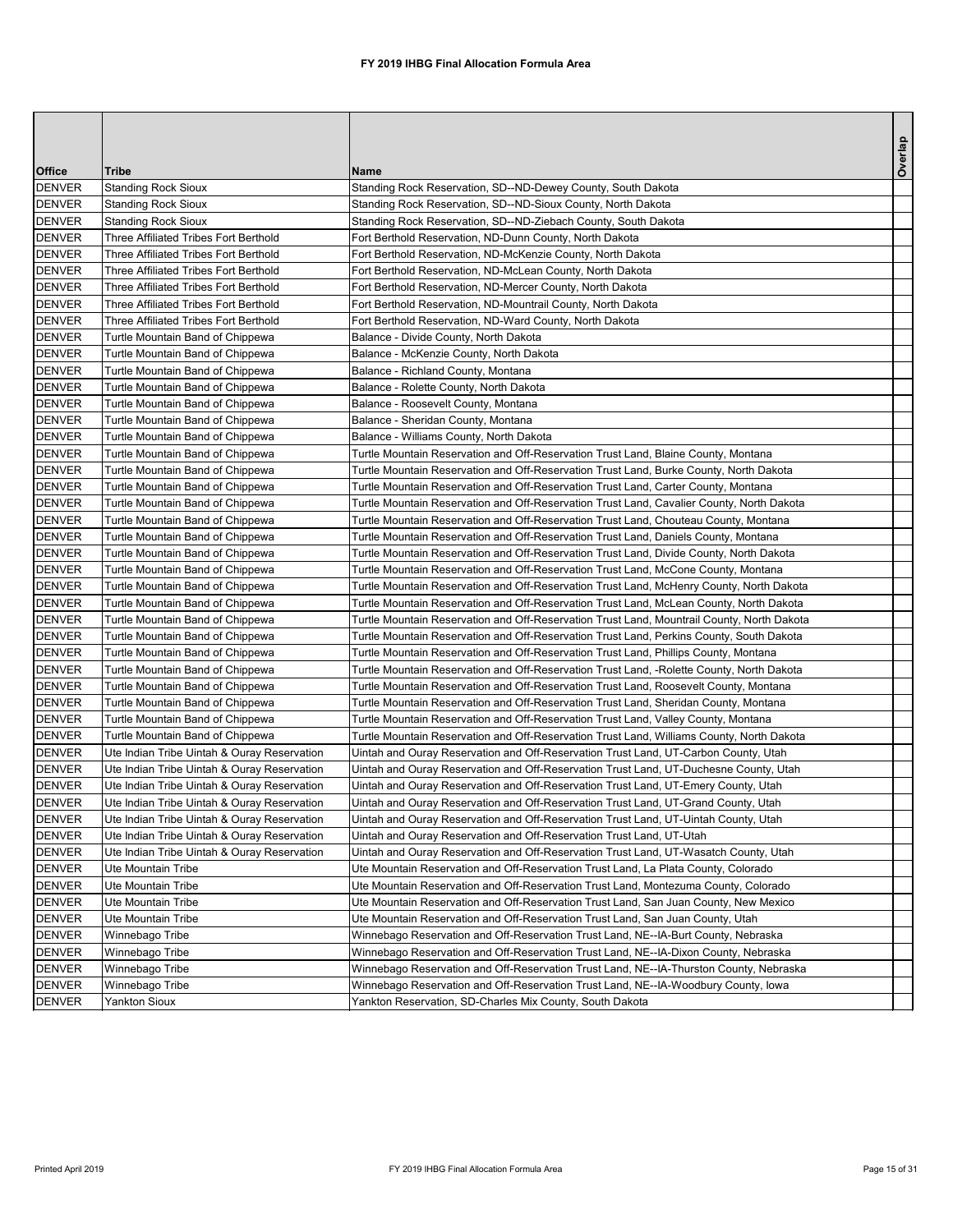|                      |                                                                 |                                                                                                                                                     | Overlap |
|----------------------|-----------------------------------------------------------------|-----------------------------------------------------------------------------------------------------------------------------------------------------|---------|
| <b>Office</b>        | <b>Tribe</b>                                                    | <b>Name</b>                                                                                                                                         |         |
|                      | OKLAHOMA Absentee-Shawnee                                       | Balance - Cleveland County, Oklahoma                                                                                                                | $+$     |
|                      | OKLAHOMA Absentee-Shawnee                                       | Balance - Lincoln County, Oklahoma                                                                                                                  | $+$     |
|                      | OKLAHOMA Absentee-Shawnee                                       | Citizen Potawatomi Nation-Absentee Shawnee OTSA, OK-Cleveland County, Oklahoma                                                                      | $+$     |
|                      | OKLAHOMA Absentee-Shawnee                                       | Citizen Potawatomi Nation-Absentee Shawnee OTSA, OK-Oklahoma County, Oklahoma                                                                       | $+$     |
|                      | OKLAHOMA Absentee-Shawnee                                       | Citizen Potawatomi Nation-Absentee Shawnee OTSA, OK-Pottawatomie County, Oklahoma                                                                   | $+$     |
|                      | OKLAHOMA Alabama-Couchatta                                      | Alabama-Coushatta Reservation and Off-Reservation Trust Land, TX-Polk County, Texas                                                                 |         |
|                      | OKLAHOMA Alabama-Quassarte Tribal Town<br>OKLAHOMA Apache Tribe | Creek OTSA, OK-Creek County, Oklahoma                                                                                                               |         |
|                      | OKLAHOMA Apache Tribe                                           | Kiowa-Comanche-Apache-Fort Sill Apache OTSA, OK-Caddo County, Oklahoma<br>Kiowa-Comanche-Apache-Fort Sill Apache OTSA, OK-Comanche County, Oklahoma |         |
|                      | OKLAHOMA Apache Tribe                                           | Kiowa-Comanche-Apache-Fort Sill Apache OTSA, OK-Cotton County, Oklahoma                                                                             |         |
|                      | OKLAHOMA Apache Tribe                                           | Kiowa-Comanche-Apache-Fort Sill Apache OTSA, OK-Grady County, Oklahoma                                                                              |         |
|                      | OKLAHOMA Apache Tribe                                           | Kiowa-Comanche-Apache-Fort Sill Apache OTSA, OK-Greer County, Oklahoma                                                                              |         |
|                      | OKLAHOMA Apache Tribe                                           | Kiowa-Comanche-Apache-Fort Sill Apache OTSA, OK-Harmon County, Oklahoma                                                                             | $+$     |
|                      | OKLAHOMA Apache Tribe                                           | Kiowa-Comanche-Apache-Fort Sill Apache OTSA, OK-Jackson County, Oklahoma                                                                            |         |
|                      | OKLAHOMA Apache Tribe                                           | Kiowa-Comanche-Apache-Fort Sill Apache OTSA, OK-Jefferson County, Oklahoma                                                                          |         |
|                      | OKLAHOMA Apache Tribe                                           | Kiowa-Comanche-Apache-Fort Sill Apache OTSA, OK-Kiowa County, Oklahoma                                                                              |         |
|                      | OKLAHOMA Apache Tribe                                           | Kiowa-Comanche-Apache-Fort Sill Apache OTSA, OK-Stephens County, Oklahoma                                                                           | $+$     |
|                      | OKLAHOMA Apache Tribe                                           | Kiowa-Comanche-Apache-Fort Sill Apache OTSA, OK-Tillman County, Oklahoma                                                                            |         |
|                      | OKLAHOMA Apache Tribe                                           | Kiowa-Comanche-Apache-Ft Sill Apache/Caddo-Wichita-Delaware joint-use OTSA, Caddo County, Oklahoma                                                  | $+$     |
|                      | OKLAHOMA Apache Tribe                                           | Kiowa-Comanche-Apache-Ft Sill Apache/Caddo-Wichita-Delaware joint-use OTSA, Grady County, OK                                                        |         |
|                      | OKLAHOMA Caddo Tribe                                            | Caddo-Wichita-Delaware OTSA, OK-Blaine County, Oklahoma                                                                                             | $+$     |
|                      | OKLAHOMA Caddo Tribe                                            | Caddo-Wichita-Delaware OTSA, OK-Caddo County, Oklahoma                                                                                              |         |
|                      | OKLAHOMA Caddo Tribe                                            | Caddo-Wichita-Delaware OTSA, OK-Canadian County, Oklahoma                                                                                           |         |
|                      | OKLAHOMA Caddo Tribe                                            | Caddo-Wichita-Delaware OTSA, OK-Grady County, Oklahoma                                                                                              |         |
|                      | OKLAHOMA Caddo Tribe                                            | Kiowa-Comanche-Apache-Ft Sill Apache/Caddo-Wichita-Delaware joint-use OTSA, Caddo County, Oklahoma  +                                               |         |
| OKLAHOMA Caddo Tribe |                                                                 | Kiowa-Comanche-Apache-Ft Sill Apache/Caddo-Wichita-Delaware joint-use OTSA, Grady County, Oklahoma  +                                               |         |
|                      | OKLAHOMA Cherokee Nation                                        | Cherokee OTSA, OK-Adair County, Oklahoma                                                                                                            | $+$     |
|                      | OKLAHOMA Cherokee Nation                                        | Cherokee OTSA, OK-Cherokee County, Oklahoma                                                                                                         |         |
|                      | OKLAHOMA Cherokee Nation                                        | Cherokee OTSA, OK-Craig County, Oklahoma                                                                                                            |         |
|                      | OKLAHOMA Cherokee Nation<br>OKLAHOMA Cherokee Nation            | Cherokee OTSA, OK-Delaware County, Oklahoma                                                                                                         |         |
|                      | OKLAHOMA Cherokee Nation                                        | Cherokee OTSA, OK-Mayes County, Oklahoma<br>Cherokee OTSA, OK-McIntosh County, Oklahoma                                                             |         |
|                      | OKLAHOMA Cherokee Nation                                        | Cherokee OTSA, OK-Muskogee County, Oklahoma                                                                                                         |         |
|                      | OKLAHOMA Cherokee Nation                                        | Cherokee OTSA, OK-Nowata County, Oklahoma                                                                                                           | $+$     |
|                      | <b>OKLAHOMA</b> Cherokee Nation                                 | Cherokee OTSA, OK-Ottawa County, Oklahoma                                                                                                           |         |
|                      | OKLAHOMA Cherokee Nation                                        | Cherokee OTSA, OK-Rogers County, Oklahoma                                                                                                           |         |
|                      | OKLAHOMA Cherokee Nation                                        | Cherokee OTSA, OK-Sequoyah County, Oklahoma                                                                                                         |         |
|                      | OKLAHOMA Cherokee Nation                                        | Cherokee OTSA, OK-Tulsa County, Oklahoma                                                                                                            |         |
|                      | OKLAHOMA Cherokee Nation                                        | Cherokee OTSA, OK-Wagoner County, Oklahoma                                                                                                          |         |
|                      | OKLAHOMA Cherokee Nation                                        | Cherokee OTSA, OK-Washington County, Oklahoma                                                                                                       |         |
|                      | OKLAHOMA Cheyenne-Arapaho Tribes                                | Balance - Beckham County, Oklahoma                                                                                                                  |         |
|                      | OKLAHOMA Cheyenne-Arapaho Tribes                                | Balance - Blaine County, Oklahoma                                                                                                                   |         |
|                      | OKLAHOMA Cheyenne-Arapaho Tribes                                | Balance - Canadian County, Oklahoma                                                                                                                 |         |
|                      | OKLAHOMA Cheyenne-Arapaho Tribes                                | Balance - Custer County, Oklahoma                                                                                                                   |         |
|                      | OKLAHOMA Cheyenne-Arapaho Tribes                                | Balance - Dewey County, Oklahoma                                                                                                                    |         |
|                      | OKLAHOMA Cheyenne-Arapaho Tribes                                | Balance - Kingfisher County, Oklahoma                                                                                                               |         |
|                      | OKLAHOMA Cheyenne-Arapaho Tribes                                | Balance - Major County, Oklahoma                                                                                                                    |         |
|                      | OKLAHOMA Cheyenne-Arapaho Tribes                                | Balance - Roger Mills County, Oklahoma                                                                                                              |         |
|                      | OKLAHOMA Cheyenne-Arapaho Tribes                                | Balance - Washita County, Oklahoma                                                                                                                  |         |
|                      | OKLAHOMA Cheyenne-Arapaho Tribes                                | Balance - Woodward County, Oklahoma                                                                                                                 |         |
|                      | OKLAHOMA Cheyenne-Arapaho Tribes                                | Census Tracts 1026, 1040, OK                                                                                                                        |         |
|                      | OKLAHOMA Cheyenne-Arapaho Tribes                                | Cheyenne-Arapaho OTSA, OK-Beckham County, Oklahoma                                                                                                  |         |
|                      | OKLAHOMA Cheyenne-Arapaho Tribes                                | Cheyenne-Arapaho OTSA, OK-Blaine County, Oklahoma                                                                                                   |         |
|                      | OKLAHOMA Cheyenne-Arapaho Tribes                                | Cheyenne-Arapaho OTSA, OK-Caddo County, Oklahoma                                                                                                    |         |
|                      | OKLAHOMA Cheyenne-Arapaho Tribes                                | Cheyenne-Arapaho OTSA, OK-Canadian County, Oklahoma                                                                                                 |         |
|                      | OKLAHOMA Cheyenne-Arapaho Tribes                                | Cheyenne-Arapaho OTSA, OK-Custer County, Oklahoma                                                                                                   |         |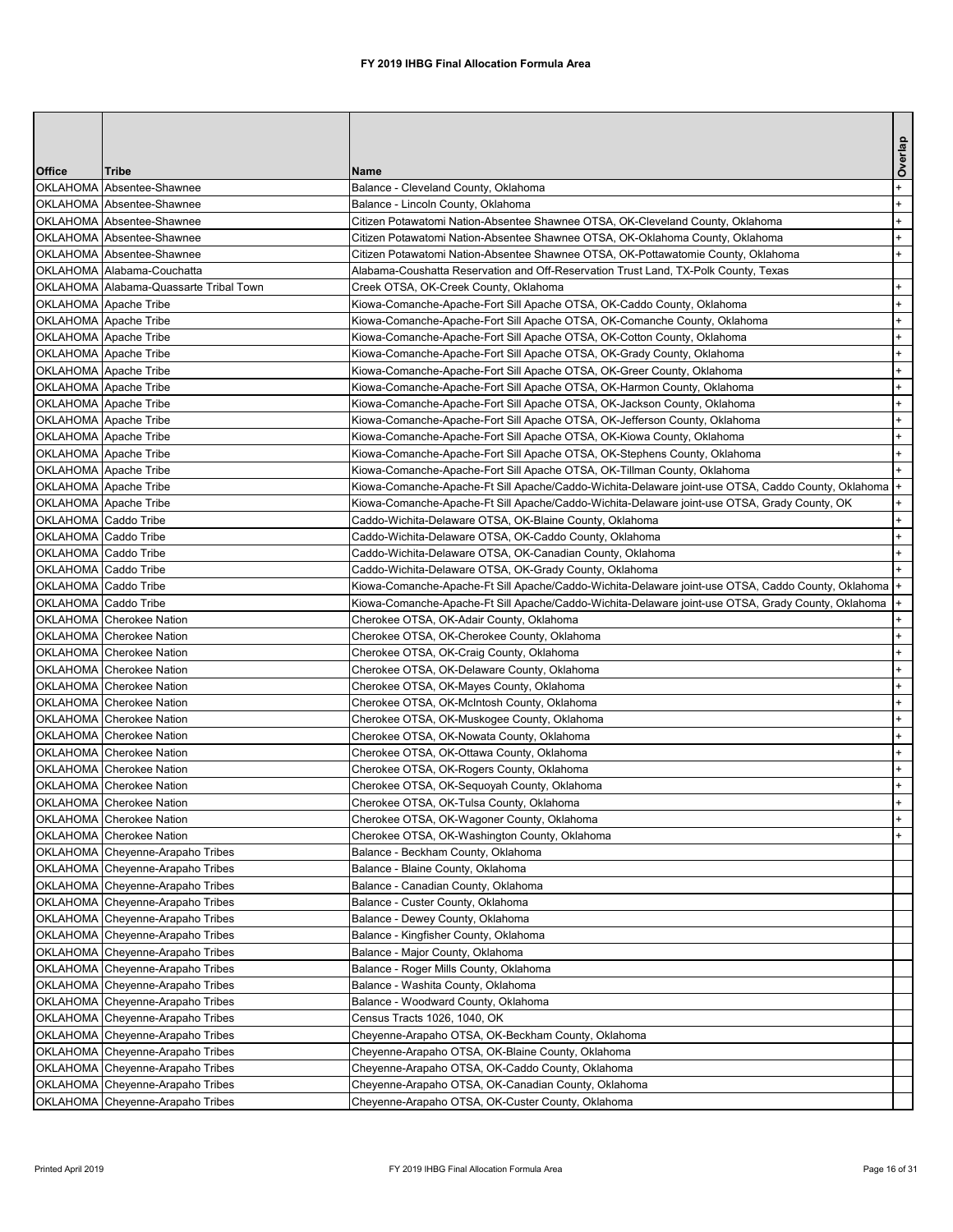|                                          |                                                             |                                                                                                                                                  | Overlap |
|------------------------------------------|-------------------------------------------------------------|--------------------------------------------------------------------------------------------------------------------------------------------------|---------|
| <b>Office</b>                            | <b>Tribe</b>                                                | <b>Name</b>                                                                                                                                      |         |
|                                          | OKLAHOMA Cheyenne-Arapaho Tribes                            | Cheyenne-Arapaho OTSA, OK-Dewey County, Oklahoma                                                                                                 |         |
|                                          | OKLAHOMA Cheyenne-Arapaho Tribes                            | Cheyenne-Arapaho OTSA, OK-Ellis County, Oklahoma                                                                                                 |         |
|                                          | OKLAHOMA Cheyenne-Arapaho Tribes                            | Cheyenne-Arapaho OTSA, OK-Kingfisher County, Oklahoma                                                                                            |         |
|                                          | OKLAHOMA Cheyenne-Arapaho Tribes                            | Cheyenne-Arapaho OTSA, OK-Roger Mills County, Oklahoma                                                                                           |         |
|                                          | OKLAHOMA Cheyenne-Arapaho Tribes                            | Cheyenne-Arapaho OTSA, OK-Washita County, Oklahoma                                                                                               |         |
| OKLAHOMA Chickasaw                       |                                                             | Chickasaw OTSA, OK-Bryan County, Oklahoma                                                                                                        |         |
| OKLAHOMA Chickasaw                       |                                                             | Chickasaw OTSA, OK-Carter County, Oklahoma                                                                                                       |         |
| OKLAHOMA Chickasaw                       |                                                             | Chickasaw OTSA, OK-Garvin County, Oklahoma                                                                                                       |         |
| OKLAHOMA Chickasaw<br>OKLAHOMA Chickasaw |                                                             | Chickasaw OTSA, OK-Grady County, Oklahoma<br>Chickasaw OTSA, OK-Jefferson County, Oklahoma                                                       |         |
| OKLAHOMA Chickasaw                       |                                                             | Chickasaw OTSA, OK-Johnston County, Oklahoma                                                                                                     |         |
| OKLAHOMA Chickasaw                       |                                                             | Chickasaw OTSA, OK-Love County, Oklahoma                                                                                                         |         |
| OKLAHOMA Chickasaw                       |                                                             | Chickasaw OTSA, OK-Marshall County, Oklahoma                                                                                                     |         |
| OKLAHOMA Chickasaw                       |                                                             | Chickasaw OTSA, OK-McClain County, Oklahoma                                                                                                      |         |
| OKLAHOMA Chickasaw                       |                                                             | Chickasaw OTSA, OK-Murray County, Oklahoma                                                                                                       |         |
| OKLAHOMA Chickasaw                       |                                                             | Chickasaw OTSA, OK-Pontotoc County, Oklahoma                                                                                                     |         |
| OKLAHOMA Chickasaw                       |                                                             | Chickasaw OTSA, OK-Stephens County, Oklahoma                                                                                                     |         |
|                                          | OKLAHOMA Chitimacha Tribe                                   | Balance - St. Mary Parish, Louisiana                                                                                                             |         |
|                                          | OKLAHOMA Chitimacha Tribe                                   | Chitimacha Reservation, LA-St. Mary Parish, Louisiana                                                                                            |         |
|                                          | <b>OKLAHOMA</b> Choctaw Nation                              | Choctaw OTSA, OK-Atoka County, Oklahoma                                                                                                          |         |
|                                          | OKLAHOMA Choctaw Nation                                     | Choctaw OTSA, OK-Bryan County, Oklahoma                                                                                                          |         |
|                                          | OKLAHOMA Choctaw Nation                                     | Choctaw OTSA, OK-Choctaw County, Oklahoma                                                                                                        |         |
|                                          | <b>OKLAHOMA</b> Choctaw Nation                              | Choctaw OTSA, OK-Coal County, Oklahoma                                                                                                           |         |
|                                          | <b>OKLAHOMA</b> Choctaw Nation                              | Choctaw OTSA, OK-Haskell County, Oklahoma                                                                                                        |         |
|                                          | OKLAHOMA Choctaw Nation                                     | Choctaw OTSA, OK-Hughes County, Oklahoma                                                                                                         |         |
|                                          | <b>OKLAHOMA</b> Choctaw Nation                              | Choctaw OTSA, OK-Latimer County, Oklahoma                                                                                                        |         |
|                                          | <b>OKLAHOMA</b> Choctaw Nation                              | Choctaw OTSA, OK-Le Flore County, Oklahoma                                                                                                       |         |
|                                          | OKLAHOMA Choctaw Nation                                     | Choctaw OTSA, OK-McCurtain County, Oklahoma                                                                                                      |         |
|                                          | OKLAHOMA Choctaw Nation                                     | Choctaw OTSA, OK-Pittsburg County, Oklahoma                                                                                                      |         |
|                                          | OKLAHOMA Choctaw Nation                                     | Choctaw OTSA, OK-Pushmataha County, Oklahoma                                                                                                     |         |
|                                          | OKLAHOMA Citizen Potawatomi Nation                          | Balance - Lincoln County, OK                                                                                                                     |         |
|                                          | OKLAHOMA Citizen Potawatomi Nation                          | Balance-Cleveland County, OK                                                                                                                     |         |
|                                          | OKLAHOMA Citizen Potawatomi Nation                          | Citizen Potawatomi Nation-Absentee Shawnee OTSA, OK-Oklahoma County, Oklahoma                                                                    | $+$     |
|                                          | OKLAHOMA Citizen Potawatomi Nation                          | Citizen Potawatomi Nation-Absentee Shawnee OTSA, OK-Pottawatomie County, Oklahoma                                                                |         |
|                                          | OKLAHOMA Citizen Potawatomi Nation                          | Citizen Potawatomi Nation-Absentee Shawnee Tribe OTSA, OK                                                                                        |         |
|                                          | OKLAHOMA Citizen Potawatomi Nation                          | Eastern Portion Oklahoma Co, OK                                                                                                                  |         |
|                                          | OKLAHOMA Comanche Nation                                    | Kiowa-Comanche-Apache-Fort Sill Apache OTSA, OK-Caddo County, Oklahoma                                                                           | $+$     |
|                                          | OKLAHOMA Comanche Nation                                    | Kiowa-Comanche-Apache-Fort Sill Apache OTSA, OK-Comanche County, Oklahoma                                                                        |         |
|                                          | OKLAHOMA Comanche Nation                                    | Kiowa-Comanche-Apache-Fort Sill Apache OTSA, OK-Cotton County, Oklahoma                                                                          | $+$     |
|                                          | OKLAHOMA Comanche Nation<br><b>OKLAHOMA</b> Comanche Nation | Kiowa-Comanche-Apache-Fort Sill Apache OTSA, OK-Grady County, Oklahoma<br>Kiowa-Comanche-Apache-Fort Sill Apache OTSA, OK-Greer County, Oklahoma | $+$     |
|                                          | <b>OKLAHOMA</b> Comanche Nation                             | Kiowa-Comanche-Apache-Fort Sill Apache OTSA, OK-Harmon County, Oklahoma                                                                          |         |
|                                          | OKLAHOMA Comanche Nation                                    | Kiowa-Comanche-Apache-Fort Sill Apache OTSA, OK-Jackson County, Oklahoma                                                                         |         |
|                                          | OKLAHOMA Comanche Nation                                    | Kiowa-Comanche-Apache-Fort Sill Apache OTSA, OK-Jefferson County, Oklahoma                                                                       |         |
|                                          | OKLAHOMA Comanche Nation                                    | Kiowa-Comanche-Apache-Fort Sill Apache OTSA, OK-Kiowa County, Oklahoma                                                                           | $+$     |
|                                          | OKLAHOMA Comanche Nation                                    | Kiowa-Comanche-Apache-Fort Sill Apache OTSA, OK-Stephens County, Oklahoma                                                                        |         |
|                                          | OKLAHOMA Comanche Nation                                    | Kiowa-Comanche-Apache-Fort Sill Apache OTSA, OK-Tillman County, Oklahoma                                                                         |         |
|                                          | OKLAHOMA Comanche Nation                                    | Kiowa-Comanche-Apache-Ft Sill Apache/Caddo-Wichita-Delaware joint-use OTSA, Caddo County, Oklahoma  +                                            |         |
|                                          | OKLAHOMA Comanche Nation                                    | Kiowa-Comanche-Apache-Ft Sill Apache/Caddo-Wichita-Delaware joint-use OTSA, Grady County, Oklahoma  +                                            |         |
|                                          | OKLAHOMA Coushatta Tribe                                    | Coushatta Reservation and Off-Reservation Trust Land, LA-Allen Parish, Louisiana                                                                 |         |
|                                          | OKLAHOMA Delaware Nation of West Oklahoma                   | Caddo-Wichita-Delaware OTSA, OK-Blaine County, Oklahoma                                                                                          |         |
|                                          | OKLAHOMA Delaware Nation of West Oklahoma                   | Caddo-Wichita-Delaware OTSA, OK-Caddo County, Oklahoma                                                                                           |         |
|                                          | OKLAHOMA Delaware Nation of West Oklahoma                   | Caddo-Wichita-Delaware OTSA, OK-Canadian County, Oklahoma                                                                                        | $+$     |
|                                          | OKLAHOMA Delaware Nation of West Oklahoma                   | Caddo-Wichita-Delaware OTSA, OK-Grady County, Oklahoma                                                                                           |         |
|                                          | OKLAHOMA Delaware Nation of West Oklahoma                   | Kiowa-Comanche-Apache-Ft Sill Apache/Caddo-Wichita-Delaware joint-use OTSA, Caddo County, Oklahoma  +                                            |         |
|                                          | OKLAHOMA Delaware Nation of West Oklahoma                   | Kiowa-Comanche-Apache-Ft Sill Apache/Caddo-Wichita-Delaware joint-use OTSA, Grady County, Oklahoma  +                                            |         |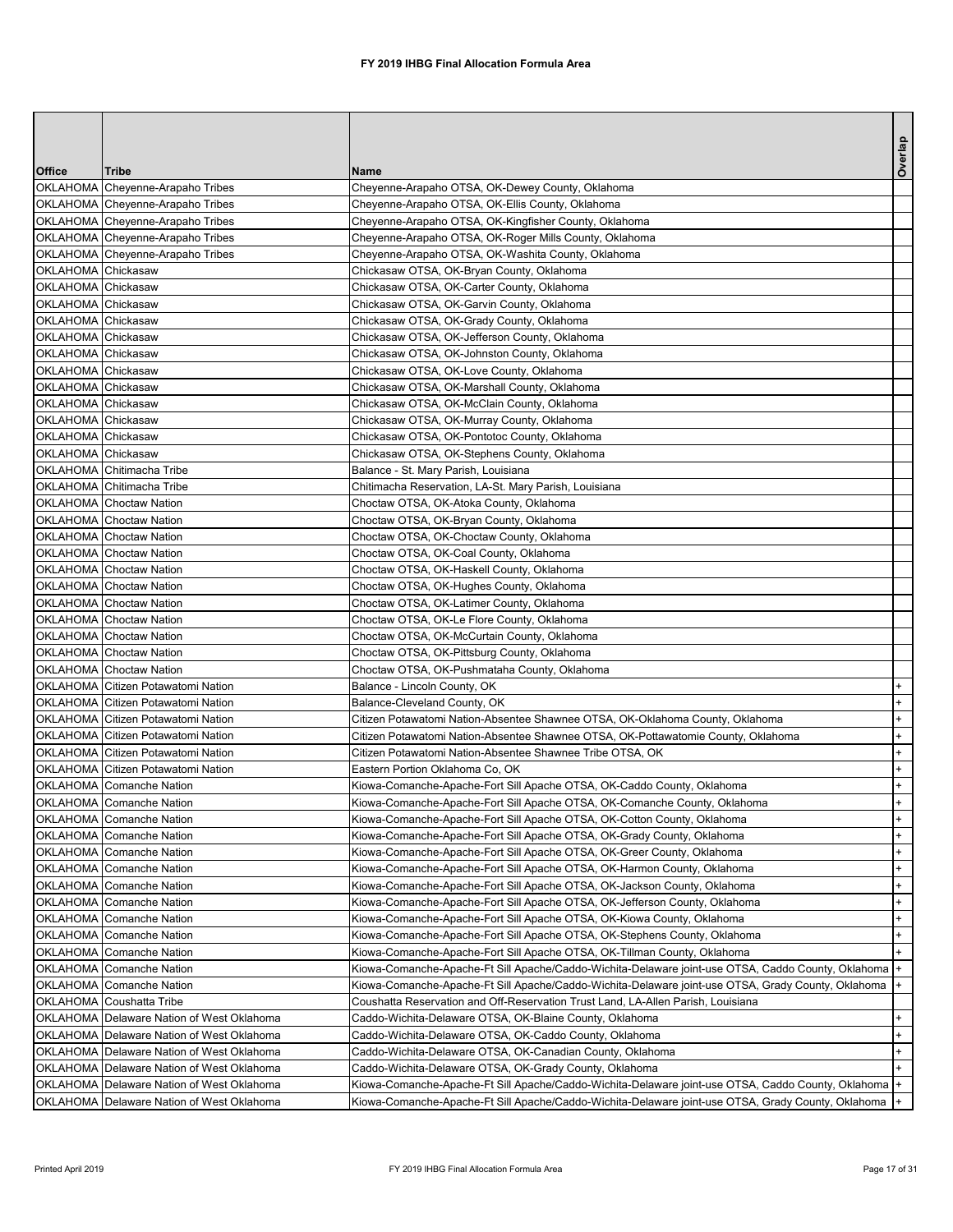|                             |                                              |                                                                                                       | Overlap |
|-----------------------------|----------------------------------------------|-------------------------------------------------------------------------------------------------------|---------|
| <b>Office</b>               | <b>Tribe</b>                                 | <b>Name</b>                                                                                           |         |
|                             | OKLAHOMA Delaware Tribe (Eastern)            | Tribe Re-Recognized, No Assigned Formula Area                                                         |         |
|                             | OKLAHOMA Eastern Shawnee Tribe               | Eastern Shawnee OTSA, OK-Ottawa County, Oklahoma                                                      |         |
|                             | OKLAHOMA Fort Sill Apache Tribe              | Kiowa-Comanche-Apache-Fort Sill Apache OTSA, OK-Caddo County, Oklahoma                                | $+$     |
|                             | OKLAHOMA Fort Sill Apache Tribe              | Kiowa-Comanche-Apache-Fort Sill Apache OTSA, OK-Comanche County, Oklahoma                             | $+$     |
|                             | OKLAHOMA Fort Sill Apache Tribe              | Kiowa-Comanche-Apache-Fort Sill Apache OTSA, OK-Cotton County, Oklahoma                               | $+$     |
|                             | OKLAHOMA Fort Sill Apache Tribe              | Kiowa-Comanche-Apache-Fort Sill Apache OTSA, OK-Grady County, Oklahoma                                | $+$     |
|                             | OKLAHOMA Fort Sill Apache Tribe              | Kiowa-Comanche-Apache-Fort Sill Apache OTSA, OK-Greer County, Oklahoma                                | $+$     |
|                             | OKLAHOMA Fort Sill Apache Tribe              | Kiowa-Comanche-Apache-Fort Sill Apache OTSA, OK-Harmon County, Oklahoma                               | $+$     |
|                             | OKLAHOMA Fort Sill Apache Tribe              | Kiowa-Comanche-Apache-Fort Sill Apache OTSA, OK-Jackson County, Oklahoma                              | $+$     |
|                             | OKLAHOMA Fort Sill Apache Tribe              | Kiowa-Comanche-Apache-Fort Sill Apache OTSA, OK-Jefferson County, Oklahoma                            | $+$     |
|                             | OKLAHOMA Fort Sill Apache Tribe              | Kiowa-Comanche-Apache-Fort Sill Apache OTSA, OK-Kiowa County, Oklahoma                                | $+$     |
|                             | OKLAHOMA Fort Sill Apache Tribe              | Kiowa-Comanche-Apache-Fort Sill Apache OTSA, OK-Stephens County, Oklahoma                             | $+$     |
|                             | OKLAHOMA Fort Sill Apache Tribe              | Kiowa-Comanche-Apache-Fort Sill Apache OTSA, OK-Tillman County, Oklahoma                              | $+$     |
|                             | OKLAHOMA Fort Sill Apache Tribe              | Kiowa-Comanche-Apache-Ft Sill Apache/Caddo-Wichita-Delaware joint-use OTSA, Caddo County, Oklahoma  + |         |
|                             | OKLAHOMA Fort Sill Apache Tribe              | Kiowa-Comanche-Apache-Ft Sill Apache/Caddo-Wichita-Delaware joint-use OTSA, Grady County, Oklahoma  + |         |
|                             | OKLAHOMA lowa Tribe of Kansas and Nebraska   | Balance - Brown County, Kansas                                                                        |         |
|                             | OKLAHOMA lowa Tribe of Kansas and Nebraska   | Balance - Doniphan County, Kansas                                                                     |         |
|                             | OKLAHOMA lowa Tribe of Kansas and Nebraska   | Balance - Richardson County, Nebraska                                                                 |         |
|                             | OKLAHOMA lowa Tribe of Kansas and Nebraska   | lowa (KS-NE) Reservation and Off-Reservation Trust Land, KS--NE-Brown County, Kansas                  |         |
|                             | OKLAHOMA lowa Tribe of Kansas and Nebraska   | lowa (KS-NE) Reservation and Off-Reservation Trust Land, KS--NE-Doniphan County, Kansas               |         |
|                             | OKLAHOMA lowa Tribe of Kansas and Nebraska   | lowa (KS-NE) Reservation and Off-Reservation Trust Land, KS--NE-Richardson County, Nebraska           |         |
|                             | OKLAHOMA lowa Tribe of Oklahoma              | Iowa OTSA, OK-Lincoln County, Oklahoma                                                                |         |
|                             | OKLAHOMA lowa Tribe of Oklahoma              | Iowa OTSA, OK-Logan County, Oklahoma                                                                  |         |
|                             | OKLAHOMA lowa Tribe of Oklahoma              | Iowa OTSA, OK-Oklahoma County, Oklahoma                                                               |         |
|                             | OKLAHOMA lowa Tribe of Oklahoma              | Iowa OTSA, OK-Payne County, Oklahoma                                                                  |         |
|                             | <b>OKLAHOMA</b> Jena Band of Choctaw         | Jena Band of Choctaw Reservation, LA-Grant Parish, Louisiana                                          |         |
|                             | OKLAHOMA Jena Band of Choctaw                | Jena Band of Choctaw Reservation, LA-La Salle Parish, Louisiana                                       |         |
| <b>OKLAHOMA</b> Kaw Nation  |                                              | Kaw OTSA, OK-Kay County, Oklahoma                                                                     |         |
| OKLAHOMA Kaw Nation         |                                              | Kaw/Ponca joint-use OTSA, OK-Kay County, Oklahoma                                                     |         |
|                             | OKLAHOMA Kialegee Tribal Town                | Creek OTSA, OK-Creek County, Oklahoma                                                                 |         |
|                             | OKLAHOMA Kickapoo Traditional Tribe of Texas | Balance - Maverick County, Texas                                                                      |         |
|                             | OKLAHOMA Kickapoo Traditional Tribe of Texas | Kickapoo (TX) Reservation, TX-Maverick County, Texas                                                  |         |
|                             | OKLAHOMA Kickapoo Tribe of Kansas            | Kickapoo (KS) Reservation, KS-Atchison County, Kansas                                                 |         |
|                             | OKLAHOMA Kickapoo Tribe of Kansas            | Kickapoo (KS) Reservation, KS-Brown County, Kansas                                                    |         |
|                             | OKLAHOMA Kickapoo Tribe of Kansas            | Kickapoo (KS) Reservation, KS-Jackson County, Kansas                                                  |         |
|                             | OKLAHOMA Kickapoo Tribe of Oklahoma          | Kickapoo OTSA, OK-Lincoln County, Oklahoma                                                            |         |
|                             | OKLAHOMA Kickapoo Tribe of Oklahoma          | Kickapoo OTSA, OK-Pottawatomie County, Oklahoma                                                       |         |
| OKLAHOMA Kiowa Tribe        |                                              | Kiowa-Comanche-Apache-Fort Sill Apache OTSA, OK-Caddo County, Oklahoma                                |         |
| OKLAHOMA Kiowa Tribe        |                                              | Kiowa-Comanche-Apache-Fort Sill Apache OTSA, OK-Comanche County, Oklahoma                             |         |
| <b>OKLAHOMA</b> Kiowa Tribe |                                              | Kiowa-Comanche-Apache-Fort Sill Apache OTSA, OK-Cotton County, Oklahoma                               | $+$     |
| OKLAHOMA Kiowa Tribe        |                                              | Kiowa-Comanche-Apache-Fort Sill Apache OTSA, OK-Grady County, Oklahoma                                | $+$     |
| OKLAHOMA Kiowa Tribe        |                                              | Kiowa-Comanche-Apache-Fort Sill Apache OTSA, OK-Greer County, Oklahoma                                | $+$     |
| OKLAHOMA Kiowa Tribe        |                                              | Kiowa-Comanche-Apache-Fort Sill Apache OTSA, OK-Harmon County, Oklahoma                               |         |
| <b>OKLAHOMA</b> Kiowa Tribe |                                              | Kiowa-Comanche-Apache-Fort Sill Apache OTSA, OK-Jackson County, Oklahoma                              | $+$     |
| OKLAHOMA Kiowa Tribe        |                                              | Kiowa-Comanche-Apache-Fort Sill Apache OTSA, OK-Jefferson County, Oklahoma                            |         |
| OKLAHOMA Kiowa Tribe        |                                              | Kiowa-Comanche-Apache-Fort Sill Apache OTSA, OK-Kiowa County, Oklahoma                                | $+$     |
| OKLAHOMA Kiowa Tribe        |                                              | Kiowa-Comanche-Apache-Fort Sill Apache OTSA, OK-Stephens County, Oklahoma                             |         |
| OKLAHOMA Kiowa Tribe        |                                              | Kiowa-Comanche-Apache-Fort Sill Apache OTSA, OK-Tillman County, Oklahoma                              | $+$     |
| OKLAHOMA Kiowa Tribe        |                                              | Kiowa-Comanche-Apache-Ft Sill Apache/Caddo-Wichita-Delaware joint-use OTSA, Caddo County, Oklahoma  + |         |
| OKLAHOMA Kiowa Tribe        |                                              | Kiowa-Comanche-Apache-Ft Sill Apache/Caddo-Wichita-Delaware joint-use OTSA, Grady County, Oklahoma  + |         |
| OKLAHOMA Miami Tribe        |                                              | Miami OTSA, OK-Ottawa County, Oklahoma                                                                |         |
| <b>OKLAHOMA</b> Miami Tribe |                                              | Miami/Peoria joint-use OTSA, OK-Ottawa County, Oklahoma                                               | $+$     |
| <b>OKLAHOMA</b> Modoc Tribe |                                              | Modoc OTSA, OK-Ottawa County, Oklahoma                                                                |         |
|                             | OKLAHOMA Muscogee (Creek) Nation             | Creek OTSA, OK-Creek County, Oklahoma                                                                 | $+$     |
|                             | OKLAHOMA Muscogee (Creek) Nation             | Creek OTSA, OK-Hughes County, Oklahoma                                                                | $+$     |
|                             | OKLAHOMA Muscogee (Creek) Nation             | Creek OTSA, OK-Mayes County, Oklahoma                                                                 | $+$     |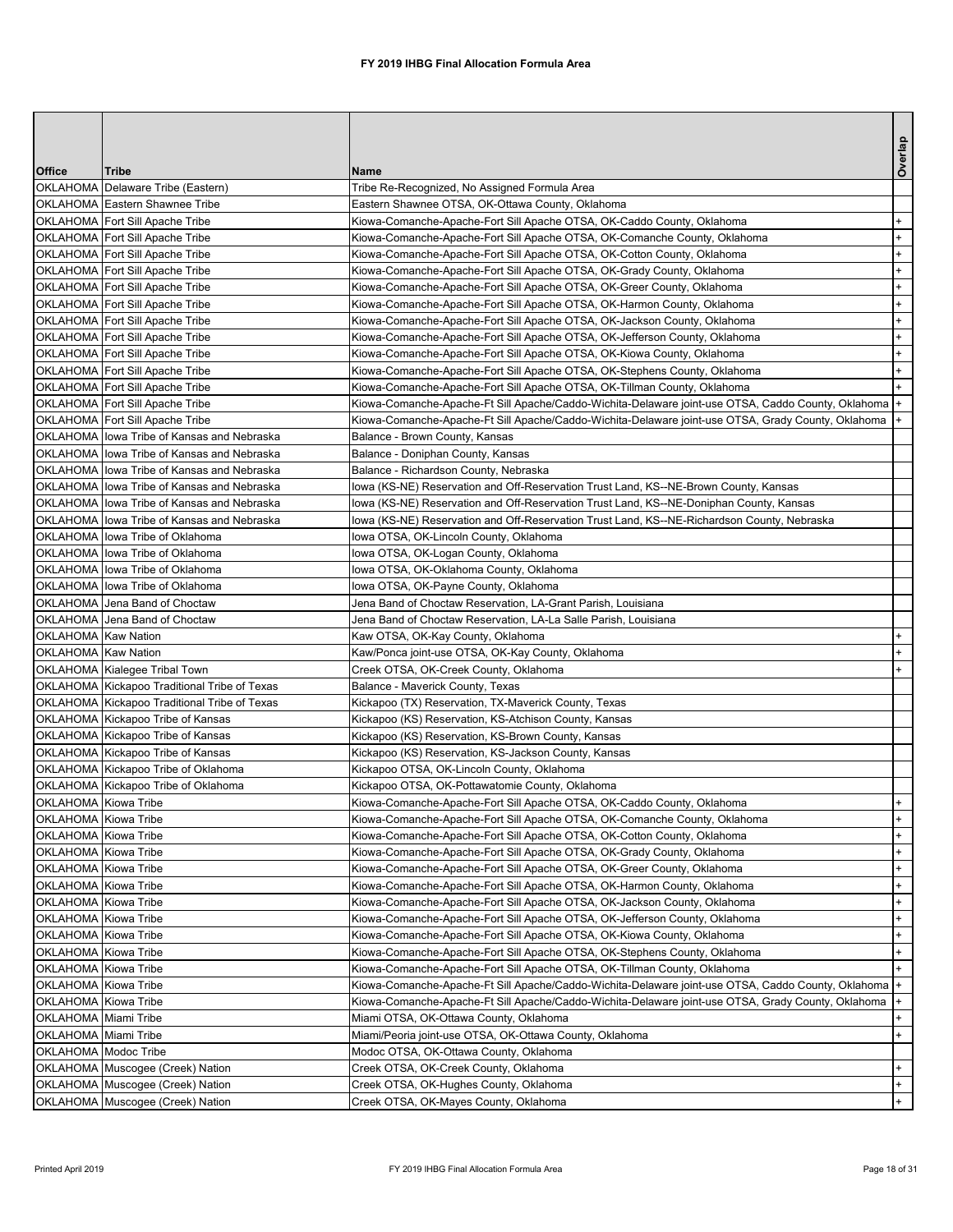| <b>Office</b>    | <b>Tribe</b>                               | IName                                                                                                 | Overlap |
|------------------|--------------------------------------------|-------------------------------------------------------------------------------------------------------|---------|
|                  | OKLAHOMA Muscogee (Creek) Nation           | Creek OTSA, OK-McIntosh County, Oklahoma                                                              |         |
|                  | OKLAHOMA Muscogee (Creek) Nation           | Creek OTSA, OK-Muskogee County, Oklahoma                                                              |         |
|                  | OKLAHOMA Muscogee (Creek) Nation           | Creek OTSA, OK-Okfuskee County, Oklahoma                                                              |         |
|                  | OKLAHOMA Muscogee (Creek) Nation           | Creek OTSA, OK-Okmulgee County, Oklahoma                                                              |         |
|                  | OKLAHOMA Muscogee (Creek) Nation           | Creek OTSA, OK-Rogers County, Oklahoma                                                                |         |
|                  | OKLAHOMA Muscogee (Creek) Nation           | Creek OTSA, OK-Tulsa County, Oklahoma                                                                 |         |
|                  | OKLAHOMA Muscogee (Creek) Nation           | Creek OTSA, OK-Wagoner County, Oklahoma                                                               |         |
|                  | OKLAHOMA Muscogee (Creek) Nation           | Creek/Seminole joint-use OTSA, OK-Seminole County, Oklahoma                                           |         |
|                  | OKLAHOMA Osage Nation                      | Osage Reservation, OK-Osage County, Oklahoma                                                          |         |
|                  | OKLAHOMA Otoe-Missouria Tribe              | Otoe-Missouria OTSA, OK-Noble County, Oklahoma                                                        |         |
|                  | OKLAHOMA Otoe-Missouria Tribe              | Otoe-Missouria OTSA, OK-Pawnee County, Oklahoma                                                       |         |
|                  | OKLAHOMA Ottawa Tribe                      | Ottawa OTSA, OK-Ottawa County, Oklahoma                                                               |         |
|                  | OKLAHOMA Pawnee Nation                     | Pawnee OTSA, OK-Pawnee County, Oklahoma                                                               |         |
|                  | OKLAHOMA Peoria Tribe                      | Miami/Peoria joint-use OTSA, OK-Ottawa County, Oklahoma                                               |         |
|                  | OKLAHOMA Peoria Tribe                      | Peoria OTSA, OK-Ottawa County, Oklahoma                                                               |         |
|                  | OKLAHOMA Ponca Tribe                       | Kaw/Ponca joint-use OTSA, OK-Kay County, Oklahoma                                                     |         |
|                  | OKLAHOMA Ponca Tribe                       | Ponca OTSA, OK-Kay County, Oklahoma                                                                   |         |
|                  | OKLAHOMA Ponca Tribe                       | Ponca OTSA, OK-Noble County, Oklahoma                                                                 |         |
|                  | OKLAHOMA Prairie Band of Potawatomi Nation | Prairie Band of Potawatomi Nation Reservation, KS-Jackson County, Kansas                              |         |
|                  | OKLAHOMA Quapaw Tribe                      | Quapaw OTSA, OK-Ottawa County, Oklahoma                                                               |         |
|                  | OKLAHOMA Sac and Fox Nation of Missouri    | Sac and Fox Nation Reservation and Off-Reservation Trust Land, NE--KS-Brown County, Kansas            |         |
|                  | OKLAHOMA Sac and Fox Nation of Missouri    | Sac and Fox Nation Reservation and Off-Reservation Trust Land, NE--KS-Richardson County, Nebraska     |         |
|                  | OKLAHOMA Sac and Fox Nation, Oklahoma      | Sac and Fox OTSA, OK-Lincoln County, Oklahoma                                                         |         |
|                  | OKLAHOMA Sac and Fox Nation, Oklahoma      | Sac and Fox OTSA, OK-Payne County, Oklahoma                                                           |         |
|                  | OKLAHOMA Sac and Fox Nation, Oklahoma      | Sac and Fox OTSA, OK-Pottawatomie County, Oklahoma                                                    |         |
|                  | OKLAHOMA Seminole Nation                   | Seminole OTSA, OK-Seminole County, Oklahoma                                                           |         |
|                  | OKLAHOMA Seneca-Cayuga                     | Seneca-Cayuga OTSA, OK-Delaware County, Oklahoma                                                      |         |
|                  | OKLAHOMA Seneca-Cayuga                     | Seneca-Cayuga OTSA, OK-Ottawa County, Oklahoma                                                        |         |
| OKLAHOMA Shawnee |                                            | Minimum Needs                                                                                         |         |
|                  | OKLAHOMA Thlopthlocco Tribal Town          | Creek OTSA, OK-Creek County, Oklahoma                                                                 |         |
|                  | OKLAHOMA Tonkawa Tribe                     | Tonkawa OTSA, OK-Kay County, Oklahoma                                                                 |         |
|                  | OKLAHOMA Tunica-Biloxi Tribe               | Balance - Avoyelles Parish, Louisiana                                                                 |         |
|                  | OKLAHOMA Tunica-Biloxi Tribe               | Balance - Rapides Parish, Louisiana                                                                   |         |
|                  | OKLAHOMA Tunica-Biloxi Tribe               | Tunica-Biloxi Reservation and Off-Reservation Trust Land, LA-Avoyelles Parish, Louisiana              |         |
|                  | OKLAHOMA United Keetoowah                  | Cherokee OTSA, OK                                                                                     |         |
|                  | OKLAHOMA Wichita Tribe                     | Caddo-Wichita-Delaware OTSA, OK-Blaine County, Oklahoma                                               |         |
|                  | OKLAHOMA Wichita Tribe                     | Caddo-Wichita-Delaware OTSA, OK-Caddo County, Oklahoma                                                |         |
|                  | OKLAHOMA Wichita Tribe                     | Caddo-Wichita-Delaware OTSA, OK-Canadian County, Oklahoma                                             | $^+$    |
|                  | OKLAHOMA Wichita Tribe                     | Caddo-Wichita-Delaware OTSA, OK-Grady County, Oklahoma                                                |         |
|                  | OKLAHOMA Wichita Tribe                     | Kiowa-Comanche-Apache-Ft Sill Apache/Caddo-Wichita-Delaware joint-use OTSA, Caddo County, Oklahoma  + |         |
|                  | OKLAHOMA Wichita Tribe                     | Kiowa-Comanche-Apache-Ft Sill Apache/Caddo-Wichita-Delaware joint-use OTSA, Grady County, Oklahoma    |         |
|                  | OKLAHOMA Wyandotte Nation                  | Balance - Newton County, Missouri                                                                     |         |
|                  | OKLAHOMA Wyandotte Nation                  | Wyandotte OTSA, OK-Ottawa County, Oklahoma                                                            |         |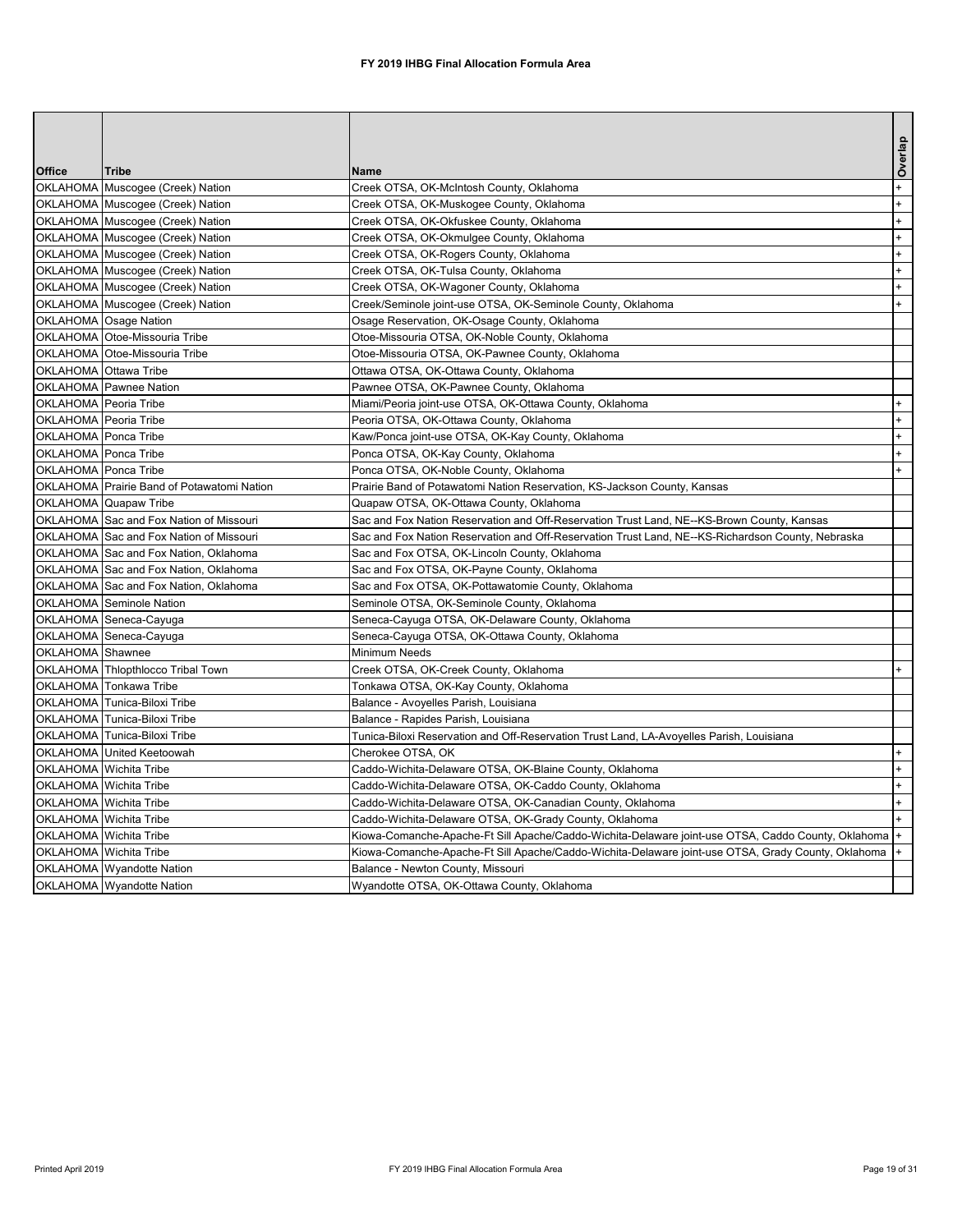|                    |                                                                         |                                                                                          | Overlap |
|--------------------|-------------------------------------------------------------------------|------------------------------------------------------------------------------------------|---------|
| <b>Office</b>      | <b>Tribe</b>                                                            | <b>Name</b>                                                                              |         |
| PHOENIX            | Acoma Pueblo                                                            | Acoma Pueblo and Off-Reservation Trust Land, NM-Catron County, New Mexico                |         |
| PHOENIX            | Acoma Pueblo                                                            | Acoma Pueblo and Off-Reservation Trust Land, NM-Cibola County, New Mexico                |         |
| PHOENIX            | Acoma Pueblo                                                            | Acoma Pueblo and Off-Reservation Trust Land, NM-Socorro County, New Mexico               |         |
| <b>PHOENIX</b>     | Agua Caliente Band of Cahuilla                                          | Agua Caliente Indian Reservation and Off-Reservation Trust Land, Riverside County, CA.   |         |
| PHOENIX            | Ak-Chin                                                                 | Maricopa (Ak Chin) Indian Reservation, AZ-Pinal County, Arizona                          |         |
| <b>PHOENIX</b>     | Alturas Rancheria                                                       | Alturas Indian Rancheria, CA-Modoc County, California                                    |         |
| PHOENIX            | Augustine Band of Cahuilla                                              | Augustine Reservation, CA-Riverside County, California                                   |         |
| PHOENIX            | Barona Group of Capitan Grande<br>Bear River Band Rohnerville Rancheria | Barona Reservation, CA-San Diego County, California                                      |         |
| PHOENIX<br>PHOENIX | Berry Creek Rancheria                                                   | Rohnerville Rancheria, CA-Humboldt County, California<br>Balance - Butte County, CA      |         |
| PHOENIX            | Berry Creek Rancheria                                                   | Berry Creek Rancheria and Off-Reservation Trust Land, CA-Butte County, California        | $+$     |
| PHOENIX            | Big Lagoon Rancheria                                                    | Big Lagoon Rancheria, CA-Humboldt County, California                                     |         |
| PHOENIX            | <b>Big Pine Paiute Tribe</b>                                            | Big Pine Reservation, CA-Inyo County, California                                         |         |
| PHOENIX            | <b>Big Sandy Rancheria</b>                                              | Balance - Fresno, CA                                                                     | $+$     |
| PHOENIX            | <b>Big Sandy Rancheria</b>                                              | Balance - Kings County, California                                                       | $+$     |
| PHOENIX            | <b>Big Sandy Rancheria</b>                                              | Balance Madera County, CA                                                                | $+$     |
| PHOENIX            | <b>Big Sandy Rancheria</b>                                              | Big Sandy Rancheria, CA-Fresno County, California                                        | $+$     |
| PHOENIX            | Big Valley Band of Pomo Indians                                         | Balance - Lake County, CA                                                                | $+$     |
| PHOENIX            | Big Valley Band of Pomo Indians                                         | Big Valley Rancheria, CA-Lake County, California                                         | $+$     |
| PHOENIX            | <b>Bishop Paiute Tribe</b>                                              | Bishop Reservation, CA-Inyo County, California                                           |         |
| PHOENIX            | <b>Blue Lake Rancheria</b>                                              | Blue Lake Rancheria and Off-Reservation Trust Land, CA-Humboldt County, California       |         |
| PHOENIX            | Bridgeport Paiute Indian Colony                                         | Bridgeport Reservation, CA-Mono County, California                                       |         |
| PHOENIX            | Buena Vista Rancheria                                                   | Balance - Amador County, California                                                      | $+$     |
| PHOENIX            | Cabazon Band                                                            | Cabazon Reservation, CA-Riverside County, California                                     |         |
| PHOENIX            | Cahto Tribe (Laytonville)                                               | Balance - Mendocino County, CA                                                           | $+$     |
| PHOENIX            | Cahto Tribe (Laytonville)                                               | Laytonville Rancheria, CA-Mendocino County, California                                   | $+$     |
| PHOENIX            | Cahuilla Band                                                           | Cahuilla Reservation, CA-Riverside County, California                                    |         |
| <b>PHOENIX</b>     | California Valley Miwok Tribe                                           | Balance - Calaveras County, California                                                   |         |
| PHOENIX            | Campo Band                                                              | Campo Indian Reservation, CA-San Diego County, California                                |         |
| PHOENIX            | Cedarville Rancheria                                                    | Cedarville Rancheria and Off-Reservation Trust Land, CA-Modoc County, California         |         |
| PHOENIX            | Chemehuevi                                                              | Chemehuevi Reservation, CA-San Bernardino County, California                             |         |
| <b>PHOENIX</b>     | Cher-ae Heights (Trinidad Rancheria)                                    | Trinidad Rancheria and Off-Reservation Trust Land, CA-Humboldt County, California        |         |
| PHOENIX<br>PHOENIX | Cloverdale Rancheria<br>Cochiti Pueblo                                  | Balance - Sonoma County, California<br>Pueblo de Cochiti, NM-Sandoval County, New Mexico | $+$     |
| PHOENIX            | Cochiti Pueblo                                                          | Pueblo de Cochiti, NM-Santa Fe County, New Mexico                                        |         |
| <b>PHOENIX</b>     | Cocopah Tribe                                                           | Cocopah Reservation, AZ-Yuma County, Arizona                                             |         |
| PHOENIX            | Cold Springs Rancheria                                                  | Cold Springs Rancheria, CA-Fresno County, California                                     |         |
| <b>PHOENIX</b>     | <b>Colorado River Indian Tribes</b>                                     | Colorado River Indian Reservation, AZ--CA-La Paz County, Arizona                         |         |
| PHOENIX            | Colorado River Indian Tribes                                            | Colorado River Indian Reservation, AZ--CA-Riverside County, California                   |         |
| <b>PHOENIX</b>     | <b>Colorado River Indian Tribes</b>                                     | Colorado River Indian Reservation, AZ--CA-San Bernardino County, California              |         |
| PHOENIX            | Colusa-Cachil DeHe Band                                                 | Colusa Rancheria, CA-Colusa County, California                                           |         |
| PHOENIX            | Cortina Rancheria of Wintun Indians                                     | Cortina Indian Rancheria, CA-Colusa County, California                                   |         |
| PHOENIX            | Cortina Rancheria of Wintun Indians                                     | Yolo County (part), CA                                                                   |         |
| <b>PHOENIX</b>     | Coyote Valley Band                                                      | Balance - Mendocino County, CA                                                           | $+$     |
| PHOENIX            | Coyote Valley Band                                                      | Balance - Sonoma County, CA                                                              | $+$     |
| PHOENIX            | Coyote Valley Band                                                      | Coyote Valley Reservation, CA-Mendocino County, California                               | $+$     |
| PHOENIX            | Death Valley Timba-Sha Shoshone                                         | Balance - Inyo County, California                                                        |         |
| PHOENIX            | Death Valley Timba-Sha Shoshone                                         | Timbi-Sha Shoshone Reservation and Off-Reservation Trust Land, Esmeralda County, Nevada  |         |
| PHOENIX            | Death Valley Timba-Sha Shoshone                                         | Timbi-Sha Shoshone Reservation and Off-Reservation Trust Land, Inyo County, California   |         |
| PHOENIX            | Death Valley Timba-Sha Shoshone                                         | Timbi-Sha Shoshone Reservation and Off-Reservation Trust Land, Nye County, Nevada        |         |
| PHOENIX            | Dry Creek Rancheria                                                     | Balance - Sonoma County, CA                                                              | $+$     |
| PHOENIX            | Dry Creek Rancheria                                                     | Dry Creek Rancheria, CA-Sonoma County, California                                        | $+$     |
| PHOENIX            | Duck Valley Shoshone-Paiute                                             | Balance - Ada County, ID                                                                 | $+$     |
| PHOENIX            | Duck Valley Shoshone-Paiute                                             | Balance - Canyon County, ID                                                              | $+$     |
| PHOENIX            | Duck Valley Shoshone-Paiute                                             | Balance - Elko County, NV                                                                | $+$     |
|                    | PHOENIX   Duck Valley Shoshone-Paiute                                   | Balance - Elmore County, ID                                                              | $+$     |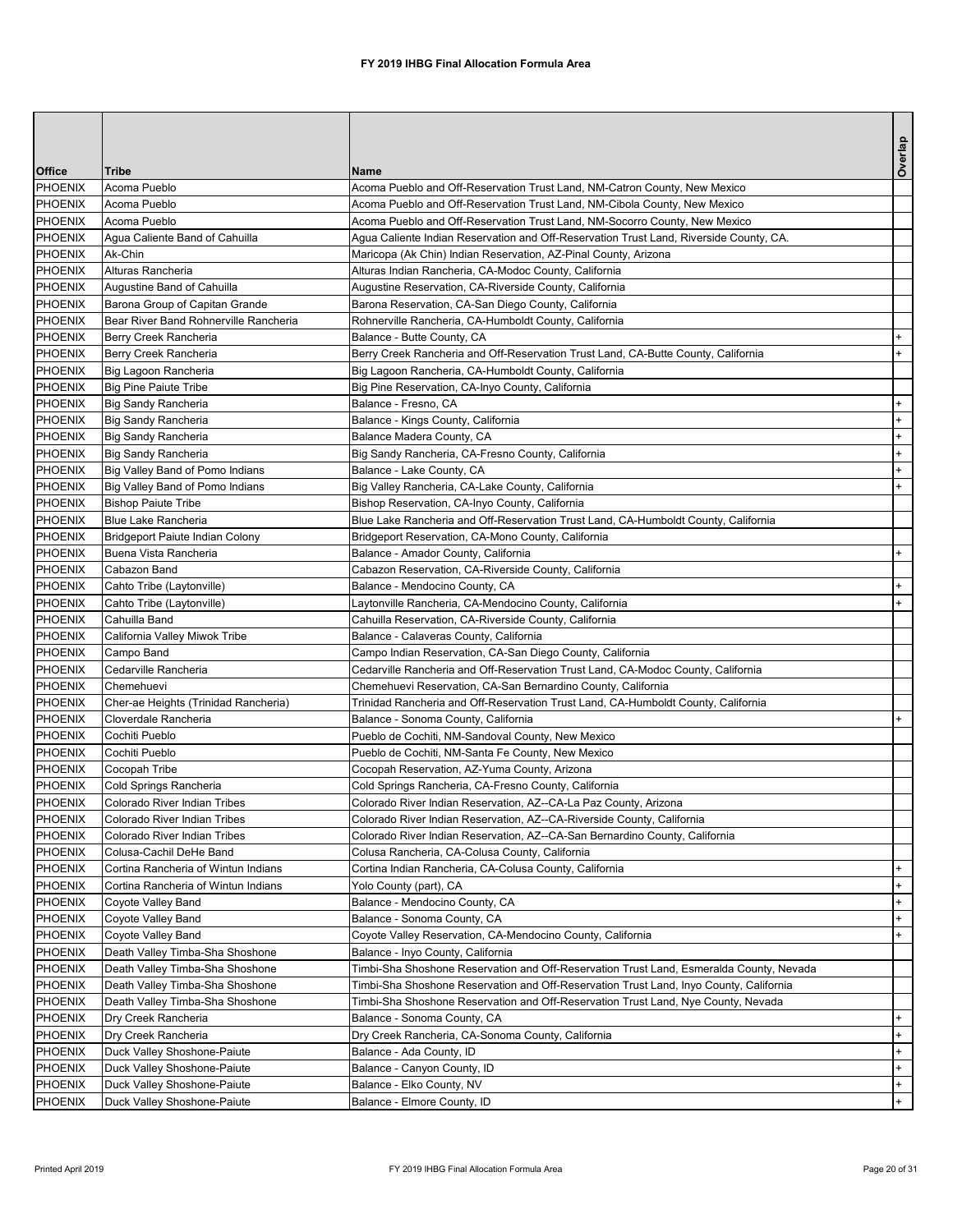|                    |                                                                          |                                                                                                | Overlap    |
|--------------------|--------------------------------------------------------------------------|------------------------------------------------------------------------------------------------|------------|
| <b>Office</b>      | <b>Tribe</b>                                                             | <b>Name</b>                                                                                    |            |
| <b>PHOENIX</b>     | Duck Valley Shoshone-Paiute                                              | Balance - Eureka County, NV                                                                    | $+$        |
| PHOENIX            | Duck Valley Shoshone-Paiute                                              | Balance - Lander County, NV                                                                    | $+$        |
| PHOENIX            | Duck Valley Shoshone-Paiute                                              | Balance - Nye County, NV                                                                       | $+$        |
| PHOENIX            | Duck Valley Shoshone-Paiute                                              | Balance - Owyhee County, ID                                                                    | $+$        |
| PHOENIX            | Duck Valley Shoshone-Paiute                                              | Balance - Tooele County, UT                                                                    | $+$        |
| PHOENIX            | Duck Valley Shoshone-Paiute                                              | Balance - White Pine County, NV                                                                | $+$        |
| PHOENIX            | Duck Valley Shoshone-Paiute                                              | Community of Winnemucca, NV                                                                    | $+$        |
| PHOENIX            | Duck Valley Shoshone-Paiute                                              | Duck Valley Reservation, NV--ID-Elko County, Nevada                                            | $+$        |
| PHOENIX            | Duck Valley Shoshone-Paiute                                              | Duck Valley Reservation, NV--ID-Owyhee County, Idaho                                           | $+$        |
| PHOENIX            | Duckwater Shoshone                                                       | Balance - Ada County, ID                                                                       | $+$        |
| PHOENIX            | Duckwater Shoshone                                                       | Balance - Canyon County, ID                                                                    | $+$        |
| PHOENIX            | <b>Duckwater Shoshone</b>                                                | Balance - Elko County, NV                                                                      | $+$        |
| PHOENIX            | Duckwater Shoshone                                                       | Balance - Elmore County, ID                                                                    | $+$        |
| PHOENIX<br>PHOENIX | <b>Duckwater Shoshone</b><br>Duckwater Shoshone                          | Balance - Eureka County, NV<br>Balance - Lander County, NV                                     | $+$<br>$+$ |
| PHOENIX            | Duckwater Shoshone                                                       | Balance - Owyhee County, ID                                                                    | $+$        |
| PHOENIX            | Duckwater Shoshone                                                       | Balance - Tooele County, UT                                                                    | $+$        |
| PHOENIX            | <b>Duckwater Shoshone</b>                                                | Balance - White Pine County, NV                                                                | $+$        |
| PHOENIX            | <b>Duckwater Shoshone</b>                                                | Community of Winnemucca, NV                                                                    | $+$        |
| PHOENIX            | Duckwater Shoshone                                                       | Duckwater Reservation, NV-Nye County, Nevada                                                   | $+$        |
| PHOENIX            | Elem (Sulphur Bank Rancheria)                                            | Balance - Lake County, CA                                                                      | $+$        |
| PHOENIX            | Elem (Sulphur Bank Rancheria)                                            | Sulphur Bank Rancheria, CA-Lake County, California                                             | $+$        |
| PHOENIX            | Elk Valley Rancheria                                                     | Elk Valley Rancheria and Off-Reservation Trust Land, CA-Del Norte County, California           |            |
| <b>PHOENIX</b>     | <b>Ely Shoshone</b>                                                      | Balance - Ada County, Idaho                                                                    | $+$        |
| <b>PHOENIX</b>     | <b>Ely Shoshone</b>                                                      | Balance - Canyon County, Idaho                                                                 | $+$        |
| PHOENIX            | <b>Ely Shoshone</b>                                                      | Balance - Elko County, Nevada                                                                  | $+$        |
| <b>PHOENIX</b>     | <b>Ely Shoshone</b>                                                      | Balance - Elmore County, Idaho                                                                 | $+$        |
| <b>PHOENIX</b>     | <b>Ely Shoshone</b>                                                      | Balance - Eureka County, Nevada                                                                | $+$        |
| <b>PHOENIX</b>     | <b>Ely Shoshone</b>                                                      | Balance - Lander County, Nevada                                                                | $+$        |
| PHOENIX            | <b>Ely Shoshone</b>                                                      | Balance - Nye County, NV                                                                       | $+$        |
| PHOENIX            | <b>Ely Shoshone</b>                                                      | Balance - Owyhee County, Idaho                                                                 | $+$        |
| PHOENIX            | <b>Ely Shoshone</b>                                                      | Balance - Tooele County, Utah                                                                  | $+$        |
| <b>PHOENIX</b>     | <b>Ely Shoshone</b>                                                      | Balance - White Pine County, Nevada                                                            | $+$        |
| PHOENIX            | <b>Ely Shoshone</b>                                                      | Community of Winnemucca, NV                                                                    | $+$        |
| <b>PHOENIX</b>     | <b>Ely Shoshone</b>                                                      | Ely Reservation, NV-White Pine County, Nevada                                                  | $+$        |
| PHOENIX            | Enterprise Rancheria                                                     | Balance - Butte County, CA                                                                     | $+$        |
| PHOENIX            | Enterprise Rancheria                                                     | Enterprise Rancheria, CA-Butte County, California                                              | $+$        |
| PHOENIX            | Ewiiaapaayp Band of Kumeyaay                                             | Ewiiaapaayp Reservation, CA-San Diego County, California                                       |            |
| PHOENIX            | <b>Fallon Paiute-Shoshone</b>                                            | Balance - Carson City, NV                                                                      | $+$        |
| PHOENIX            | Fallon Paiute-Shoshone                                                   | Fallon Paiute-Shoshone Colony and Off-Reservation Trust Land, NV-Churchill County, Nevada      | $+$        |
| PHOENIX            | <b>Fallon Paiute-Shoshone</b>                                            | Fallon Paiute-Shoshone Colony and Off-Reservation Trust Land, NV-Lyon County, Nevada           | $+$        |
| PHOENIX            | Fallon Paiute-Shoshone                                                   | Fallon Paiute-Shoshone Reservation and Off-Reservation Trust Land, NV-Churchill County, Nevada | $+$        |
| PHOENIX            | Fort Bidwell                                                             | Balance - Klamath County, OR                                                                   | $+$        |
| PHOENIX            | <b>Fort Bidwell</b>                                                      | Balance - Lake County, Oregon                                                                  | $+$        |
| PHOENIX            | Fort Bidwell                                                             | Fort Bidwell Reservation and Off-Reservation Trust Land, CA-Modoc County, California           | $+$        |
| PHOENIX            | Fort Independence                                                        | Fort Independence Reservation, CA-Inyo County, California                                      |            |
| PHOENIX            | Fort McDermitt Paiute and Shoshone<br>Fort McDermitt Paiute and Shoshone | Balance - Carson City, NV                                                                      | $+$        |
| PHOENIX<br>PHOENIX | Fort McDermitt Paiute and Shoshone                                       | Balance - Churchill County, NV<br>Balance - Clark County, NV                                   | $+$        |
| <b>PHOENIX</b>     | Fort McDermitt Paiute and Shoshone                                       | Balance - Douglas County, NV                                                                   | $+$<br>$+$ |
| PHOENIX            | Fort McDermitt Paiute and Shoshone                                       | Balance - Esmeralda County, NV                                                                 | $+$        |
| PHOENIX            | Fort McDermitt Paiute and Shoshone                                       | Balance - Humboldt County, NV                                                                  | $+$        |
| PHOENIX            | Fort McDermitt Paiute and Shoshone                                       | Balance - Lyon County, NV                                                                      | $+$        |
| <b>PHOENIX</b>     | Fort McDermitt Paiute and Shoshone                                       | Balance - Mineral County, NV                                                                   | $+$        |
| PHOENIX            | Fort McDermitt Paiute and Shoshone                                       | Balance - Nye County, NV                                                                       | $+$        |
| PHOENIX            | Fort McDermitt Paiute and Shoshone                                       | Balance - Pershing County, NV                                                                  | $+$        |
|                    |                                                                          |                                                                                                |            |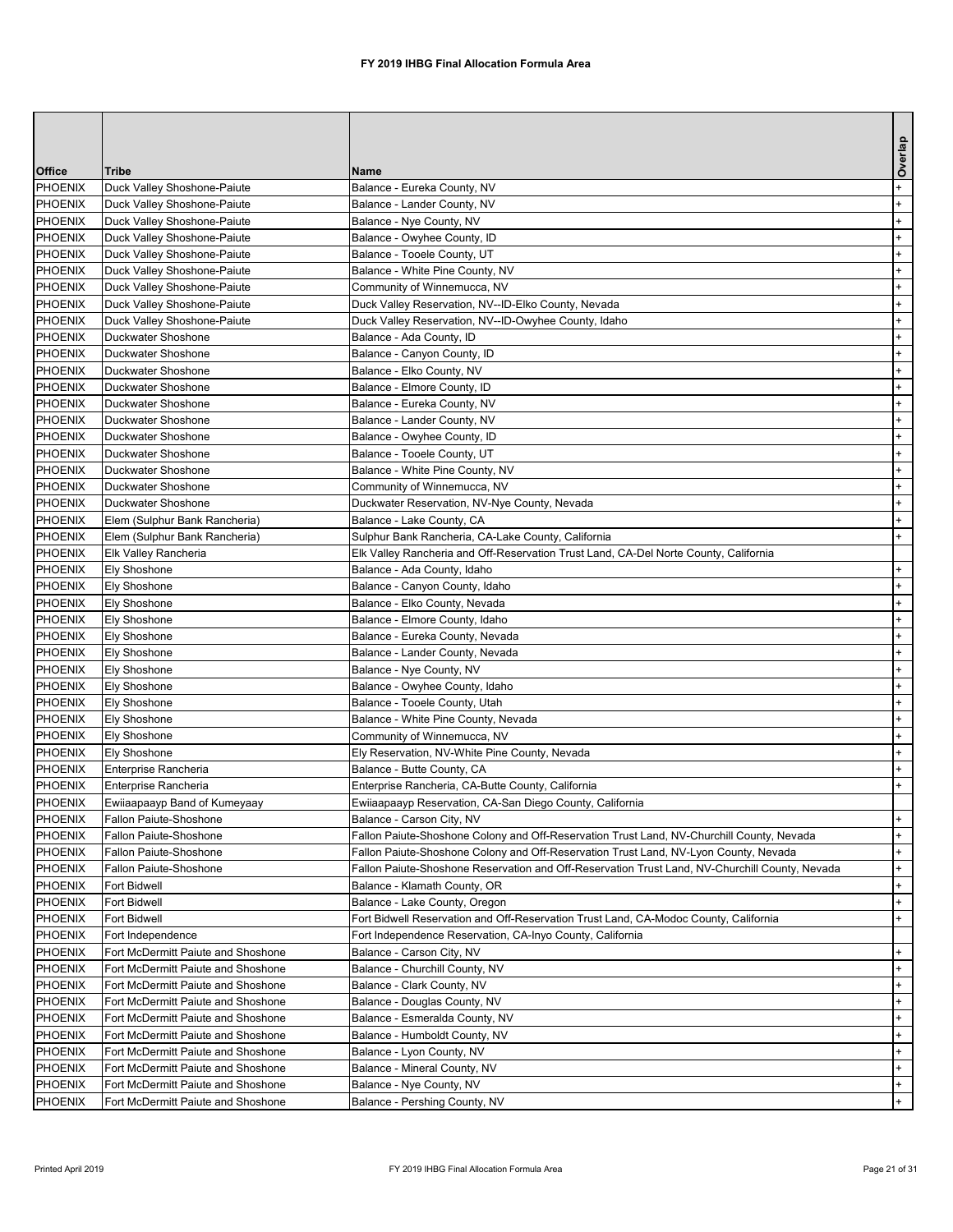|                    |                                                |                                                                                                                                                  | Overlap |
|--------------------|------------------------------------------------|--------------------------------------------------------------------------------------------------------------------------------------------------|---------|
| <b>Office</b>      | <b>Tribe</b>                                   | <b>Name</b>                                                                                                                                      |         |
| PHOENIX            | Fort McDermitt Paiute and Shoshone             | Balance - Storey County, NV                                                                                                                      | $+$     |
| PHOENIX            | Fort McDermitt Paiute and Shoshone             | Balance - Washoe County, NV                                                                                                                      | $+$     |
| PHOENIX            | Fort McDermitt Paiute and Shoshone             | Fort McDermitt Indian Reservation, NV--OR-Humboldt County, Nevada                                                                                | $+$     |
| PHOENIX            | Fort McDermitt Paiute and Shoshone             | Fort McDermitt Indian Reservation, NV--OR-Malheur County, Oregon                                                                                 | $+$     |
| PHOENIX            | Fort McDowell Yavapai Nation                   | Fort McDowell Yavapai Nation Reservation, AZ-Maricopa County, Arizona                                                                            |         |
| PHOENIX            | Fort Mojave Tribe                              | Fort Mojave Reservation and Off-Reservation Trust Land, Clark Cnty, NV                                                                           |         |
| PHOENIX            | Fort Mojave Tribe                              | Fort Mojave Reservation and Off-Reservation Trust Land, Mohave Cnty, AZ.                                                                         |         |
| PHOENIX            | Fort Mojave Tribe                              | Fort Mojave Reservation and Off-Reservation Trust Land, San Bernardino Cnty, CA                                                                  |         |
| PHOENIX            | <b>Gila River</b>                              | Gila River Indian Reservation, AZ-Maricopa County, Arizona                                                                                       |         |
| PHOENIX            | <b>Gila River</b>                              | Gila River Indian Reservation, AZ-Pinal County, Arizona                                                                                          |         |
| PHOENIX            | Graton Rancheria                               | Balance - Marin County, California                                                                                                               |         |
| PHOENIX            | Greenville Rancheria                           | Balance - Yuba County, California                                                                                                                |         |
| PHOENIX            | Grindstone Rancheria                           | Balance - Glenn County, California                                                                                                               |         |
| PHOENIX            | Grindstone Rancheria                           | Grindstone Indian Rancheria, CA-Glenn County, California                                                                                         |         |
| PHOENIX            | Guidiville Rancheria                           | Guidiville Rancheria and Off-Reservation Trust Land, CA-Mendocino County, California                                                             |         |
| PHOENIX            | Habermatolel Pomo Upper Lake Rancheria         | Balance - Lake County, CA                                                                                                                        |         |
| PHOENIX            | Habermatolel Pomo Upper Lake Rancheria         | Upper Lake Rancheria, CA-Lake County, California                                                                                                 | $+$     |
| PHOENIX            | Havasupai                                      | Havasupai Reservation, AZ-Coconino County, Arizona                                                                                               |         |
| PHOENIX            | Hoopa Valley                                   | Hoopa Valley Reservation, CA-Humboldt County, California                                                                                         |         |
| PHOENIX            | Hopi                                           | Communities of Flagstaff, Grand Canyon and Page, AZ                                                                                              | $+$     |
| PHOENIX            | Hopi                                           | Communities of Winslow and Homer, AZ                                                                                                             | $+$     |
| PHOENIX            | Hopi                                           | Hopi Reservation and Off-Reservation Trust Land, AZ-Coconino County, Arizona                                                                     | $+$     |
| PHOENIX            | Hopi                                           | Hopi Reservation and Off-Reservation Trust Land, AZ-Navajo County, Arizona                                                                       | $+$     |
| PHOENIX            | Hopland Band of Pomo Indians                   | Balance - Sonoma Co, CA                                                                                                                          | $+$     |
| PHOENIX            | Hopland Band of Pomo Indians                   | Hopland Rancheria, CA-Mendocino County, California                                                                                               | $+$     |
| PHOENIX            | Hualapai                                       | Hualapai Indian Reservation and Off-Reservation Trust Land, Coconino County, Arizona                                                             |         |
| PHOENIX            | Hualapai                                       | Hualapai Indian Reservation and Off-Reservation Trust Land, Mohave County, Arizona                                                               |         |
| PHOENIX<br>PHOENIX | Hualapai                                       | Hualapai Indian Reservation and Off-Reservation Trust Land, Yavapai County, Arizona<br>Santa Ysabel Reservation, CA-San Diego County, California |         |
| PHOENIX            | lipay Nation of Santa Ysabel                   |                                                                                                                                                  |         |
| PHOENIX            | Inaja Band<br>Ione Band of Miwok Indians       | Inaja and Cosmit Reservation, CA-San Diego County, California<br>Balance - Amador County, CA                                                     | $+$     |
| <b>PHOENIX</b>     | Ione Band of Miwok Indians                     | lone Band of Miwok TDSA, CA-Amador County, California                                                                                            | $+$     |
| PHOENIX            | <b>Isleta Pueblo</b>                           | Isleta Pueblo, NM-Bernalillo County, New Mexico                                                                                                  |         |
| <b>PHOENIX</b>     | <b>Isleta Pueblo</b>                           | Isleta Pueblo, NM-Torrance County, New Mexico                                                                                                    |         |
| PHOENIX            | <b>Isleta Pueblo</b>                           | Isleta Pueblo, NM-Valencia County, New Mexico                                                                                                    |         |
| <b>PHOENIX</b>     | Jackson Rancheria                              | Jackson Rancheria, CA-Amador County, California                                                                                                  |         |
| PHOENIX            | Jamul Indian Village                           | Jamul Indian Village, CA-San Diego County, California                                                                                            |         |
| <b>PHOENIX</b>     | Jemez Pueblo                                   | Jemez Pueblo, NM-Sandoval County, New Mexico                                                                                                     |         |
| PHOENIX            | Jicarilla Apache Nation                        | Jicarilla Apache Nation Reservation and Off-Reservation Trust Land, NM-Rio Arriba County, New Mexico                                             |         |
| <b>PHOENIX</b>     | Jicarilla Apache Nation                        | Jicarilla Apache Nation Reservation and Off-Reservation Trust Land, NM-Sandoval County, New Mexico                                               |         |
| PHOENIX            | Kaibab Band of Paiute                          | Cedar City, UT                                                                                                                                   | $+$     |
| <b>PHOENIX</b>     | Kaibab Band of Paiute                          | Fredonia, AZ                                                                                                                                     |         |
| PHOENIX            | Kaibab Band of Paiute                          | Kaibab Indian Reservation, AZ-Coconino County, Arizona                                                                                           |         |
| <b>PHOENIX</b>     | Kaibab Band of Paiute                          | Kaibab Indian Reservation, AZ-Mohave County, Arizona                                                                                             |         |
| PHOENIX            | Kaibab Band of Paiute                          | Kanab, UT                                                                                                                                        | $+$     |
| PHOENIX            | Kaibab Band of Paiute                          | St. George, UT                                                                                                                                   | $+$     |
| PHOENIX            | Karuk                                          | Balance - Humbolt County, CA                                                                                                                     |         |
| PHOENIX            | Karuk                                          | Balance - Siskiyou County, CA                                                                                                                    | $+$     |
| PHOENIX            | Karuk                                          | Karuk Reservation and Off-Reservation Trust Land, CA-Humboldt County, California                                                                 | $+$     |
| PHOENIX            | Karuk                                          | Karuk Reservation and Off-Reservation Trust Land, CA-Siskiyou County, California                                                                 |         |
| PHOENIX            | Koi Nation of Northern California (Lower Lake) | Balance - Sonoma County, CA                                                                                                                      | $+$     |
| PHOENIX            | La Jolla Band                                  | a Jolla Reservation, CA-San Diego County, California                                                                                             |         |
| PHOENIX            | La Posta Band                                  | a Posta Indian Reservation, CA-San Diego County, California                                                                                      |         |
| PHOENIX            | Laguna Pueblo                                  | aguna Pueblo and Off-Reservation Trust Land, NM-Bernalillo County, New Mexico                                                                    |         |
| PHOENIX            | Laguna Pueblo                                  | aguna Pueblo and Off-Reservation Trust Land, NM-Cibola County, New Mexico                                                                        |         |
|                    | PHOENIX Laguna Pueblo                          | Laguna Pueblo and Off-Reservation Trust Land, NM-Sandoval County, New Mexico                                                                     |         |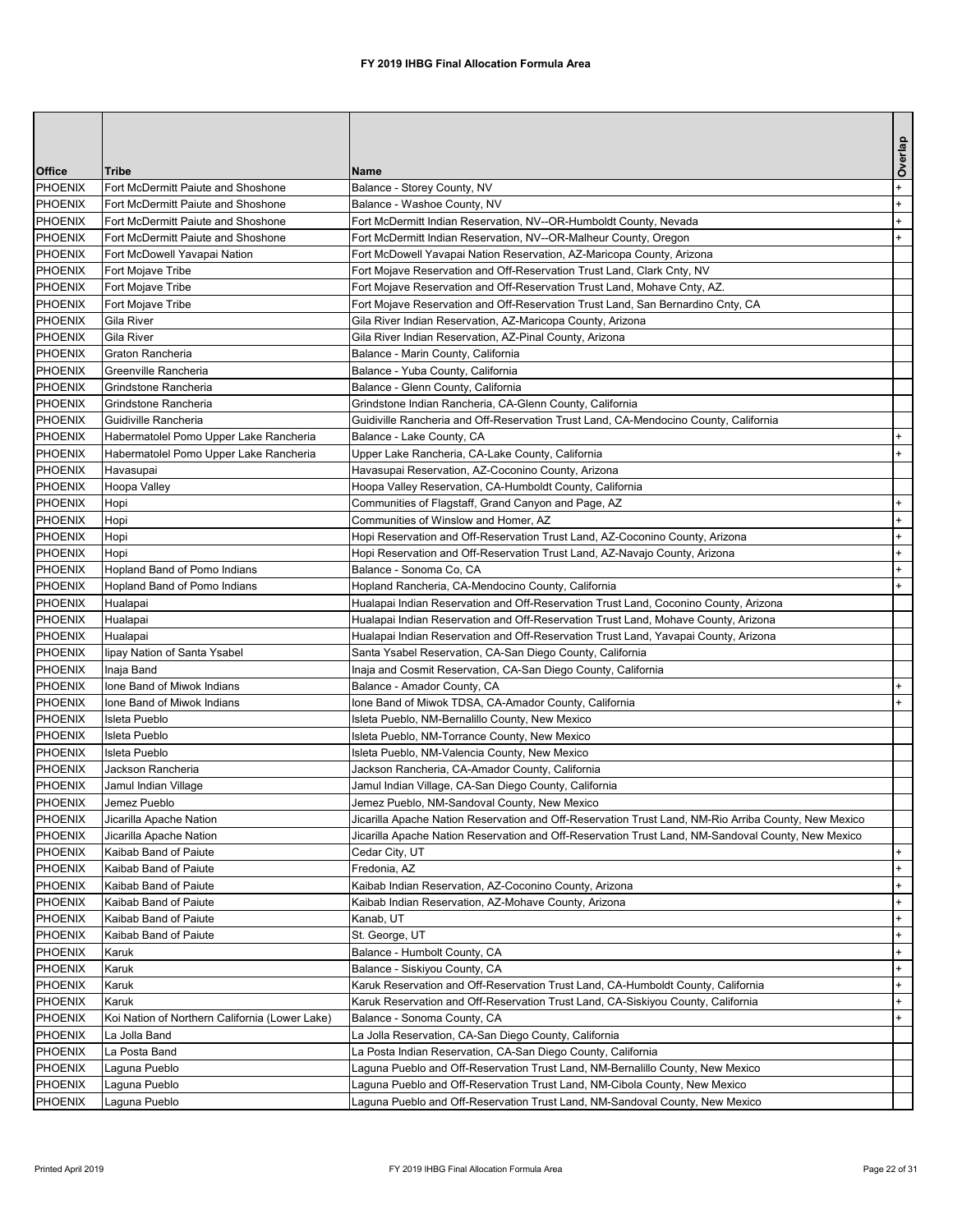|                |                                     |                                                                                         | Overlap |
|----------------|-------------------------------------|-----------------------------------------------------------------------------------------|---------|
| <b>Office</b>  | <b>Tribe</b>                        | <b>Name</b>                                                                             |         |
| <b>PHOENIX</b> | Laguna Pueblo                       | Laguna Pueblo and Off-Reservation Trust Land, NM-Valencia County, New Mexico            |         |
| <b>PHOENIX</b> | Las Vegas Tribe of Paiute Indians   | Las Vegas Indian Colony, NV-Clark County, Nevada                                        |         |
| <b>PHOENIX</b> | Lone Pine Paiute-Shoshone           | Balance - Mono County, California                                                       |         |
| <b>PHOENIX</b> | Lone Pine Paiute-Shoshone           | Lone Pine Reservation, CA-Inyo County, California                                       |         |
| <b>PHOENIX</b> | Los Coyotes Band of Cahuilla        | Los Coyotes Reservation, CA-San Diego County, California                                |         |
| <b>PHOENIX</b> | Lovelock Paiute Tribe               | Balance - Carson City, NV                                                               |         |
| <b>PHOENIX</b> | Lovelock Paiute Tribe               | Balance - Churchill County, NV                                                          |         |
| <b>PHOENIX</b> | Lovelock Paiute Tribe               | Balance - Clark County, NV                                                              |         |
| PHOENIX        | Lovelock Paiute Tribe               | Balance - Douglas County, NV                                                            |         |
| <b>PHOENIX</b> | Lovelock Paiute Tribe               | Balance - Esmeralda County, NV                                                          |         |
| <b>PHOENIX</b> | Lovelock Paiute Tribe               | Balance - Humboldt County, NV                                                           |         |
| <b>PHOENIX</b> | Lovelock Paiute Tribe               | Balance - Lyon County, NV                                                               |         |
| <b>PHOENIX</b> | Lovelock Paiute Tribe               | Balance - Mineral County, NV                                                            |         |
| <b>PHOENIX</b> | Lovelock Paiute Tribe               | Balance - Nye County, NV                                                                |         |
| <b>PHOENIX</b> | Lovelock Paiute Tribe               | Balance - Pershing County, NV                                                           |         |
| <b>PHOENIX</b> | Lovelock Paiute Tribe               | Balance - Storey County, NV                                                             |         |
| <b>PHOENIX</b> | Lovelock Paiute Tribe               | Balance - Washoe County, NV                                                             |         |
| <b>PHOENIX</b> | Lovelock Paiute Tribe               | Lovelock Indian Colony, NV-Pershing County, Nevada                                      |         |
| <b>PHOENIX</b> | Lytton Rancheria of California      | Balance - Sonoma County, CA                                                             |         |
| <b>PHOENIX</b> | Lytton Rancheria of California      | Lytton Rancheria, CA-Contra Costa County, California                                    |         |
| <b>PHOENIX</b> | Manchester Point Arena Rancheria    | Balance - Mendocino County, CA                                                          |         |
| <b>PHOENIX</b> | Manchester Point Arena Rancheria    | Manchester-Point Arena Rancheria, CA-Mendocino County, California                       |         |
| <b>PHOENIX</b> | Manzanita Band                      | Manzanita Reservation and Off-Reservation Trust Land, CA-San Diego County, California   |         |
| <b>PHOENIX</b> | Mechoopda Tribe of Chico Rancheria  | Balance - Butte County, California                                                      |         |
| <b>PHOENIX</b> | Mechoopda Tribe of Chico Rancheria  | Mechoopda TDSA, CA-Butte County, California                                             |         |
| PHOENIX        | Mesa Grande Band                    | Mesa Grande Reservation, CA-San Diego County, California                                |         |
| <b>PHOENIX</b> | Mescalero Apache Tribe              | Mescalero Reservation, NM-Lincoln County, New Mexico                                    |         |
| <b>PHOENIX</b> | Mescalero Apache Tribe              | Mescalero Reservation, NM-Otero County, New Mexico                                      |         |
| <b>PHOENIX</b> | Middletown Rancheria                | Balance - Lake County, CA                                                               |         |
| <b>PHOENIX</b> | Middletown Rancheria                | Middletown Rancheria, CA-Lake County, California                                        |         |
| <b>PHOENIX</b> | Moapa Band of Paiute                | Moapa River Indian Reservation, NV-Clark County, Nevada                                 |         |
| <b>PHOENIX</b> | Mooretown Rancheria                 | Balance - Butte County, CA                                                              |         |
| <b>PHOENIX</b> | Mooretown Rancheria                 | Mooretown Rancheria and Off-Reservation Trust Land, CA-Butte County, California         |         |
| <b>PHOENIX</b> | Morongo Band of Mission Indians     | Morongo Reservation and Off-Reservation Trust Land, CA-Riverside County, California     |         |
| <b>PHOENIX</b> | Nambe Pueblo                        | Nambe Pueblo and Off-Reservation Trust Land, NM-Santa Fe County, New Mexico             |         |
| <b>PHOENIX</b> | Navajo Nation                       | Navajo Nation Reservation and Off-Reservation Trust Land, Apache County, Arizona        |         |
| <b>PHOENIX</b> | Navajo Nation                       | Navajo Nation Reservation and Off-Reservation Trust Land, Bernalillo County, New Mexico |         |
| <b>PHOENIX</b> | Navajo Nation                       | Navajo Nation Reservation and Off-Reservation Trust Land, Cibola County, New Mexico     |         |
| <b>PHOENIX</b> | Navajo Nation                       | Navajo Nation Reservation and Off-Reservation Trust Land, Coconino County, Arizona      |         |
| <b>PHOENIX</b> | Navajo Nation                       | Navajo Nation Reservation and Off-Reservation Trust Land, McKinley County, New Mexico   |         |
| <b>PHOENIX</b> | Navajo Nation                       | Navajo Nation Reservation and Off-Reservation Trust Land, Navajo County, Arizona        |         |
| <b>PHOENIX</b> | Navajo Nation                       | Navajo Nation Reservation and Off-Reservation Trust Land, Rio Arriba County, New Mexico |         |
| <b>PHOENIX</b> | Navajo Nation                       | Navajo Nation Reservation and Off-Reservation Trust Land, San Juan County, New Mexico   |         |
| <b>PHOENIX</b> | Navajo Nation                       | Navajo Nation Reservation and Off-Reservation Trust Land, San Juan County, Utah         |         |
| <b>PHOENIX</b> | Navajo Nation                       | Navajo Nation Reservation and Off-Reservation Trust Land, Sandoval County, New Mexico   |         |
| <b>PHOENIX</b> | Navajo Nation                       | Navajo Nation Reservation and Off-Reservation Trust Land, Socorro County, New Mexico    |         |
| <b>PHOENIX</b> | North Fork Rancheria                | Balance - Fresno, CA                                                                    |         |
| <b>PHOENIX</b> | North Fork Rancheria                | Balance Madera County, CA                                                               |         |
| <b>PHOENIX</b> | North Fork Rancheria                | Balance Mariposa, CA                                                                    |         |
| <b>PHOENIX</b> | North Fork Rancheria                | North Fork Rancheria and Off-Reservation Trust Land, CA-Madera County, California       |         |
| <b>PHOENIX</b> | Ohkay Owingeh (was San Juan Pueblo) | Balance - Rio Arriba County, New Mexico                                                 |         |
| <b>PHOENIX</b> | Ohkay Owingeh (was San Juan Pueblo) | Ohkay Owingeh, NM-Rio Arriba County, New Mexico                                         |         |
| <b>PHOENIX</b> | Pala Band                           | Pala Reservation, CA-San Diego County, California                                       |         |
| <b>PHOENIX</b> | Pascua Yaqui Tribe                  | Guadalupe Town, AZ                                                                      |         |
| <b>PHOENIX</b> | Pascua Yaqui Tribe                  | Pascua Pueblo Yaqui Reservation and Off-Reservation Trust Land, AZ-Pima County, Arizona |         |
| PHOENIX        | Pascua Yaqui Tribe                  | So. Tuscon, Old Pascua Village and Yoem Pueblo, AZ                                      |         |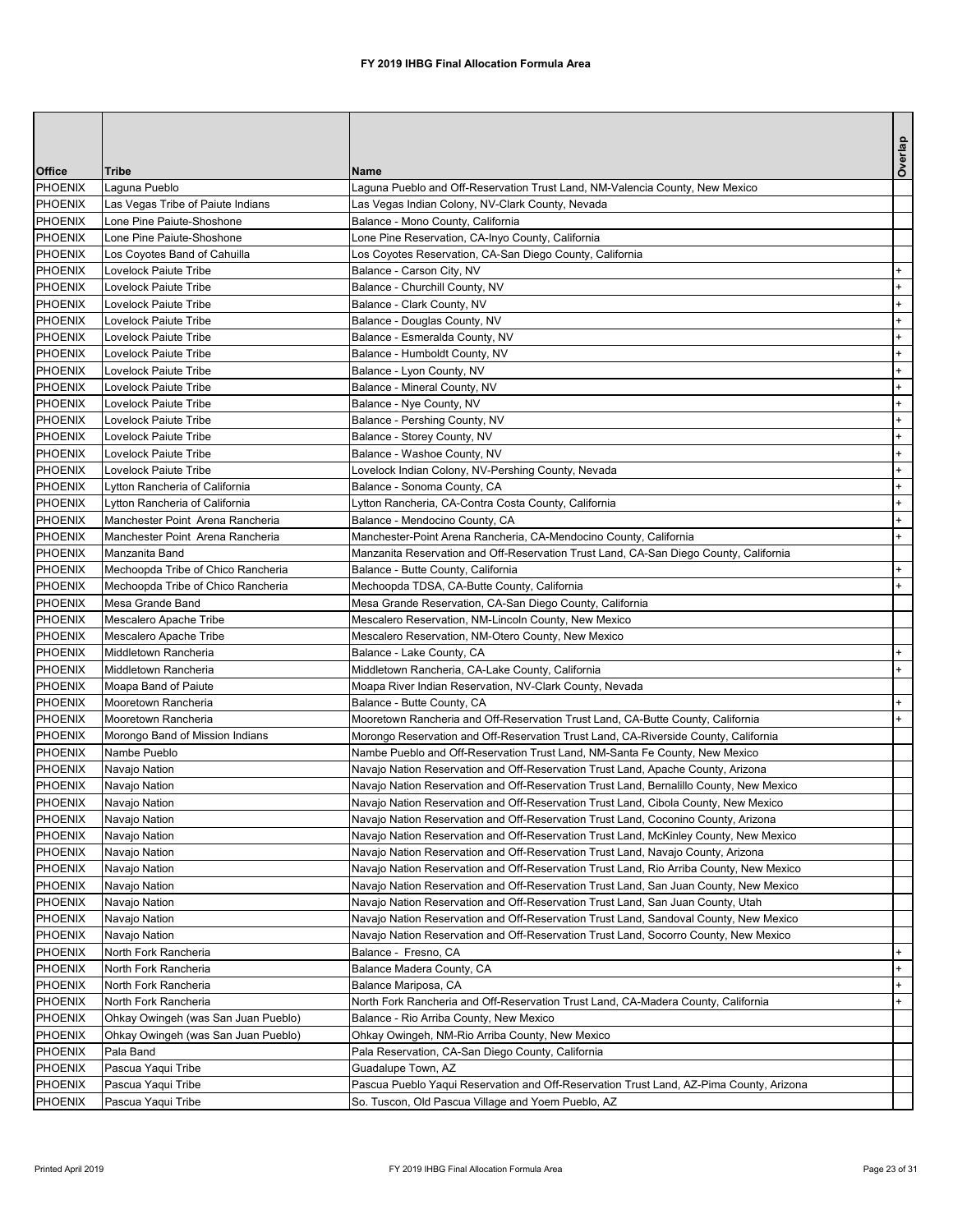|                           |                                             |                                                                                                                               | Overlap    |
|---------------------------|---------------------------------------------|-------------------------------------------------------------------------------------------------------------------------------|------------|
| <b>Office</b>             | <b>Tribe</b>                                | <b>Name</b>                                                                                                                   |            |
| <b>PHOENIX</b>            | Paskenta Band of Nomlaki Indian             | Balance - Tehama County, California                                                                                           |            |
| PHOENIX                   | Paskenta Band of Nomlaki Indian             | Paskenta Rancheria, CA-Tehama County, California                                                                              |            |
| PHOENIX                   | Pauma Band                                  | Pauma and Yuima Reservation, CA-San Diego County, California                                                                  |            |
| PHOENIX                   | Pechanga Band                               | Pechanga Reservation, CA-Riverside County, California                                                                         |            |
| PHOENIX                   | Picayune Rancheria                          | Balance - Fresno County, California                                                                                           | $+$        |
| PHOENIX                   | Picayune Rancheria                          | Balance - Madera County, California                                                                                           | $+$        |
| <b>PHOENIX</b><br>PHOENIX | Picayune Rancheria                          | Balance - Mariposa County, California                                                                                         | $+$<br>$+$ |
| PHOENIX                   | Picayune Rancheria<br><b>Picuris Pueblo</b> | Picayune Rancheria and Off-Reservation Trust Land, CA-Madera County, California<br>Picuris Pueblo, NM-Taos County, New Mexico |            |
| PHOENIX                   | Pinoleville Rancheria                       | Balance - Mendocino County, CA                                                                                                | $+$        |
| PHOENIX                   | Pinoleville Rancheria                       | Pinoleville Rancheria, CA-Mendocino County, California                                                                        | $+$        |
| PHOENIX                   | <b>Pit River Tribe</b>                      | Balance - Modoc County, California                                                                                            | $+$        |
| PHOENIX                   | <b>Pit River Tribe</b>                      | Balance - Shasta County, CA                                                                                                   | $+$        |
| PHOENIX                   | <b>Pit River Tribe</b>                      | Big Bend Rancheria, CA-Shasta County, California                                                                              | $+$        |
| PHOENIX                   | <b>Pit River Tribe</b>                      | Likely Rancheria, CA-Modoc County, California                                                                                 | $+$        |
| PHOENIX                   | <b>Pit River Tribe</b>                      | Lookout Rancheria, CA-Modoc County, California                                                                                | $+$        |
| <b>PHOENIX</b>            | <b>Pit River Tribe</b>                      | Montgomery Creek Rancheria, CA-Shasta County, California                                                                      | $+$        |
| PHOENIX                   | <b>Pit River Tribe</b>                      | Pit River Trust Land, CA-Shasta County, California                                                                            | $+$        |
| PHOENIX                   | <b>Pit River Tribe</b>                      | Roaring Creek Rancheria, CA-Shasta County, California                                                                         | $+$        |
| PHOENIX                   | <b>Pit River Tribe</b>                      | XL Ranch Rancheria, CA-Modoc County, California                                                                               | $+$        |
| PHOENIX                   | Pojoaque Pueblo                             | Pueblo of Pojoaque and Off-Reservation Trust Land, NM-Santa Fe County, New Mexico                                             |            |
| PHOENIX                   | Potter Valley Rancheria                     | Balance - Mendocino County, California                                                                                        | $+$        |
| PHOENIX                   | <b>Pyramid Lake Paiute</b>                  | Balance - Carson City, NV                                                                                                     | $+$        |
| PHOENIX                   | Pyramid Lake Paiute                         | Balance - Churchill County, NV                                                                                                | $+$        |
| PHOENIX                   | Pyramid Lake Paiute                         | Balance - Clark County, NV                                                                                                    | $+$        |
| PHOENIX                   | Pyramid Lake Paiute                         | Balance - Douglas County, NV                                                                                                  | $+$        |
| PHOENIX                   | Pyramid Lake Paiute                         | Balance - Esmeralda County, NV                                                                                                | $+$        |
| PHOENIX                   | Pyramid Lake Paiute                         | Balance - Humboldt County, NV                                                                                                 | $+$        |
| <b>PHOENIX</b>            | <b>Pyramid Lake Paiute</b>                  | Balance - Lyon County, NV                                                                                                     | $+$        |
| PHOENIX                   | Pyramid Lake Paiute                         | Balance - Mineral County, NV                                                                                                  | $+$        |
| <b>PHOENIX</b><br>PHOENIX | Pyramid Lake Paiute<br>Pyramid Lake Paiute  | Balance - Nye County, NV<br>Balance - Pershing County, NV                                                                     | $+$<br>$+$ |
| <b>PHOENIX</b>            | <b>Pyramid Lake Paiute</b>                  | Balance - Storey County, NV                                                                                                   | $+$        |
| <b>PHOENIX</b>            | Pyramid Lake Paiute                         | Balance - Washoe County, NV                                                                                                   | $+$        |
| <b>PHOENIX</b>            | Pyramid Lake Paiute                         | Pyramid Lake Paiute Reservation, NV-Lyon County, Nevada                                                                       | $+$        |
| <b>PHOENIX</b>            | Pyramid Lake Paiute                         | Pyramid Lake Paiute Reservation, NV-Storey County, Nevada                                                                     | $+$        |
| <b>PHOENIX</b>            | Pyramid Lake Paiute                         | Pyramid Lake Paiute Reservation, NV-Washoe County, Nevada                                                                     | $+$        |
| PHOENIX                   | Quartz Valley Reservation                   | Balance - Siskiyou County, California                                                                                         | $+$        |
| PHOENIX                   | Quartz Valley Reservation                   | Quartz Valley Reservation and Off-Reservation Trust Land, CA-Siskiyou County, California                                      | $+$        |
| PHOENIX                   | Quechan Tribe                               | Cities of Gadsen, Roll, San Luis, Somerton, Tacna, Yuma and Welton, AZ                                                        |            |
| <b>PHOENIX</b>            | Quechan Tribe                               | Fort Yuma Indian Reservation, CA--AZ-Imperial County, California                                                              |            |
| PHOENIX                   | Quechan Tribe                               | Fort Yuma Indian Reservation, CA--AZ-Yuma County, Arizona                                                                     |            |
| PHOENIX                   | Ramona Band                                 | Ramona Village, CA-Riverside County, California                                                                               |            |
| PHOENIX                   | Redding Rancheria                           | Balance - Shasta County, California                                                                                           | $+$        |
| <b>PHOENIX</b>            | Redding Rancheria                           | Redding Rancheria, CA-Shasta County, California                                                                               | $+$        |
| <b>PHOENIX</b>            | Redwood Valley Rancheria                    | Balance - Mendocino County, CA                                                                                                | $+$        |
| PHOENIX                   | Redwood Valley Rancheria                    | Balance - Sonoma Co, CA                                                                                                       | $+$        |
| PHOENIX                   | Redwood Valley Rancheria                    | Redwood Valley Rancheria, CA-Mendocino County, California                                                                     | $+$        |
| PHOENIX                   | Reno-Sparks Colony                          | Balance - Carson City, NV                                                                                                     | $+$        |
| PHOENIX                   | Reno-Sparks Colony                          | Balance - Churchill County, NV                                                                                                | $+$        |
| PHOENIX                   | Reno-Sparks Colony                          | Balance - Clark County, NV                                                                                                    | $+$        |
| PHOENIX                   | Reno-Sparks Colony                          | Balance - Douglas County, NV                                                                                                  | $+$        |
| PHOENIX                   | Reno-Sparks Colony                          | Balance - Esmeralda County, NV                                                                                                | $+$        |
| PHOENIX                   | Reno-Sparks Colony                          | Balance - Humboldt County, NV                                                                                                 | $+$        |
| PHOENIX                   | Reno-Sparks Colony                          | Balance - Lyon County, NV                                                                                                     | $+$<br>$+$ |
| PHOENIX                   | Reno-Sparks Colony                          | Balance - Mineral County, NV                                                                                                  |            |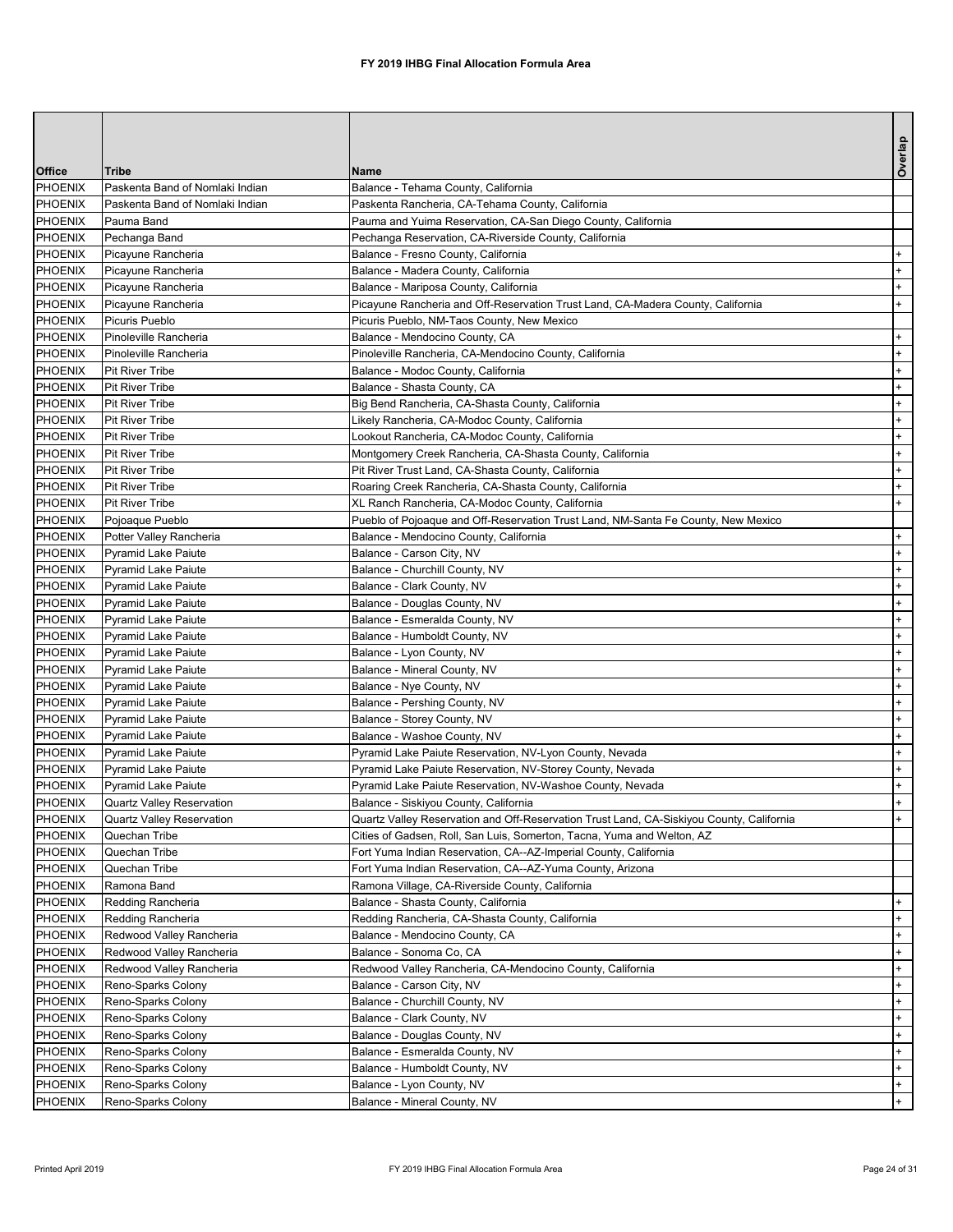|                                  |                                                 |                                                                                                                 | Overlap    |
|----------------------------------|-------------------------------------------------|-----------------------------------------------------------------------------------------------------------------|------------|
| <b>Office</b>                    | <b>Tribe</b>                                    | Name                                                                                                            |            |
| <b>PHOENIX</b>                   | Reno-Sparks Colony                              | Balance - Nye County, NV                                                                                        | $+$        |
| <b>PHOENIX</b>                   | Reno-Sparks Colony                              | Balance - Pershing County, NV                                                                                   | $+$        |
| <b>PHOENIX</b>                   | Reno-Sparks Colony                              | Balance - Storey County, NV                                                                                     | $+$        |
| <b>PHOENIX</b>                   | Reno-Sparks Colony                              | Balance - Washoe County, NV                                                                                     | $+$        |
| <b>PHOENIX</b>                   | Reno-Sparks Colony                              | Reno-Sparks Indian Colony, NV-Washoe County, Nevada                                                             | $+$        |
| <b>PHOENIX</b>                   | Resighini Rancheria                             | Resighini Rancheria, CA-Del Norte County, California                                                            |            |
| <b>PHOENIX</b>                   | <b>Rincon Band</b>                              | Rincon Reservation, CA-San Diego County, California                                                             |            |
| PHOENIX                          | Robinson Rancheria                              | Balance - Lake County, CA                                                                                       | $+$        |
| <b>PHOENIX</b><br><b>PHOENIX</b> | Robinson Rancheria<br>Round Valley Indian Tribe | Robinson Rancheria and Off-Reservation Trust Land, CA-Lake County, California<br>Balance - Mendocino County, CA | $+$<br>$+$ |
| PHOENIX                          | Round Valley Indian Tribe                       | Balance - Sonoma County, CA                                                                                     | $+$        |
| PHOENIX                          | Round Valley Indian Tribe                       | Round Valley Reservation and Off-Reservation Trust Land, CA-Trinity                                             | $+$        |
| PHOENIX                          | Round Valley Reservation                        | Round Valley Reservation and Off-Reservation Trust Land, CA-Mendocino County, California                        | $+$        |
| PHOENIX                          | Salt River Plma-Maricopa                        | Salt River Reservation, AZ-Maricopa County, Arizona                                                             |            |
| PHOENIX                          | San Carlos Apache                               | Cities of Eden, Thatcher, Pima, Safford and Fort Thomas, AZ                                                     |            |
| PHOENIX                          | San Carlos Apache                               | Cities of Hayden, Winkleman, Globe and Miami, AZ                                                                |            |
| PHOENIX                          | San Carlos Apache                               | City of Showlow, AZ                                                                                             |            |
| PHOENIX                          | San Carlos Apache                               | City of Superior, AZ                                                                                            |            |
| PHOENIX                          | San Carlos Apache                               | San Carlos Reservation, AZ-Gila County, Arizona                                                                 |            |
| PHOENIX                          | San Carlos Apache                               | San Carlos Reservation, AZ-Graham County, Arizona                                                               |            |
| PHOENIX                          | San Carlos Apache                               | San Carlos Reservation, AZ-Pinal County, Arizona                                                                |            |
| PHOENIX                          | San Felipe Pueblo                               | San Felipe Pueblo, NM-Sandoval County, New Mexico                                                               |            |
| PHOENIX                          | San Ildefonso Pueblo                            | San Ildefonso Pueblo and Off-Reservation Trust Land, NM-Sandoval County, New Mexico                             |            |
| PHOENIX                          | San Ildefonso Pueblo                            | San Ildefonso Pueblo and Off-Reservation Trust Land, NM-Santa Fe County, New Mexico                             |            |
| <b>PHOENIX</b>                   | San Juan Southern Paiute Tribe                  | Balance - Coconino County, Arizona                                                                              | $+$        |
| PHOENIX                          | San Manuel Band                                 | San Manuel Reservation and Off-Reservation Trust Land, San Bernardino County, California                        |            |
| PHOENIX                          | San Pasqual Band                                | San Pasqual Reservation, CA-San Diego County, California                                                        |            |
| <b>PHOENIX</b>                   | Sandia Pueblo                                   | Sandia Pueblo, NM-Bernalillo County, New Mexico                                                                 |            |
| PHOENIX                          | Sandia Pueblo                                   | Sandia Pueblo, NM-Sandoval County, New Mexico                                                                   |            |
| <b>PHOENIX</b>                   | Santa Ana Pueblo                                | Santa Ana Pueblo, NM-Sandoval County, New Mexico                                                                |            |
| PHOENIX                          | Santa Clara Pueblo                              | Santa Clara Pueblo and Off-Reservation Trust Land, NM-Rio Arriba County, New Mexico                             |            |
| <b>PHOENIX</b>                   | Santa Clara Pueblo                              | Santa Clara Pueblo and Off-Reservation Trust Land, NM-Santa Fe County, New Mexico                               |            |
| PHOENIX                          | Santa Clara Pueblo                              | Santa Clara Pueblo, NM-Sandoval County, New Mexico                                                              |            |
| <b>PHOENIX</b>                   | Santa Rosa Band of Cahuilla                     | Santa Rosa Reservation, CA-Riverside County, California                                                         |            |
| PHOENIX                          | Santa Rosa Rancheria                            | Santa Rosa Rancheria, CA-Kings County, California                                                               |            |
| PHOENIX                          | Santa Ynez Band of Chumash                      | Santa Ynez Reservation, CA-Santa Barbara County, California                                                     |            |
| PHOENIX                          | Santo Domingo Pueblo                            | Santo Domingo Pueblo, NM-Sandoval County, New Mexico                                                            |            |
| <b>PHOENIX</b><br>PHOENIX        | Santo Domingo Pueblo<br>Scotts Valley (Pomo)    | Santo Domingo Pueblo, NM-Santa Fe County, New Mexico                                                            | $+$        |
| <b>PHOENIX</b>                   | Scotts Valley (Pomo)                            | Balance - Contra Costa County, California<br>Balance - Lake County, California                                  | $+$        |
| PHOENIX                          | Scotts Valley (Pomo)                            | Balance - Mendocino County, CA                                                                                  | $+$        |
| <b>PHOENIX</b>                   | Scotts Valley (Pomo)                            | Balance - Sonoma County, CA                                                                                     | $+$        |
| PHOENIX                          | Sherwood Valley Rancheria                       | Balance - Lake County, CA                                                                                       | $+$        |
| <b>PHOENIX</b>                   | Sherwood Valley Rancheria                       | Balance - Mendocino County, CA                                                                                  | $+$        |
| <b>PHOENIX</b>                   | Sherwood Valley Rancheria                       | Balance - Sonoma County, CA                                                                                     | $+$        |
| <b>PHOENIX</b>                   | Sherwood Valley Rancheria                       | Sherwood Valley Rancheria and Off-Reservation Trust Land, CA-Mendocino County, California                       | $+$        |
| PHOENIX                          | Shingle Springs Band of Miwok Indians           | Balance - El Dorado County, California                                                                          |            |
| <b>PHOENIX</b>                   | Shingle Springs Band of Miwok Indians           | Shingle Springs Rancheria and Off-Reservation Trust Land, CA-El Dorado County, California                       |            |
| <b>PHOENIX</b>                   | Smith River Rancheria                           | Balance - Coos County, OR                                                                                       | $+$        |
| <b>PHOENIX</b>                   | Smith River Rancheria                           | Balance - Curry County, OR                                                                                      | $+$        |
| <b>PHOENIX</b>                   | Smith River Rancheria                           | Balance - Del Norte County, CA                                                                                  | $+$        |
| <b>PHOENIX</b>                   | Smith River Rancheria                           | Balance - Humboldt County, CA                                                                                   | $+$        |
| PHOENIX                          | Smith River Rancheria                           | Balance - Josephine County, OR                                                                                  | $+$        |
| PHOENIX                          | Smith River Rancheria                           | Smith River Rancheria and Off-Reservation Trust Land, CA-Del Norte County, California                           | $+$        |
| PHOENIX                          | Soboba Band                                     | Soboba Reservation and Off-Reservation Trust Land, CA-Riverside County, California                              |            |
| PHOENIX                          | Stewarts Point Rancheria                        | Balance - Sonoma County, CA                                                                                     | $+$        |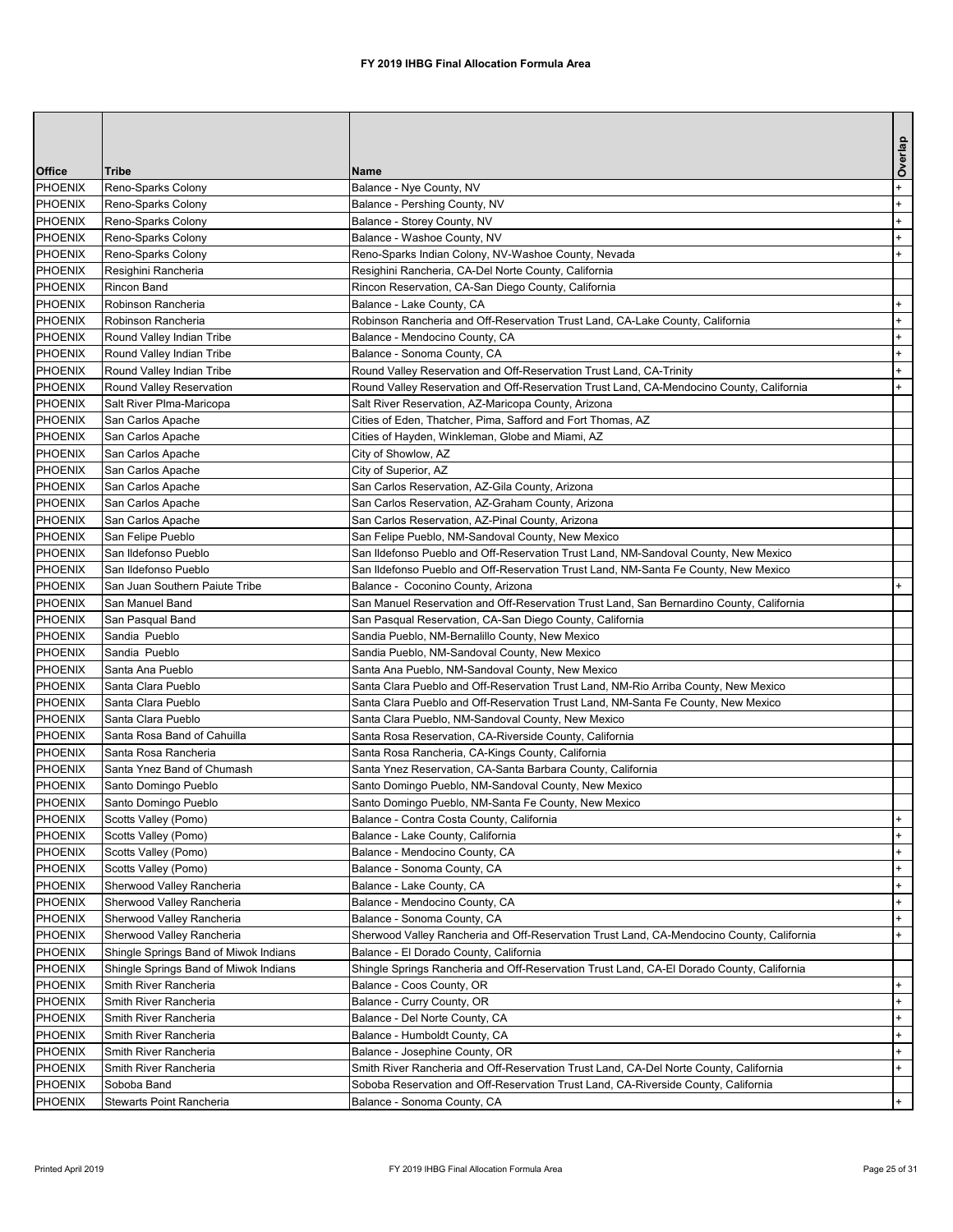|                    |                                                                      |                                                                                                                      | Overlap |
|--------------------|----------------------------------------------------------------------|----------------------------------------------------------------------------------------------------------------------|---------|
| <b>Office</b>      | <b>Tribe</b>                                                         | <b>Name</b>                                                                                                          |         |
| <b>PHOENIX</b>     | <b>Stewarts Point Rancheria</b>                                      | Stewarts Point Rancheria, CA-Sonoma County, California                                                               | $+$     |
| <b>PHOENIX</b>     | Summit Lake Paiute Tribe                                             | Summit Lake Reservation and Off-Reservation Trust Land, NV-Humboldt County, Nevada                                   |         |
| PHOENIX            | Susanville Rancheria                                                 | Balance - Lassen County, California                                                                                  |         |
| PHOENIX            | Susanville Rancheria                                                 | Susanville Indian Rancheria and Off-Reservation Trust Land, CA-Lassen County, California                             |         |
| PHOENIX            | Sycuan Band of Kumeyaay Nation                                       | Sycuan Reservation and Off-Reservation Trust Land, CA-San Diego County, California                                   |         |
| PHOENIX            | Table Mountain Rancheria                                             | Table Mountain Rancheria, CA-Fresno County, California                                                               |         |
| PHOENIX            | <b>Taos Pueblo</b>                                                   | Taos Pueblo and Off-Reservation Trust Land, NM-Taos County, New Mexico                                               |         |
| PHOENIX            | Tejon                                                                | <b>Minimum Needs</b>                                                                                                 |         |
| <b>PHOENIX</b>     | Te-Moak                                                              | Battle Mountain Reservation, NV-Lander County, Nevada                                                                |         |
| PHOENIX<br>PHOENIX | Te-Moak<br>Te-Moak                                                   | Elko Colony, NV-Elko County, Nevada<br>South Fork Reservation and Off-Reservation Trust Land, NV-Elko County, Nevada |         |
| <b>PHOENIX</b>     | Te-Moak                                                              | Wells Colony, NV-Elko County, Nevada                                                                                 |         |
| <b>PHOENIX</b>     | <b>Tesuque Pueblo</b>                                                | Tesuque Pueblo and Off-Reservation Trust Land, NM-Santa Fe County, New Mexico                                        |         |
| PHOENIX            | Tohono O'Odham Nation                                                | Tohono O'odham Nation Reservation and Off-Reservation Trust Land, Maricopa County, Arizona                           |         |
| <b>PHOENIX</b>     | Tohono O'Odham Nation                                                | Tohono O'odham Nation Reservation and Off-Reservation Trust Land, Pima County, Arizona                               |         |
| <b>PHOENIX</b>     | Tohono O'Odham Nation                                                | Tohono O'odham Nation Reservation and Off-Reservation Trust Land, Pinal County, Arizona                              |         |
| <b>PHOENIX</b>     | Tonto Apache of Arizona                                              | Tonto Apache Reservation and Off-Reservation Trust Land, AZ-Gila County, Arizona                                     |         |
| PHOENIX            | Torres-Martinez Band of Cahuilla                                     | Torres-Martinez Reservation, CA-Imperial County, California                                                          |         |
| <b>PHOENIX</b>     | Torres-Martinez Band of Cahuilla                                     | Torres-Martinez Reservation, CA-Riverside County, California                                                         |         |
| <b>PHOENIX</b>     | Tule River Indian Tribe                                              | Balance - Tulare County, California                                                                                  |         |
| <b>PHOENIX</b>     | Tule River Indian Tribe                                              | Tule River Reservation and Off-Reservation Trust Land, CA-Tulare County, California                                  |         |
| PHOENIX            | Tuolumne Band of Me-Wuk Indians                                      | Balance - Tuolumne County, California                                                                                |         |
| <b>PHOENIX</b>     | Tuolumne Band of Me-Wuk Indians                                      | Tuolumne Rancheria, CA-Tuolumne County, California                                                                   |         |
| PHOENIX            | <b>Twenty Nine Palms Band</b>                                        | Twenty-Nine Palms Reservation, CA-Riverside County, California                                                       |         |
| <b>PHOENIX</b>     | Twenty Nine Palms Band                                               | Twenty-Nine Palms Reservation, CA-San Bernardino County, California                                                  |         |
| PHOENIX            | United Auburn Indian Community                                       | Auburn Rancheria and Off-Reservation Trust Land, CA-Placer County, California                                        |         |
| PHOENIX            | United Auburn Indian Community                                       | Balance - Placer County, California                                                                                  |         |
| PHOENIX            | Utu Utu Gwaiti Paiute                                                | Benton Paiute Reservation and Off-Reservation Trust Land, CA-Mono County, California                                 |         |
| PHOENIX            | Viejas Group of Capitan Grande                                       | Viejas Reservation, CA-San Diego County, California                                                                  |         |
| PHOENIX            | <b>Walker River Paiute Tribe</b>                                     | Balance - Carson City, NV                                                                                            |         |
| PHOENIX            | <b>Walker River Paiute Tribe</b>                                     | Balance - Churchill County, NV                                                                                       |         |
| PHOENIX            | <b>Walker River Paiute Tribe</b>                                     | Balance - Clark County, NV                                                                                           |         |
| PHOENIX            | <b>Walker River Paiute Tribe</b>                                     | Balance - Douglas County, NV                                                                                         |         |
| PHOENIX            | <b>Walker River Paiute Tribe</b>                                     | Balance - Esmeralda County, NV                                                                                       |         |
| PHOENIX            | <b>Walker River Paiute Tribe</b>                                     | Balance - Humboldt County, NV                                                                                        |         |
| PHOENIX            | <b>Walker River Paiute Tribe</b>                                     | Balance - Lyon County, NV                                                                                            |         |
| PHOENIX            | <b>Walker River Paiute Tribe</b>                                     | Balance - Mineral County, NV                                                                                         |         |
| PHOENIX            | <b>Walker River Paiute Tribe</b>                                     | Balance - Nye County, NV                                                                                             |         |
| PHOENIX            | <b>Walker River Paiute Tribe</b>                                     | Balance - Pershing County, NV                                                                                        |         |
| PHOENIX            | <b>Walker River Paiute Tribe</b>                                     | Balance - Storey County, NV                                                                                          |         |
| PHOENIX            | <b>Walker River Paiute Tribe</b>                                     | Balance - Washoe County, NV                                                                                          |         |
| PHOENIX<br>PHOENIX | <b>Walker River Paiute Tribe</b><br><b>Walker River Paiute Tribe</b> | Walker River Reservation, NV-Churchill County, Nevada<br>Walker River Reservation, NV-Lyon County, Nevada            |         |
| PHOENIX            | <b>Walker River Paiute Tribe</b>                                     | Walker River Reservation, NV-Mineral County, Nevada                                                                  |         |
| PHOENIX            | <b>Washoe Tribe</b>                                                  | Balance - Carson City, Nevada                                                                                        | $+$     |
| <b>PHOENIX</b>     | <b>Washoe Tribe</b>                                                  | Balance - Churchill County, Nevada                                                                                   |         |
| PHOENIX            | <b>Washoe Tribe</b>                                                  | Balance - Clark County, Nevada                                                                                       |         |
| <b>PHOENIX</b>     | <b>Washoe Tribe</b>                                                  | Balance - Douglas County, Nevada                                                                                     |         |
| PHOENIX            | <b>Washoe Tribe</b>                                                  | Balance - Esmeralda County, Nevada                                                                                   |         |
| <b>PHOENIX</b>     | <b>Washoe Tribe</b>                                                  | Balance - Humboldt County, Nevada                                                                                    |         |
| PHOENIX            | <b>Washoe Tribe</b>                                                  | Balance - Lyon County, Nevada                                                                                        |         |
| <b>PHOENIX</b>     | <b>Washoe Tribe</b>                                                  | Balance - Mineral County, Nevada                                                                                     |         |
| PHOENIX            | <b>Washoe Tribe</b>                                                  | Balance - Nye County, Nevada                                                                                         |         |
| PHOENIX            | <b>Washoe Tribe</b>                                                  | Balance - Pershing County, Nevada                                                                                    |         |
| PHOENIX            | <b>Washoe Tribe</b>                                                  | Balance - Storey County, Nevada                                                                                      | $+$     |
| PHOENIX            | <b>Washoe Tribe</b>                                                  | Balance - Washoe County, Nevada                                                                                      | $+$     |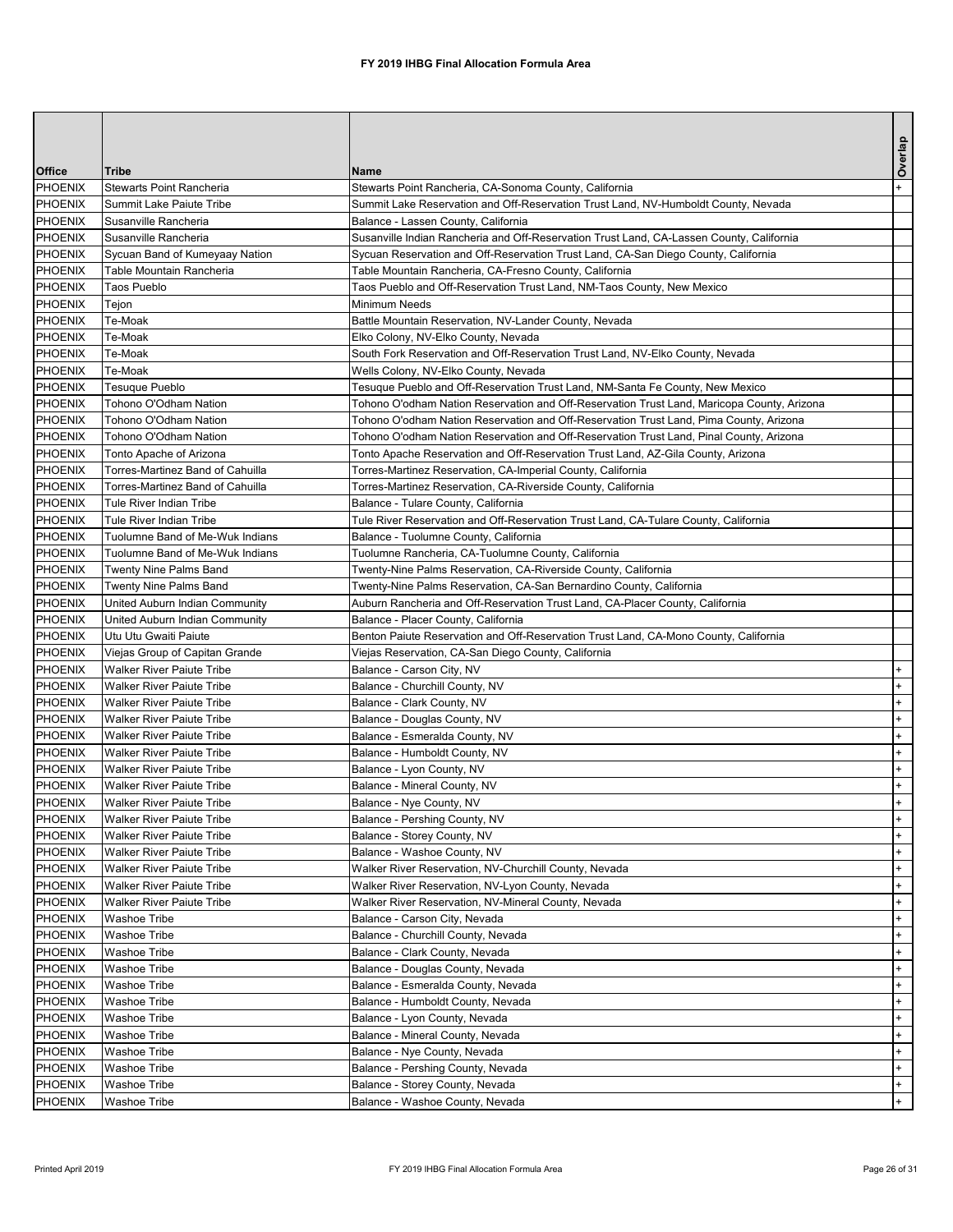|                           |                                                                            |                                                                                                        | Overlap |
|---------------------------|----------------------------------------------------------------------------|--------------------------------------------------------------------------------------------------------|---------|
| <b>Office</b>             | <b>Tribe</b>                                                               | <b>Name</b>                                                                                            |         |
| <b>PHOENIX</b>            | <b>Washoe Tribe</b>                                                        | Carson Colony, NV-Carson City, Nevada                                                                  | $+$     |
| PHOENIX                   | <b>Washoe Tribe</b>                                                        | Dresslerville Colony, NV-Douglas County, Nevada                                                        | $+$     |
| PHOENIX                   | <b>Washoe Tribe</b>                                                        | Stewart Community, NV-Carson City, Nevada                                                              | $+$     |
| PHOENIX                   | <b>Washoe Tribe</b>                                                        | Stewart Community, NV-Douglas County, Nevada                                                           | $+$     |
| PHOENIX                   | <b>Washoe Tribe</b>                                                        | Washoe Ranches Trust Land, NV--CA-Alpine County, California                                            | $+$     |
| PHOENIX                   | <b>Washoe Tribe</b>                                                        | Washoe Ranches Trust Land, NV--CA-Carson City, Nevada                                                  | $+$     |
| PHOENIX                   | <b>Washoe Tribe</b>                                                        | Washoe Ranches Trust Land, NV--CA-Douglas County, Nevada                                               | $+$     |
| PHOENIX                   | <b>Washoe Tribe</b>                                                        | Washoe Ranches Trust Land, NV--CA-Lyon County, Nevada                                                  | $+$     |
| PHOENIX                   | <b>Washoe Tribe</b>                                                        | Woodfords Community, CA-Alpine County, California                                                      | $+$     |
| PHOENIX<br>PHOENIX        | White Mountain Apache (Fort Apache)<br>White Mountain Apache (Fort Apache) | Fort Apache Reservation, AZ-Apache County, Arizona<br>Fort Apache Reservation, AZ-Gila County, Arizona |         |
| PHOENIX                   | White Mountain Apache (Fort Apache)                                        | Fort Apache Reservation, AZ-Navajo County, Arizona                                                     |         |
| PHOENIX                   | <b>Wilton Rancheria</b>                                                    | Balance - Sacramento County, California                                                                |         |
| PHOENIX                   | Winnemucca Colony                                                          | Winnemucca Indian Colony, NV-Humboldt County, Nevada                                                   |         |
| PHOENIX                   | Wiyot Tribe (Table Bluff)                                                  | Table Bluff Reservation, CA-Humboldt County, California                                                |         |
| PHOENIX                   | Yavapai-Apache (Camp Verde)                                                | Yavapai-Apache Nation Reservation, AZ-Yavapai County, Arizona                                          |         |
| <b>PHOENIX</b>            | Yavapai-Prescott                                                           | Yavapai-Prescott Reservation, AZ-Yavapai County, Arizona                                               |         |
| PHOENIX                   | Yerington Paiute Tribe                                                     | Balance - Carson City, NV                                                                              | $+$     |
| PHOENIX                   | Yerington Paiute Tribe                                                     | Balance - Churchill County, NV                                                                         | $+$     |
| PHOENIX                   | <b>Yerington Paiute Tribe</b>                                              | Balance - Clark County, NV                                                                             | $+$     |
| PHOENIX                   | Yerington Paiute Tribe                                                     | Balance - Douglas County, NV                                                                           | $+$     |
| PHOENIX                   | <b>Yerington Paiute Tribe</b>                                              | Balance - Esmeralda County, NV                                                                         | $+$     |
| PHOENIX                   | Yerington Paiute Tribe                                                     | Balance - Humboldt County, NV                                                                          | $+$     |
| <b>PHOENIX</b>            | <b>Yerington Paiute Tribe</b>                                              | Balance - Lyon County, NV                                                                              | $+$     |
| PHOENIX                   | Yerington Paiute Tribe                                                     | Balance - Mineral County, NV                                                                           | $+$     |
| PHOENIX                   | Yerington Paiute Tribe                                                     | Balance - Nye County, NV                                                                               | $+$     |
| PHOENIX                   | Yerington Paiute Tribe                                                     | Balance - Pershing County, NV                                                                          | $+$     |
| <b>PHOENIX</b>            | Yerington Paiute Tribe                                                     | Balance - Storey County, NV                                                                            |         |
| PHOENIX                   | Yerington Paiute Tribe                                                     | Balance - Washoe County, NV                                                                            | $+$     |
| PHOENIX                   | Yerington Paiute Tribe                                                     | Campbell Ranch, NV-Lyon County, Nevada                                                                 | $+$     |
| PHOENIX                   | Yerington Paiute Tribe                                                     | Yerington Colony, NV-Lyon County, Nevada                                                               | $+$     |
| <b>PHOENIX</b>            | Yocha Dehe Wintun (Rumsey Rancheria)                                       | Balance - Yolo County, California                                                                      | $+$     |
| PHOENIX                   | Yocha Dehe Wintun (Rumsey Rancheria)                                       | Rumsey Indian Rancheria, CA-Yolo County, California                                                    | $+$     |
| <b>PHOENIX</b>            | Yomba Shoshone Tribe                                                       | Balance - Carson City, NV                                                                              | $+$     |
| PHOENIX                   | Yomba Shoshone Tribe                                                       | Balance - Churchill County, NV                                                                         | $+$     |
| <b>PHOENIX</b>            | Yomba Shoshone Tribe                                                       | Balance - Clark County, NV                                                                             | $+$     |
| PHOENIX                   | Yomba Shoshone Tribe                                                       | Balance - Douglas County, NV                                                                           | $+$     |
| <b>PHOENIX</b>            | Yomba Shoshone Tribe                                                       | Balance - Esmeralda County, NV                                                                         | $+$     |
| PHOENIX                   | Yomba Shoshone Tribe                                                       | Balance - Humboldt County, NV                                                                          | $+$     |
| <b>PHOENIX</b>            | Yomba Shoshone Tribe                                                       | Balance - Lyon County, NV                                                                              | $+$     |
| PHOENIX                   | Yomba Shoshone Tribe                                                       | Balance - Mineral County, NV                                                                           | $+$     |
| <b>PHOENIX</b>            | Yomba Shoshone Tribe                                                       | Balance - Nye County, NV                                                                               | $+$     |
| PHOENIX                   | Yomba Shoshone Tribe                                                       | Balance - Pershing County, NV                                                                          | $+$     |
| <b>PHOENIX</b>            | Yomba Shoshone Tribe                                                       | Balance - Storey County, NV                                                                            | $+$     |
| PHOENIX                   | Yomba Shoshone Tribe                                                       | Balance - Washoe County, NV                                                                            | $+$     |
| <b>PHOENIX</b>            | Yomba Shoshone Tribe                                                       | Yomba Reservation, NV-Nye County, Nevada                                                               |         |
| PHOENIX                   | Ysleta Del Sur                                                             | Balance - El Paso County, Texas                                                                        |         |
| <b>PHOENIX</b>            | Ysleta Del Sur                                                             | Balance - Hudspeth County, Texas                                                                       |         |
| PHOENIX<br><b>PHOENIX</b> | Ysleta Del Sur<br>Yurok Tribe                                              | Ysleta del Sur Pueblo and Off-Reservation Trust Land, TX-El Paso County, Texas                         |         |
| PHOENIX                   | <b>Yurok Tribe</b>                                                         | Balance - Del Norte County, California<br>Balance - Humboldt County, California                        |         |
| <b>PHOENIX</b>            | <b>Yurok Tribe</b>                                                         | Yurok Reservation, CA-Del Norte County, California                                                     | $+$     |
| PHOENIX                   | <b>Yurok Tribe</b>                                                         | Yurok Reservation, CA-Humboldt County, California                                                      | $+$     |
| <b>PHOENIX</b>            | Zia Pueblo                                                                 | Zia Pueblo and Off-Reservation Trust Land, NM-Sandoval County, New Mexico                              |         |
| PHOENIX                   | Zuni Tribe                                                                 | Zuni Reservation and Off-Reservation Trust Land, NM--AZ-Apache County, Arizona                         |         |
| <b>PHOENIX</b>            | Zuni Tribe                                                                 | IZuni Reservation and Off-Reservation Trust Land. NM--AZ-Catron County. New Mexico                     |         |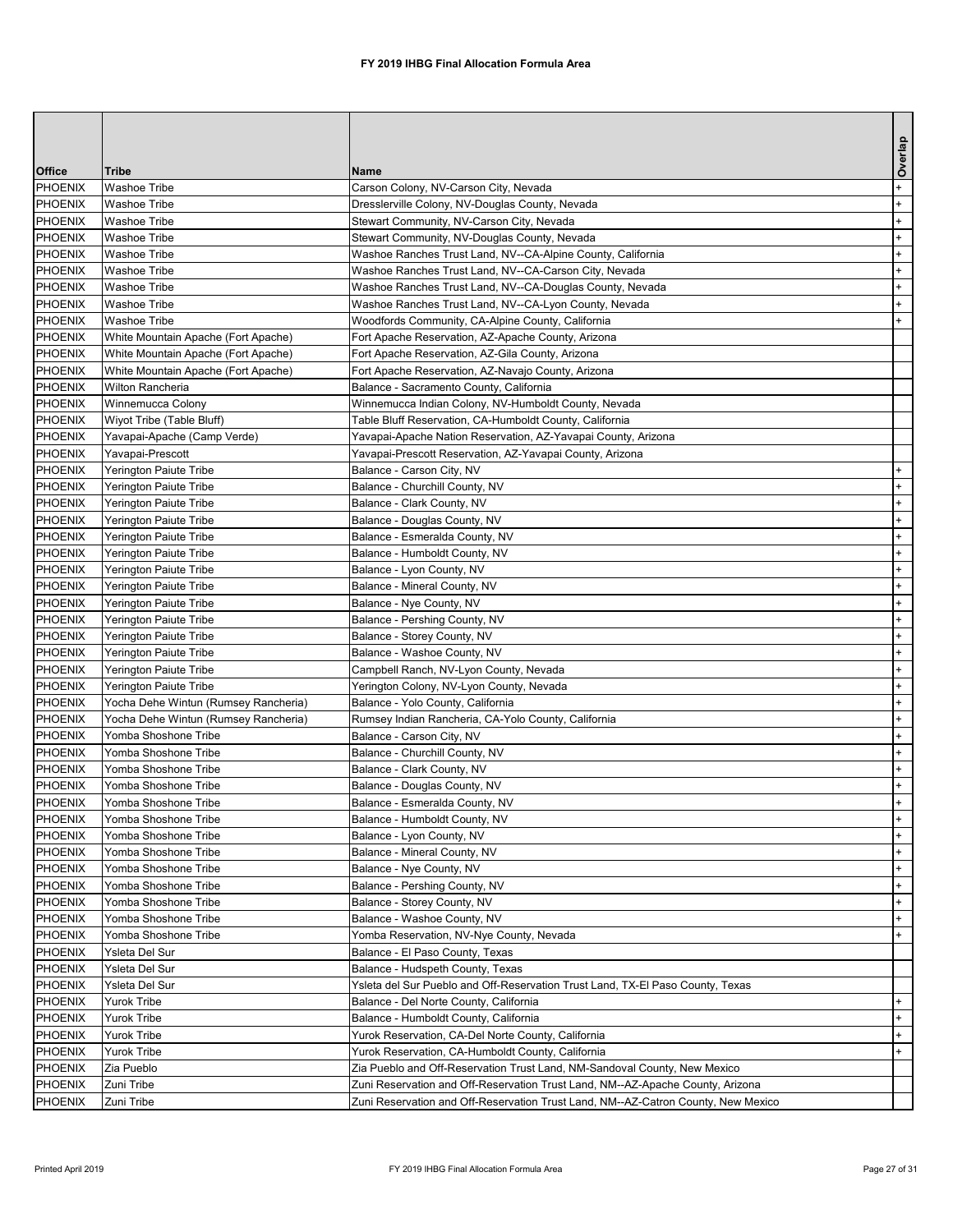|                |              |                                                                                     | ௨ |
|----------------|--------------|-------------------------------------------------------------------------------------|---|
| <b>Office</b>  | <b>Tribe</b> | IName                                                                               |   |
| PHOENIX        | Zuni Tribe   | Zuni Reservation and Off-Reservation Trust Land, NM--AZ-Cibola County, New Mexico   |   |
| <b>PHOENIX</b> | Zuni Tribe   | Zuni Reservation and Off-Reservation Trust Land, NM--AZ-McKinley County, New Mexico |   |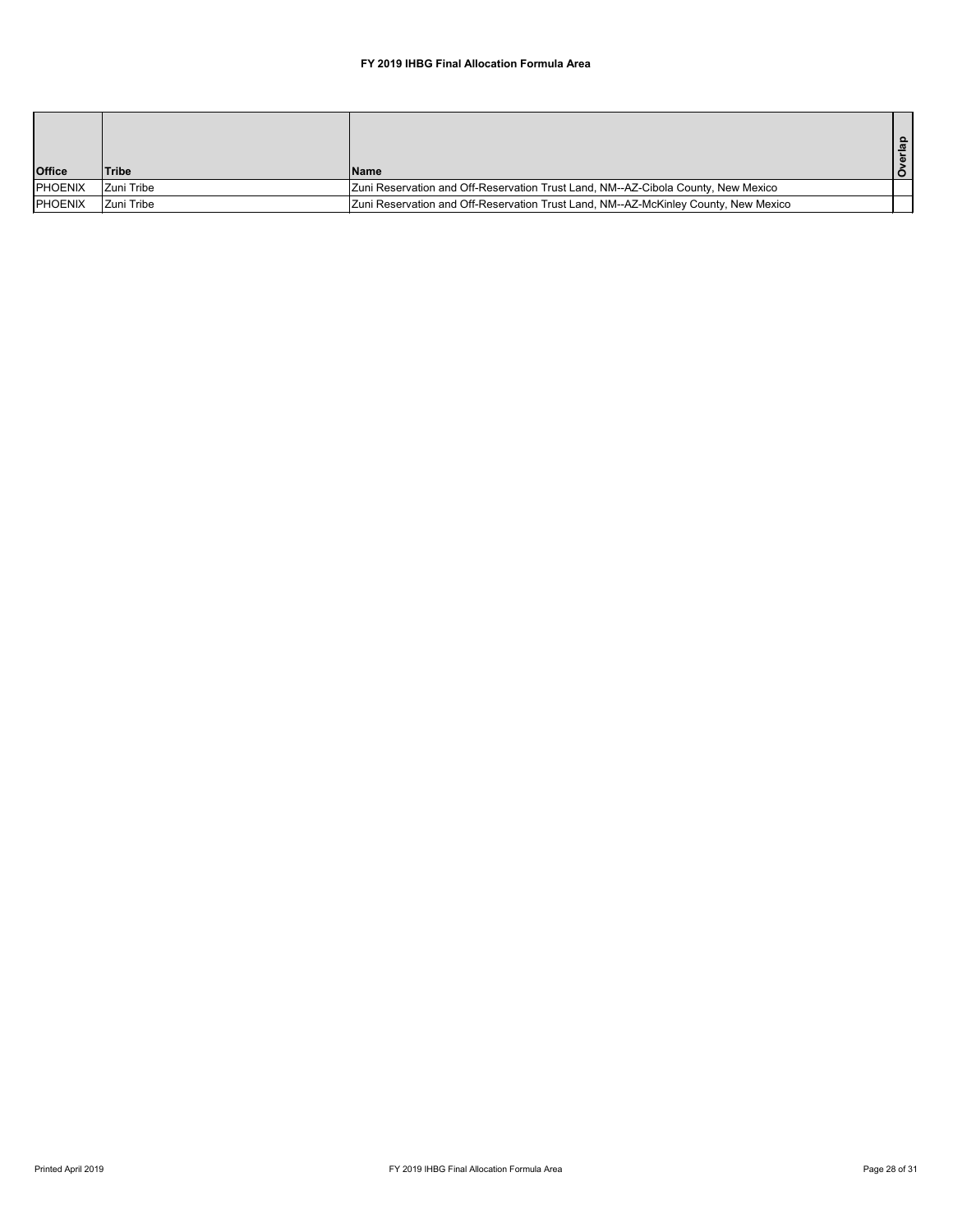|                                  |                                                                                  |                                                                                                                                                                 | Overlap    |
|----------------------------------|----------------------------------------------------------------------------------|-----------------------------------------------------------------------------------------------------------------------------------------------------------------|------------|
| <b>Office</b>                    | <b>Tribe</b>                                                                     | <b>Name</b>                                                                                                                                                     |            |
| <b>SEATTLE</b>                   | Burns-Paiute Colony                                                              | Balance - Harney County, Oregon                                                                                                                                 |            |
| <b>SEATTLE</b>                   | <b>Burns-Paiute Colony</b>                                                       | Burns Paiute Indian Colony and Off-Reservation Trust Land, OR-Harney County, Oregon                                                                             |            |
| <b>SEATTLE</b>                   | <b>Chehalis Confederated Tribes</b>                                              | Balance - Grays Harbor County, WA                                                                                                                               | $+$        |
| <b>SEATTLE</b>                   | <b>Chehalis Confederated Tribes</b>                                              | Balance - Mason County, WA                                                                                                                                      | $+$        |
| <b>SEATTLE</b>                   | <b>Chehalis Confederated Tribes</b>                                              | Balance - Thurston County, WA                                                                                                                                   | $+$        |
| <b>SEATTLE</b>                   | <b>Chehalis Confederated Tribes</b>                                              | Chehalis Reservation and Off-Reservation Trust Land, WA-Grays Harbor County, Washington                                                                         | $+$        |
| <b>SEATTLE</b>                   | <b>Chehalis Confederated Tribes</b>                                              | Chehalis Reservation and Off-Reservation Trust Land, WA-Thurston County, Washington                                                                             | $+$        |
| <b>SEATTLE</b><br><b>SEATTLE</b> | Coeur D'Alene Tribe<br>Coeur D'Alene Tribe                                       | Coeur d'Alene Reservation, ID-Benewah County, Idaho                                                                                                             |            |
| <b>SEATTLE</b>                   | <b>Colville Confederated Tribes</b>                                              | Coeur d'Alene Reservation, ID-Kootenai County, Idaho<br>Balance - Douglas County, Washington                                                                    |            |
| <b>SEATTLE</b>                   | <b>Colville Confederated Tribes</b>                                              | Balance - Ferry County, Washington                                                                                                                              |            |
| <b>SEATTLE</b>                   | <b>Colville Confederated Tribes</b>                                              | Balance - Okanogan County, Washington                                                                                                                           |            |
| <b>SEATTLE</b>                   | <b>Colville Confederated Tribes</b>                                              | Balance - Stevens County, Washington                                                                                                                            |            |
| <b>SEATTLE</b>                   | <b>Colville Confederated Tribes</b>                                              | Colville Reservation and Off-Reservation Trust Land, WA-Chelan County, Washington                                                                               |            |
| <b>SEATTLE</b>                   | <b>Colville Confederated Tribes</b>                                              | Colville Reservation and Off-Reservation Trust Land, WA-Ferry County, Washington                                                                                |            |
| <b>SEATTLE</b>                   | <b>Colville Confederated Tribes</b>                                              | Colville Reservation and Off-Reservation Trust Land, WA-Okanogan County, Washington                                                                             |            |
| <b>SEATTLE</b>                   | Coos, Lower Umpqua and Siuslaw Tribes                                            | Balance - Coos County, OR                                                                                                                                       | $+$        |
| <b>SEATTLE</b>                   | Coos, Lower Umpqua and Siuslaw Tribes                                            | Balance - Curry County, OR                                                                                                                                      | $+$        |
| <b>SEATTLE</b>                   | Coos, Lower Umpqua and Siuslaw Tribes                                            | Balance - Douglas County, OR                                                                                                                                    | $+$        |
| <b>SEATTLE</b>                   | Coos, Lower Umpqua and Siuslaw Tribes                                            | Balance - Lane County, OR                                                                                                                                       | $+$        |
| <b>SEATTLE</b>                   | Coos, Lower Umpqua and Siuslaw Tribes                                            | Balance - Lincoln County, Oregon                                                                                                                                | $+$        |
| <b>SEATTLE</b>                   | Coos, Lower Umpqua and Siuslaw Tribes                                            | Coos, Lower Umpqua, and Siuslaw Reservation and Off-Reservation Trust Land, Curry County, OR                                                                    | $+$        |
| <b>SEATTLE</b>                   | Coos, Lower Umpqua and Siuslaw Tribes                                            | Coos, Lower Umpqua, and Siuslaw Reservation and Off-Reservation Trust Land, Lane County, Oregon                                                                 | $+$        |
| <b>SEATTLE</b>                   | Coos, Lower Umpqua and Siuslaw Tribes                                            | Coos, Lower Umpqua, and Siuslaw Reservation and Off-Reservation Trust Land, OR-Coos County, OR                                                                  | $+$        |
| <b>SEATTLE</b>                   | Coquille Indian Tribe                                                            | Balance - Coos County, Oregon                                                                                                                                   | $+$        |
| <b>SEATTLE</b>                   | Coquille Indian Tribe                                                            | Balance - Curry County, Oregon                                                                                                                                  | $+$        |
| <b>SEATTLE</b>                   | Coquille Indian Tribe                                                            | Balance - Douglas County, Oregon                                                                                                                                | $+$        |
| <b>SEATTLE</b><br><b>SEATTLE</b> | Coquille Indian Tribe<br>Coquille Indian Tribe                                   | Balance - Jackson County, Oregon<br>Balance - Lane County, Oregon                                                                                               | $+$<br>$+$ |
| <b>SEATTLE</b>                   | Coquille Indian Tribe                                                            | Coquille Reservation, OR-Coos County, Oregon                                                                                                                    | $+$        |
| <b>SEATTLE</b>                   | Cow Creek Band of Umpqua Indians                                                 | Balance - Coos County, OR                                                                                                                                       | $+$        |
| <b>SEATTLE</b>                   | Cow Creek Band of Umpqua Indians                                                 | Balance - Deschutes County, Oregon                                                                                                                              | $+$        |
| <b>SEATTLE</b>                   | Cow Creek Band of Umpqua Indians                                                 | Balance - Douglas County, OR                                                                                                                                    | $+$        |
| <b>SEATTLE</b>                   | Cow Creek Band of Umpqua Indians                                                 | Balance - Jackson County, OR                                                                                                                                    | $+$        |
| <b>SEATTLE</b>                   | Cow Creek Band of Umpqua Indians                                                 | Balance - Josephine County, Oregon                                                                                                                              | $+$        |
| <b>SEATTLE</b>                   | Cow Creek Band of Umpqua Indians                                                 | Balance - Klamath County, Oregon                                                                                                                                | $+$        |
| <b>SEATTLE</b>                   | Cow Creek Band of Umpqua Indians                                                 | Balance - Lane County, OR                                                                                                                                       | $+$        |
| <b>SEATTLE</b>                   | Cow Creek Band of Umpqua Indians                                                 | Cow Creek Reservation and Off-Reservation Trust Land, OR-Douglas County, Oregon                                                                                 | $+$        |
| <b>SEATTLE</b>                   | Cowlitz Tribe                                                                    | Balance - Clark County, Washington                                                                                                                              |            |
| <b>SEATTLE</b>                   | Cowlitz Tribe                                                                    | Balance - Cowlitz County, Washington                                                                                                                            |            |
| <b>SEATTLE</b>                   | Cowlitz Tribe                                                                    | Balance - Lewis County, Washington                                                                                                                              |            |
| <b>SEATTLE</b>                   | <b>Grand Ronde Confederated Tribes</b>                                           | Balance - Marion County, OR                                                                                                                                     | $+$        |
| <b>SEATTLE</b>                   | <b>Grand Ronde Confederated Tribes</b>                                           | Balance - Multnomah County, OR                                                                                                                                  | $+$        |
| <b>SEATTLE</b>                   | <b>Grand Ronde Confederated Tribes</b>                                           | Balance - Polk County, OR                                                                                                                                       | $+$        |
| <b>SEATTLE</b>                   | <b>Grand Ronde Confederated Tribes</b>                                           | Balance - Tillamook County, OR                                                                                                                                  | $+$        |
| <b>SEATTLE</b>                   | <b>Grand Ronde Confederated Tribes</b>                                           | Balance - Washington County, OR                                                                                                                                 | $+$        |
| <b>SEATTLE</b>                   | <b>Grand Ronde Confederated Tribes</b>                                           | Balance - Yamhill County, OR                                                                                                                                    | $+$        |
| <b>SEATTLE</b><br><b>SEATTLE</b> | <b>Grand Ronde Confederated Tribes</b><br><b>Grand Ronde Confederated Tribes</b> | Grand Ronde Community and Off-Reservation Trust Land, OR-Polk County, Oregon<br>Grand Ronde Community and Off-Reservation Trust Land, OR-Yamhill County, Oregon | $+$<br>$+$ |
| <b>SEATTLE</b>                   | Hoh Indian Tribe                                                                 | Balance - Clallam County, WA                                                                                                                                    | $+$        |
| <b>SEATTLE</b>                   | Hoh Indian Tribe                                                                 | Balance - Grays Harbor County, WA                                                                                                                               | $+$        |
| <b>SEATTLE</b>                   | Hoh Indian Tribe                                                                 | Hoh Indian Reservation and Off-Reservation Trust Land, WA-Jefferson County, Washington                                                                          | $+$        |
| <b>SEATTLE</b>                   | Jamestown S'Klallam Tribe                                                        | Balance - Clallam County, Washington                                                                                                                            | $+$        |
| <b>SEATTLE</b>                   | Jamestown S'Klallam Tribe                                                        | Balance - Jefferson County, Washington                                                                                                                          | $+$        |
| <b>SEATTLE</b>                   | Jamestown S'Klallam Tribe                                                        | Jamestown S'Klallam Reservation and Off-Reservation Trust Land, WA-Clallam County, Washington                                                                   | $+$        |
| <b>SEATTLE</b>                   | Kalispel Indian Community                                                        | Kalispel Reservation and Off-Reservation Trust Land, WA-Pend Oreille County, Washington                                                                         |            |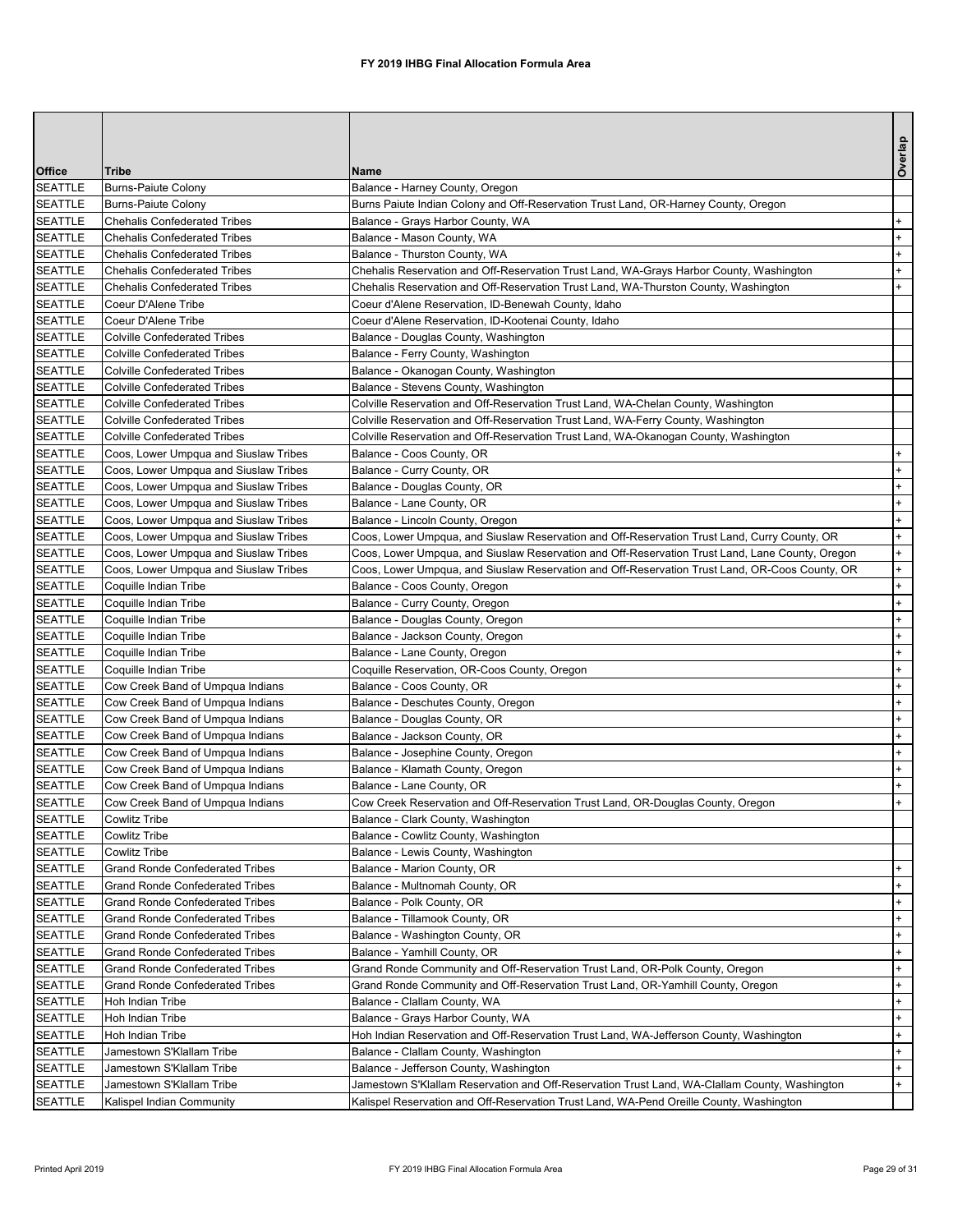|                                  |                                                          |                                                                                                                                                                            | Overlap    |
|----------------------------------|----------------------------------------------------------|----------------------------------------------------------------------------------------------------------------------------------------------------------------------------|------------|
| <b>Office</b>                    | <b>Tribe</b>                                             | <b>IName</b>                                                                                                                                                               |            |
| <b>SEATTLE</b>                   | Kalispel Indian Community                                | Kalispel Reservation and Off-Reservation Trust Land, WA-Spokane County, Washington                                                                                         |            |
| <b>SEATTLE</b>                   | <b>Klamath Tribes</b>                                    | Balance - Klamath County, OR                                                                                                                                               | $+$        |
| <b>SEATTLE</b>                   | <b>Klamath Tribes</b>                                    | Klamath Reservation, OR-Klamath County, Oregon                                                                                                                             | $+$        |
| <b>SEATTLE</b>                   | Kootenai Tribe                                           | Kootenai Reservation and Off-Reservation Trust Land, ID-Boundary County, Idaho                                                                                             |            |
| <b>SEATTLE</b>                   | Lower Elwha Tribal Community                             | Balance - Clallam County, WA                                                                                                                                               | $+$        |
| <b>SEATTLE</b>                   | Lower Elwha Tribal Community                             | Lower Elwha Reservation and Off-Reservation Trust Land, WA-Clallam County, Washington                                                                                      | $+$        |
| <b>SEATTLE</b>                   | Lummi Tribe                                              | Lummi Reservation, WA-Whatcom County, Washington                                                                                                                           | $+$        |
| <b>SEATTLE</b>                   | Lummi Tribe                                              | Whatcom County (part), WA                                                                                                                                                  | $+$        |
| <b>SEATTLE</b>                   | Makah Indian Tribe<br>Muckleshoot Indian Tribe           | Makah Indian Reservation, WA-Clallam County, Washington                                                                                                                    |            |
| <b>SEATTLE</b><br><b>SEATTLE</b> | Muckleshoot Indian Tribe                                 | Muckleshoot Reservation and Off-Reservation Trust Land, WA-King County, Washington<br>Muckleshoot Reservation and Off-Reservation Trust Land, WA-Pierce County, Washington |            |
| <b>SEATTLE</b>                   | Nez Perce Tribe                                          | Nez Perce Reservation, ID-Clearwater County, Idaho                                                                                                                         |            |
| <b>SEATTLE</b>                   | Nez Perce Tribe                                          | Nez Perce Reservation, ID-Idaho County, Idaho                                                                                                                              |            |
| <b>SEATTLE</b>                   | Nez Perce Tribe                                          | Nez Perce Reservation, ID-Lewis County, Idaho                                                                                                                              |            |
| <b>SEATTLE</b>                   | Nez Perce Tribe                                          | Nez Perce Reservation, ID-Nez Perce County, Idaho                                                                                                                          |            |
| <b>SEATTLE</b>                   | Nisqually Indian Community                               | Balance - Thurston County, Washington                                                                                                                                      | $+$        |
| <b>SEATTLE</b>                   | Nisqually Indian Community                               | Nisqually Reservation, WA-Pierce County, Washington                                                                                                                        | $+$        |
| <b>SEATTLE</b>                   | Nisqually Indian Community                               | Nisqually Reservation, WA-Thurston County, Washington                                                                                                                      | $+$        |
| <b>SEATTLE</b>                   | Nisqually Indian Community                               | Pierce County, WA                                                                                                                                                          | $+$        |
| <b>SEATTLE</b>                   | Nooksack Tribe                                           | Balance - Whatcom County, WA                                                                                                                                               | $+$        |
| <b>SEATTLE</b>                   | Nooksack Tribe                                           | Nooksack Reservation and Off-Reservation Trust Land, WA-Whatcom County, Washington                                                                                         | $+$        |
| <b>SEATTLE</b>                   | Port Gamble Indian Community                             | Balance - Kitsap County, Washington                                                                                                                                        | $+$        |
| <b>SEATTLE</b>                   | Port Gamble Indian Community                             | Port Gamble Reservation and Off-Reservation Trust Land, WA-Kitsap County, Washington                                                                                       | $+$        |
| <b>SEATTLE</b>                   | <b>Puyallup Tribe</b>                                    | Balance - Pierce County, Washington                                                                                                                                        | $+$        |
| <b>SEATTLE</b>                   | <b>Puyallup Tribe</b>                                    | Puyallup Reservation and Off-Reservation Trust Land, WA-King County, Washington                                                                                            | $+$        |
| <b>SEATTLE</b>                   | Puyallup Tribe                                           | Puyallup Reservation and Off-Reservation Trust Land, WA-Pierce County, Washington                                                                                          | $+$        |
| <b>SEATTLE</b>                   | Quileute Tribe                                           | Quileute Reservation, WA-Clallam County, Washington                                                                                                                        |            |
| <b>SEATTLE</b>                   | <b>Quinault Tribe</b>                                    | Balance - Grays Harbor County, Washington                                                                                                                                  | $+$        |
| <b>SEATTLE</b>                   | <b>Quinault Tribe</b>                                    | Balance - Jefferson County, WA                                                                                                                                             | $+$        |
| <b>SEATTLE</b>                   | <b>Quinault Tribe</b>                                    | Quinault Reservation, WA-Grays Harbor County, Washington                                                                                                                   | $+$        |
| <b>SEATTLE</b>                   | <b>Quinault Tribe</b>                                    | Quinault Reservation, WA-Jefferson County, Washington                                                                                                                      | $+$        |
| <b>SEATTLE</b>                   | Samish Nation                                            | Balance - Island County, Washington                                                                                                                                        | $+$        |
| <b>SEATTLE</b>                   | Samish Nation                                            | Balance - Skagit County, WA                                                                                                                                                | $+$        |
| <b>SEATTLE</b>                   | Samish Nation                                            | Balance - Snohomish County, WA                                                                                                                                             | $+$        |
| <b>SEATTLE</b>                   | Samish Nation                                            | Balance - Whatcom County, Washington                                                                                                                                       | $+$        |
| <b>SEATTLE</b>                   | Samish Nation                                            | Samish TDSA, WA-San Juan County, Washington                                                                                                                                | $+$        |
| <b>SEATTLE</b>                   | <b>Samish Nation</b>                                     | Samish TDSA, WA-Skagit County, Washington                                                                                                                                  | $+$        |
| <b>SEATTLE</b>                   | Sauk-Suiattle Indian Tribe                               | Balance - King County, Washington                                                                                                                                          | $+$        |
| <b>SEATTLE</b>                   | Sauk-Suiattle Indian Tribe                               | Balance - Pierce County, WA                                                                                                                                                | $+$        |
| <b>SEATTLE</b>                   | Sauk-Suiattle Indian Tribe                               | Balance - Snohomish County, Washington                                                                                                                                     | $+$        |
| <b>SEATTLE</b><br><b>SEATTLE</b> | Sauk-Suiattle Indian Tribe<br>Sauk-Suiattle Indian Tribe | Sauk-Suiattle Reservation, WA-Skagit County, Washington                                                                                                                    | $+$<br>$+$ |
| <b>SEATTLE</b>                   | Shoalwater Bay Tribe                                     | Sauk-Suiattle Reservation, WA-Snohomish County, Washington<br>Balance - Pacific County, Washington                                                                         |            |
| <b>SEATTLE</b>                   | Shoalwater Bay Tribe                                     | Shoalwater Bay Indian Reservation and Off-Reservation Trust Land, Pacific County, Washington                                                                               |            |
| <b>SEATTLE</b>                   | Shoshone-Bannock Tribes Ft. Hall Res.                    | Fort Hall Reservation and Off-Reservation Trust Land, ID-Bannock County, Idaho                                                                                             |            |
| <b>SEATTLE</b>                   | Shoshone-Bannock Tribes Ft. Hall Res.                    | Fort Hall Reservation and Off-Reservation Trust Land, ID-Bingham County, Idaho                                                                                             |            |
| <b>SEATTLE</b>                   | Shoshone-Bannock Tribes Ft. Hall Res.                    | Fort Hall Reservation and Off-Reservation Trust Land, ID-Caribou County, Idaho                                                                                             |            |
| <b>SEATTLE</b>                   | Shoshone-Bannock Tribes Ft. Hall Res.                    | Fort Hall Reservation and Off-Reservation Trust Land, ID-Power County, Idaho                                                                                               |            |
| <b>SEATTLE</b>                   | <b>Siletz Confederated Tribes</b>                        | Balance - Benton County, Oregon                                                                                                                                            | $+$        |
| <b>SEATTLE</b>                   | <b>Siletz Confederated Tribes</b>                        | Balance - Clackamas County, Oregon                                                                                                                                         | $+$        |
| <b>SEATTLE</b>                   | <b>Siletz Confederated Tribes</b>                        | Balance - Lane County, OR                                                                                                                                                  | $+$        |
| <b>SEATTLE</b>                   | <b>Siletz Confederated Tribes</b>                        | Balance - Lincoln County, OR                                                                                                                                               | $+$        |
| <b>SEATTLE</b>                   | <b>Siletz Confederated Tribes</b>                        | Balance - Linn County, Oregon                                                                                                                                              | $+$        |
| <b>SEATTLE</b>                   | <b>Siletz Confederated Tribes</b>                        | Balance - Marion County, Oregon                                                                                                                                            | $+$        |
| <b>SEATTLE</b>                   | <b>Siletz Confederated Tribes</b>                        | Balance - Multnomah County, Oregon                                                                                                                                         | $+$        |
| <b>SEATTLE</b>                   | Siletz Confederated Tribes                               | Balance - Polk County, Oregon                                                                                                                                              | $+$        |